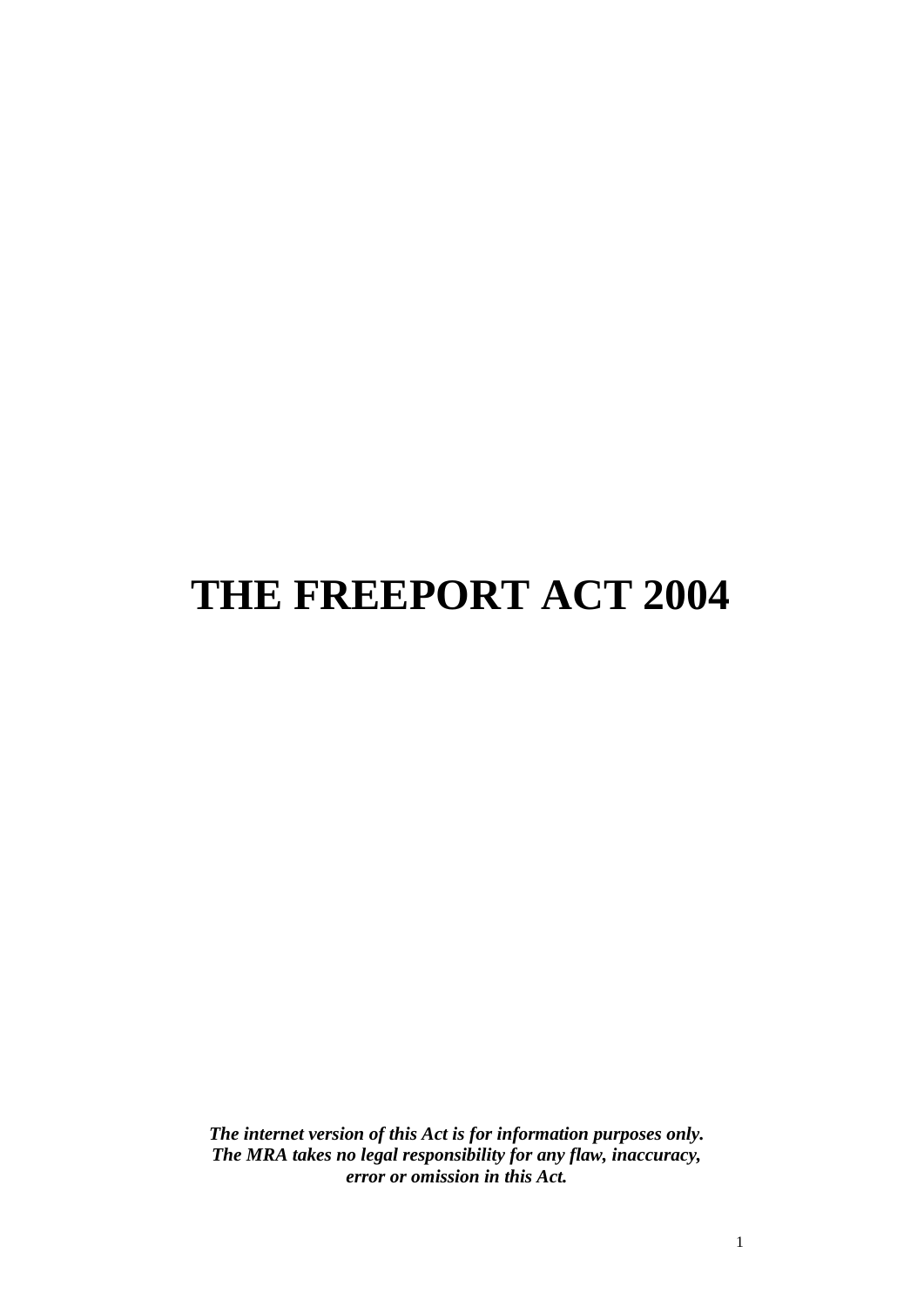# **THE FREEPORT ACT 2004 Act 43 of 2004**

Proclaimed by [Proclamation No. 46 of 2004] w.e.f. 1<sup>st</sup> January 2005

**Contents**

# **ARRANGEMENT OF SECTIONS**

| 1.   | Short title                                         | 3               |
|------|-----------------------------------------------------|-----------------|
| 2.   | Interpretation                                      | 3               |
| 3.   | Application of Act                                  | 4               |
|      |                                                     | 5               |
| 4.   | Delimitation of freeport zones                      | 5               |
| 5.   | Enclosure of freeport zones                         | 5               |
| 6.   | Administration of land in freeport zones            | 5               |
| 7.   | Freeport activities                                 | 5               |
|      |                                                     | 8               |
| 8.   | No freeport activity without a freeport certificate | 8               |
| 9.   | Application for freeport certificate                | 8               |
| 10.  | Issue of freeport certificate                       | 9               |
|      |                                                     | . 10            |
| 11.  | Payment of fees                                     | 10              |
| 12.  | Suspension or revocation of certificate             | 10              |
| 13.  | Cessation or transfer of business                   | II              |
|      |                                                     | . 11            |
| 14.  | Obligations of freeport developers                  | II              |
| 15.  | Control of freeport zones                           | 12              |
| 16.  | Goods and services entering a freeport zone         | 13              |
| 17.  | Goods leaving a freeport zone                       | 13              |
| 18.  | Revaluation of goods                                | 14              |
| 19.  | Entry for goods                                     | 14              |
| 20.  | Record                                              | 15              |
| 21.  | Inspection of records and goods                     | 15              |
|      |                                                     | . 15            |
| 22.  | Offences                                            | 15              |
| 23.  | <b>Jurisdiction</b>                                 | 16              |
| 24.  | Regulations                                         | 16              |
| 24A. | Savings                                             | 16              |
| 25.  | Consequential amendments                            | 17              |
| 26.  | Transitional provisions                             | 18              |
| 27.  | Repeal and savings                                  | 20              |
| 28.  | Commencement                                        | 21              |
|      | <b>FIRST SCHEDULE</b>                               | 22              |
|      | <b>SECOND SCHEDULE</b>                              | 33              |
|      | <b>THIRD SCHEDULE</b>                               | 35 <sup>5</sup> |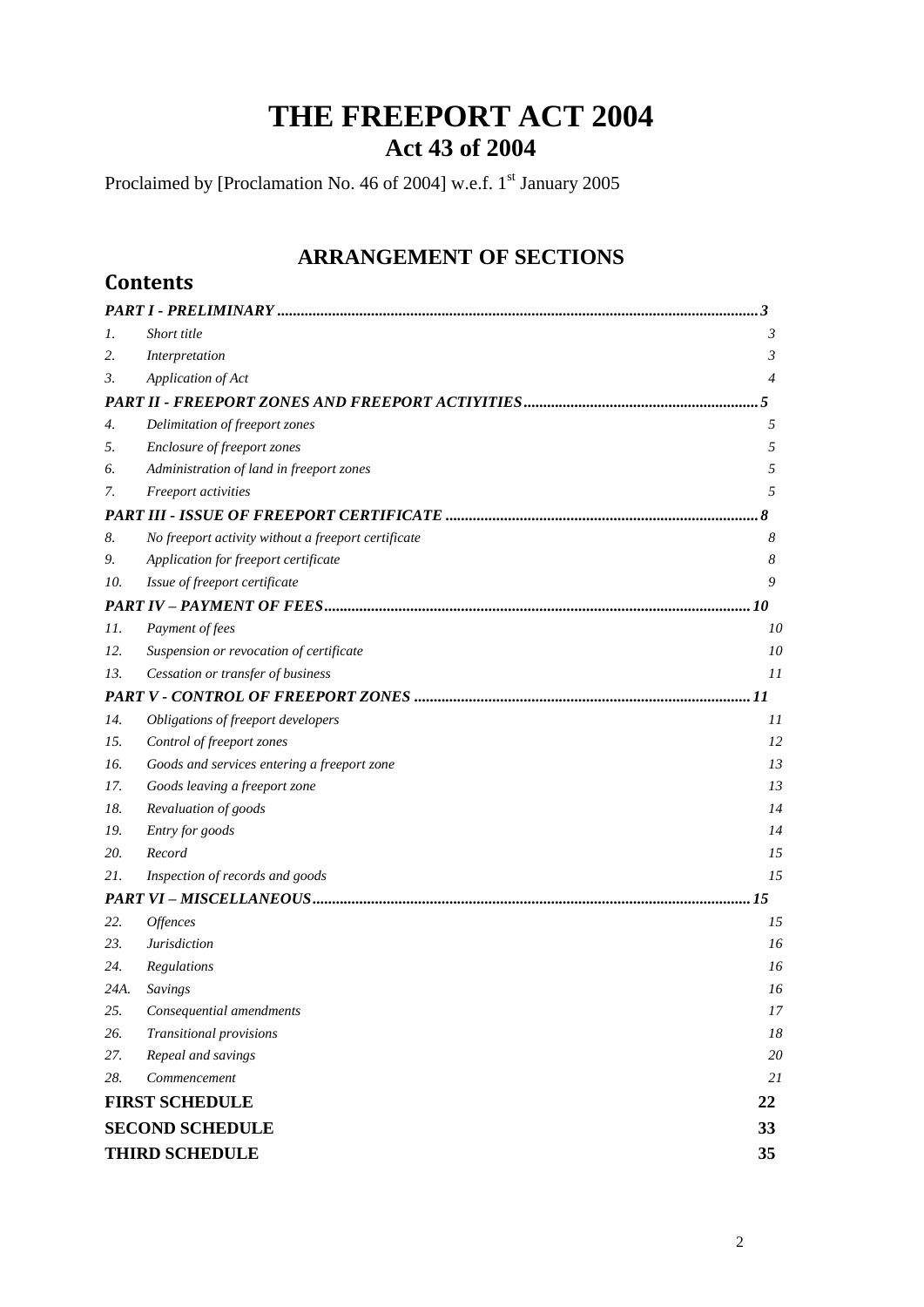### **FREEPORT ACT**

# **PART I - PRELIMINARY**

### <span id="page-2-1"></span><span id="page-2-0"></span>**1. Short title**

This Act may be cited as the **Freeport Act**.

# <span id="page-2-2"></span>**2. Interpretation**

In this Act -

"assets" includes movable and immovable property;

<sup>1</sup>"Authority" means the Mauritius Revenue Authority established under the Mauritius Revenue Authority Act;

2 *"Board of Investment" [deleted]*

"bonded warehouse" has the same meaning as in the Customs Act;

"certificate" means a **freeport** certificate;

"company" means a company incorporated or registered under the Companies Act 2001;

3 ―*Comptroller" [deleted]*

<sup>4</sup>"Chief Executive Officer" means the Chief Executive Officer of the Economic Development Board;

"cooperative society" means a registered cooperative society under the Cooperative Societies Act;

"Customs" has the same meaning as in the Customs Act;

"customs laws" has the same meaning as in the Customs Act;

<sup>5"</sup>Director-General" means the Director-General of the Authority;

"duty" has the same meaning as in the Customs Act;

<sup>6</sup>"Economic Development Board" means the Economic Development Board established under the Economic Development Board Act 2017;

"excise duty" has the same meaning as in the Excise Act;

"export" has the same meaning as in the Customs Act;

7 *"export enterprise" [deleted]*

"fee" means the fee referred to in section 11;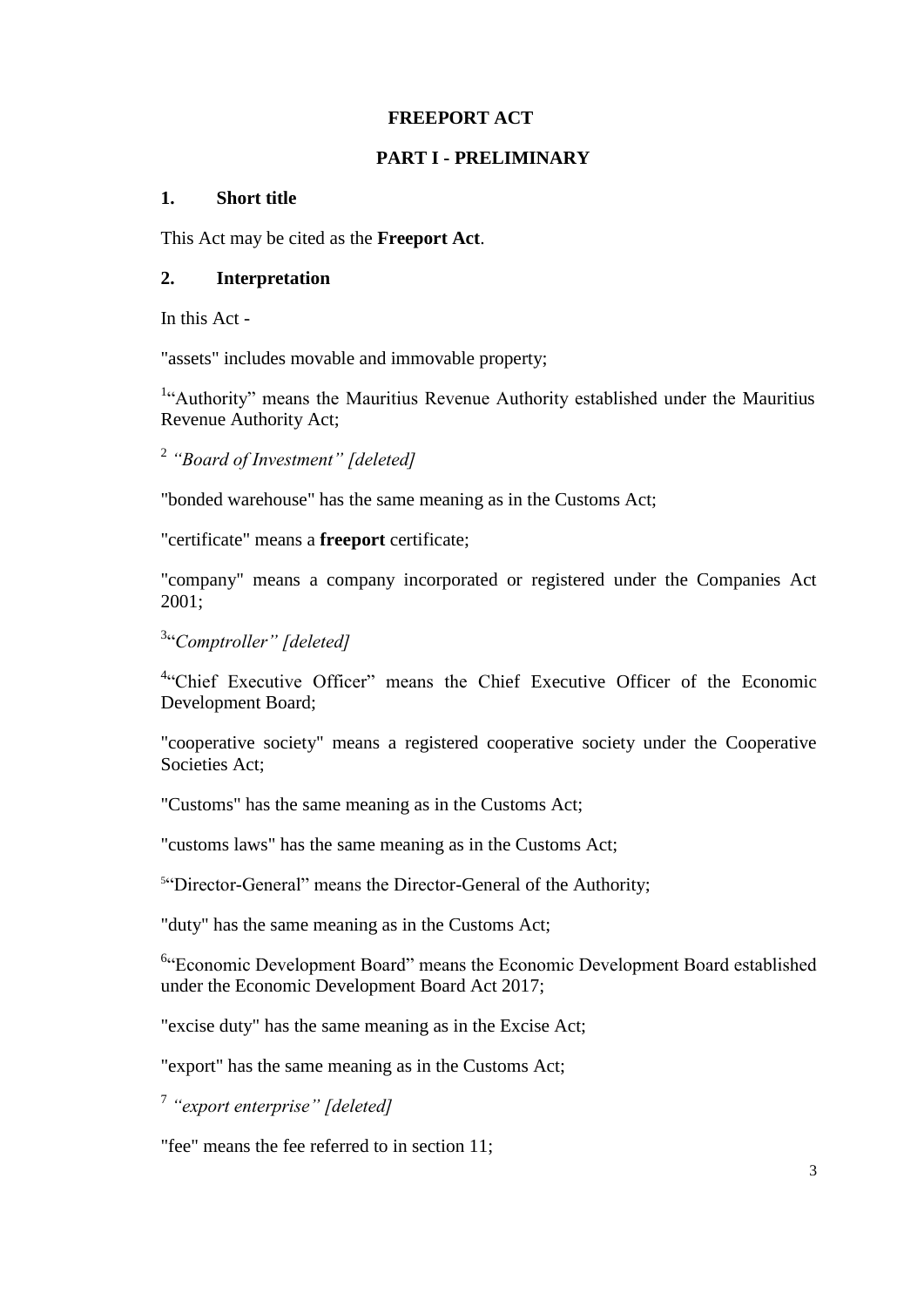"**freeport** activities" means the activities specified in the Second Schedule;

"**freeport** certificate" means a certificate issued under section 10;

"**freeport** developer" means a private **freeport** developer or a third party **freeport** developer, as the case may be;

"**freeport** operator" means a person duly issued with a certificate<sup>8</sup> under this Act to carry out one or more of the **freeport** activities specified in item 3 of the Second Schedule;

"**freeport** zone" has the meaning assigned to it by section 4;

"import" has the same meaning as in the Customs Act;

"infrastructure works", in relation to land to be developed in the **freeport** zones, means the construction of access roads and roadside drains, security posts and fencing and the provision of water supply, sewerage system, electricity and telecommunication facilities and fire fighting system;

"licence" means a licence issued under section 11;

<sup>9</sup>"licensed auditor" has the same meaning as in the Financial Reporting Act;

 $10$ "licensee" means any person licensed under this Act;

<sup>11</sup> *"Managing Director" [deleted]*

"Mauritius Ports Authority" means the Mauritius Ports Authority established under the Ports Act;

"Minister" means the Minister to whom responsibility for the subject of finance is assigned;

<sup>12</sup>*"occasional operator" [deleted]*

"private **freeport** developer" means a person duly issued with a certificate<sup>13</sup> under this Act to carry out the **freeport** activities specified in item 1 of the Second Schedule;

"third party **freeport** developer" means a person duly issued with a certificate and licence under this Act to carry out the **freeport** activities specified in item 2 of the Second Schedule;

"value added tax" means the value added tax chargeable under the Value Added Tax Act.

# <span id="page-3-0"></span>**3. Application of Act**

(1) Nothing contained in this Act shall in any way affect the customs laws and the Ports Act.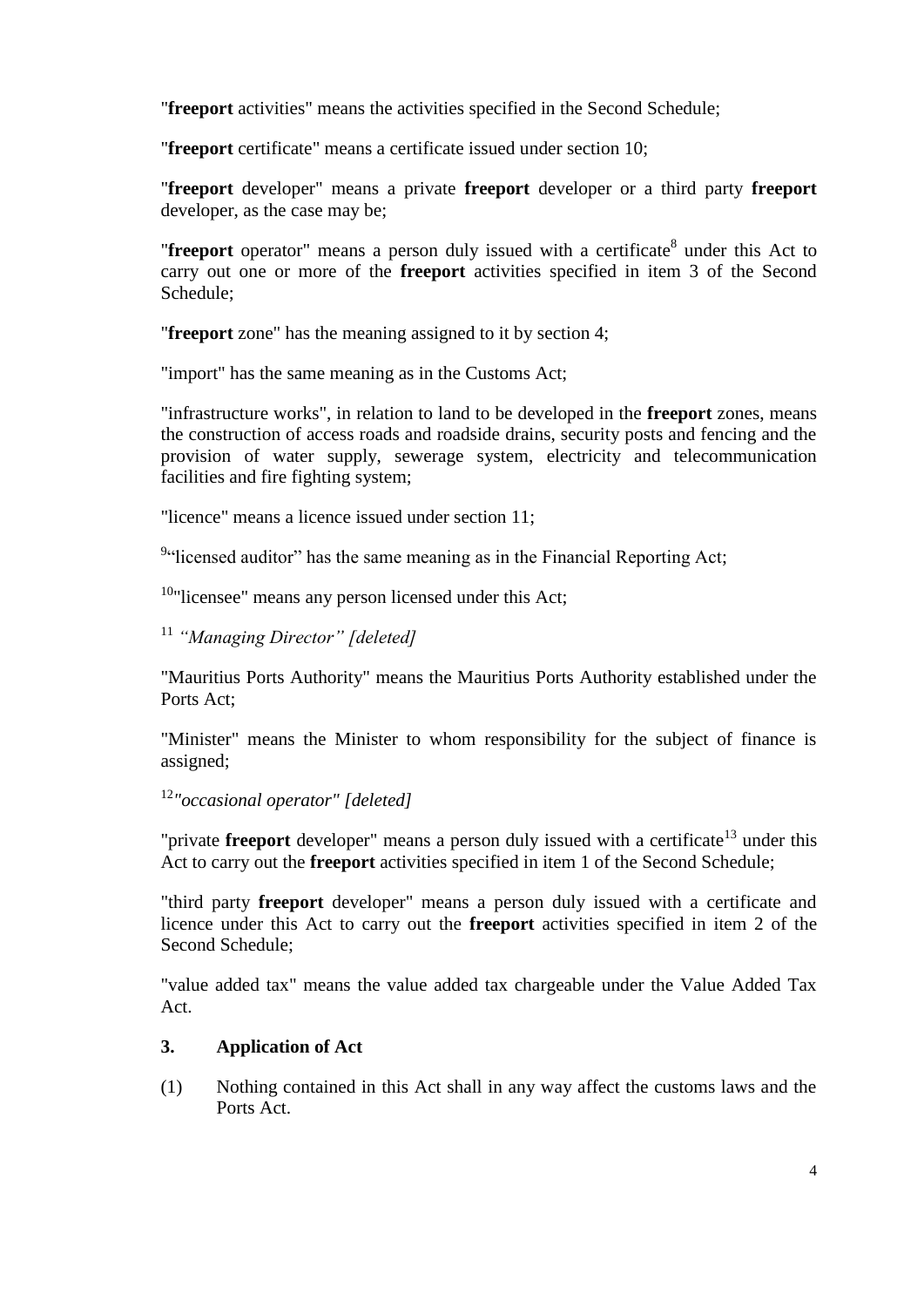- (2) The Excise Act shall not apply to any goods manufactured or produced in a **freeport** zone unless such goods are entered for consumption in Mauritius.
- (3) The Landlord and Tenant Act and the Non-Citizens (Property Restriction) Act shall not apply to any lease under this Act.
- (4) The Trades and Industries Classification Act relating to classified trade shall not apply to a licensee under this Act.
- (5) The provisions of the Local Government Act relating to rates, levies and licences shall not apply to a  $\frac{14}{10}$ holder of a certificate under this Act.

# **PART II - FREEPORT ZONES AND FREEPORT ACTIYITIES**

# <span id="page-4-1"></span><span id="page-4-0"></span>**4. Delimitation of freeport zones**

- (1) The areas of land specified in the First Schedule shall be the **freeport** zones.
- (2) The Minister may, on the recommendation of the Economic Development Board<sup>15</sup>, by regulations, amend the First Schedule to provide for any area or part of any area, to be, or to be removed from, a **freeport** zone.

# <span id="page-4-2"></span>**5. Enclosure of freeport zones**

The **Freeport** Developer shall take such measures as may be necessary -

- (a) to ensure that the freeport zone allocated to him is properly enclosed and the enclosure is properly maintained and guarded; and
- (b) to determine the appropriate entry and exit points in a **freeport** zone,

to the satisfaction of the <sup>16</sup>Director-General.

# <span id="page-4-3"></span>**6. Administration of land in freeport zones**

Where a **freeport** developer fails to comply with its obligations under the lease agreement for the development of a **freeport** zone, the lessor, in consultation with the Economic Development Board<sup>17</sup>, may, notwithstanding the agreement, take back the whole or part of the land which has remained undeveloped.

# <span id="page-4-4"></span>**7. Freeport activities**

- (1) Subject to the other provisions of this section, the activities specified in the Second Schedule shall be the **freeport** activities authorised to be operated in the **freeport** zones.
- (2) Subject to subsection (3), no activity shall be carried out in a **freeport** zone unless it is carried out -
	- <sup>18</sup>(a) *[Repealed]*;
	- (b) for the development of the **freeport** zone;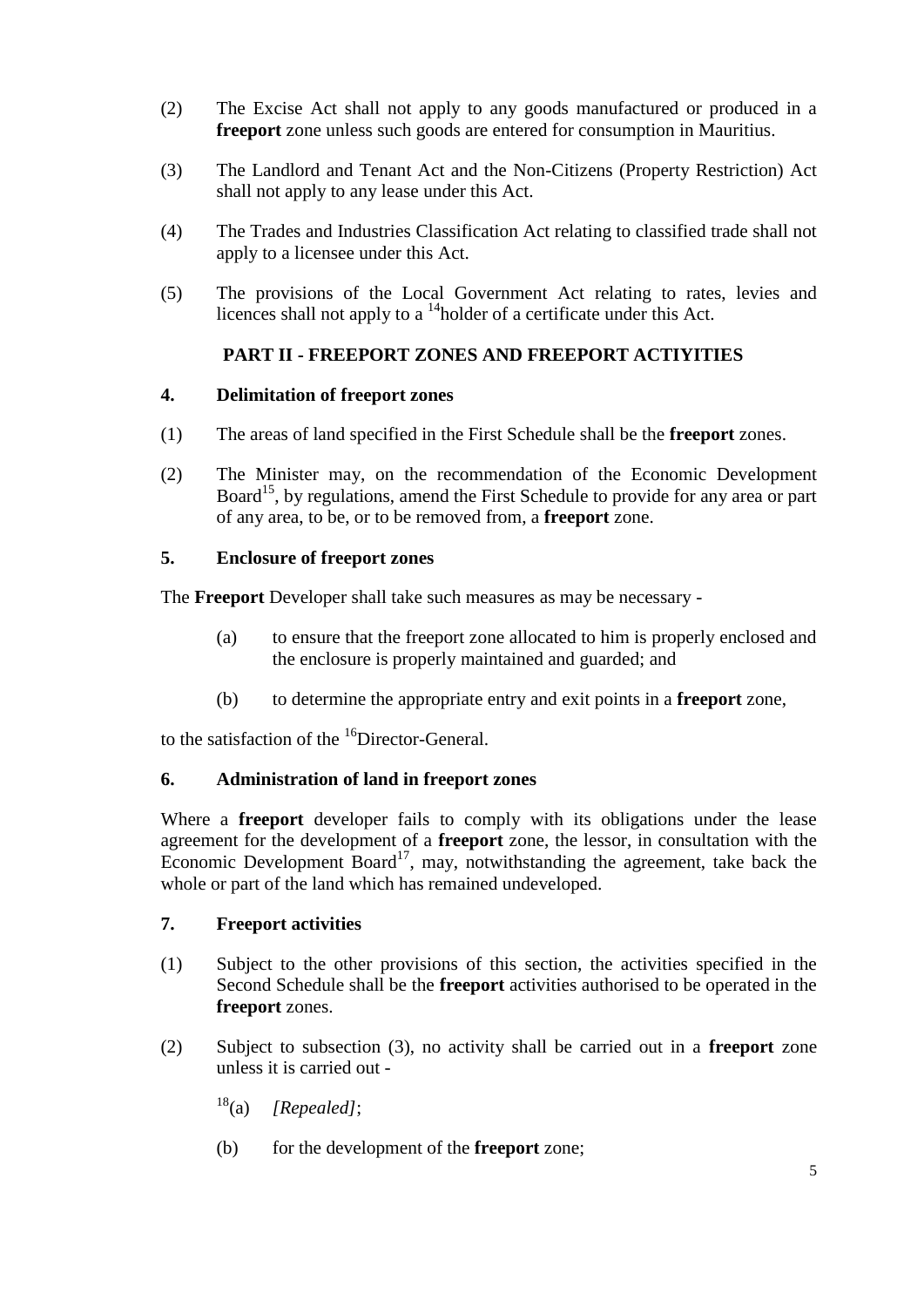- (c) for the provision of goods and services by **freeport** operators wholly and exclusively to **freeport** developers and other **freeport** operators.
- (3) (a) The Economic Development Board<sup>19</sup> may, in consultation with the Director-General, and subject to such terms and conditions as it may impose -
	- (i) authorise a third party **freeport** developer to provide warehousing facilities in a **freeport** zone -
		- (A)  $^{20}$  to an enterprise for the storage of goods free of duty, excise duty and taxes; or
		- (B) to any other enterprise outside the **freeport** zones for the storage of goods;
	- (ii) authorise an enterprise to carry out an activity in a **freeport** zone for the provision of support services to a  $^{21}$ holder of a certificate or to any person within or entering the **freeport** zones; and  $2^2$
	- (iii) *[repealed]* 23
	- (iv) authorise a third party **freeport** developer to rent space within a **freeport** zone to  $an^{24}$  enterprise for such period as may be determined by the Board for the purpose of holding local exhibitions, trade fairs and other events;<sup>25</sup>
	- $26(v)$  authorise, notwithstanding item 1 of the Second Schedule, a private freeport developer, during the COVID-19 period and such further period as may be prescribed after the COVID-19 period lapses, to provide warehousing facilities for the storage of goods,  $27$  which shall be cleared from Customs under the Customs Act, in a freeport zone to any person;
	- $^{28}$ (vi) authorise a third party freeport developer to rent space within a freeport zone to an enterprise outside the freeport zone for the manufacturing and storage of goods, subject to clearance of the goods from the Director-General under the Customs Act.
	- <sup>29</sup>(aa) Any goods referred to in <sup>30</sup> paragraph (a)(i)(A) and subsection (2)(c) shall be stored for a maximum period of –

(i) 42 months where the goods are entered on or before 30 September 2018;

(ii) 24 months where the goods are entered on or after 1 October 2018.

 $31$ (aaa) Notwithstanding paragraph (aa)(ii), any goods referred to in<sup>32</sup> paragraph  $(a)(i)(A)$  and subsection  $(2)(c)$  shall be stored for a maximum period not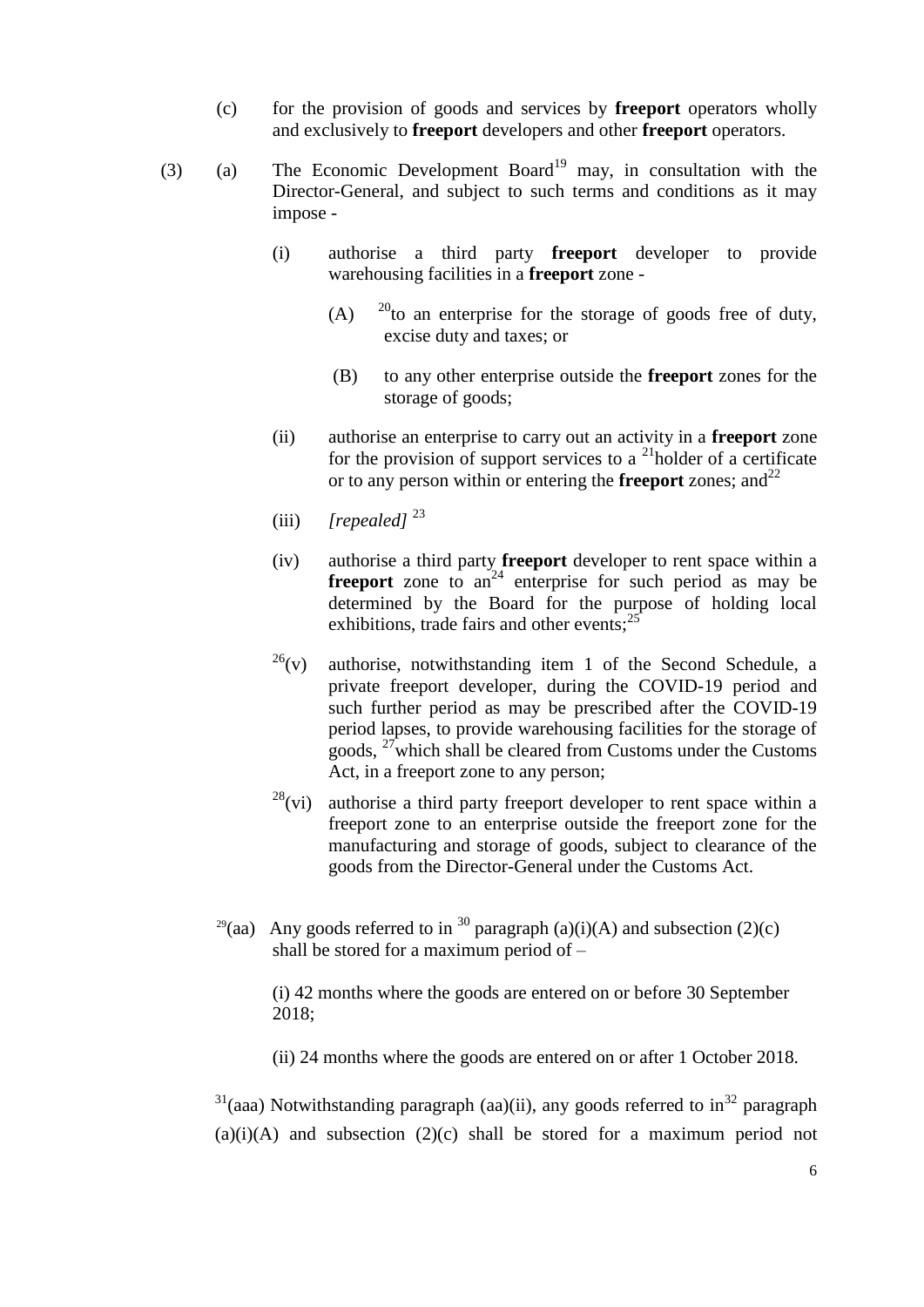exceeding 36 months where the goods are entered during the period starting on 1 October 2018 and ending on 31 December 2020.

 $33$ (aab) (i) The Director-General, in consultation with the Economic Development Board, may, subject to such terms and conditions as he may impose, extend the period referred to in paragraph (aa) by such period as he may consider necessary, provided that the extension period shall not exceed 36 months.

(ii) Subparagraph (i) shall not apply to goods stored in a bonded warehouse.

(ab) Section 77 of the Customs Act shall apply with such modifications, adaptations and exceptions as may be necessary in relation to the failure to clear any goods referred to in paragraph (aa).

- (b) No enterprise referred to in paragraph (a) shall be regarded as carrying out an authorised activity<sup>34</sup> and requiring a certificate<sup>35</sup> under this Act.
	- $36(ba)$  Where a third party freeport developer provides warehousing facilities to an enterprise pursuant to paragraph  $(a)(i)$ , it shall -
		- (i) before providing such facilities, ascertain that the person has all the necessary licences, permits or authorisations from the competent authorities; and
		- (ii) forward a copy of the letter stating that it is providing such facilities, to the Director-General and to the Economic Development Board $3^7$ .
	- (bb) Where warehousing facilities are provided to an enterprise under paragraph (ba) -
		- (i) the place where the warehousing facilities are provided shall be deemed to be a bonded warehouse; and
		- (ii) the enterprise to which warehousing facilities have been provided shall comply with the requirements applicable to a bonded warehouse.
	- (bc) Where goods in a place deemed to be a bonded warehouse under paragraph (bb)(i) are sold or transferred to any operator in the freeport zone, those goods shall be removed from that bonded warehouse and shall not enter into any other bonded warehouse, whether in or outside the freeport zone.
- $38$ (c) In this subsection –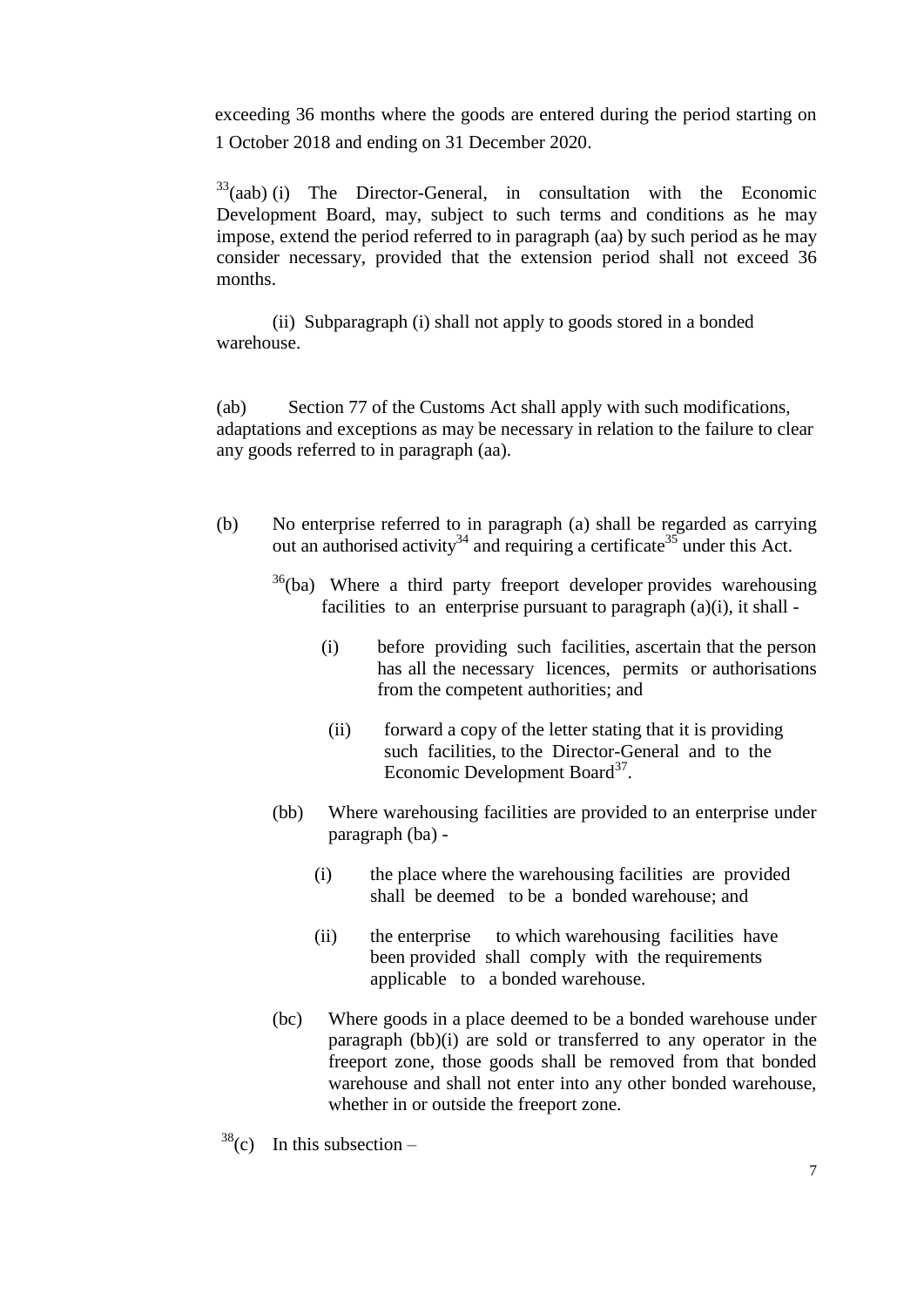"support services" means ship management services or such other services as may be prescribed.

- (4) <sup>39</sup>The Director-General may authorise a private **freeport** developer or a **freeport** operator to remove goods from a **freeport** zone to any other place in Mauritius on completion of customs formalities.
- $40(5)$  Repealed
- $41(6)$  Repealed
- $4243(7)$  Subsection 4 shall not apply to a private freeport developer or a freeport operator authorised to carry out any of the freeport activities specified in <sup>44</sup>item 3(12) of the Second Schedule.

# **PART III - ISSUE OF FREEPORT CERTIFICATE**

# <span id="page-7-1"></span><span id="page-7-0"></span>**8. No freeport activity without a freeport certificate**

- (1) <sup>45</sup>No person shall carry out any **freeport** activity in a **freeport** zone unless he is the holder of an appropriate **freeport** certificate <sup>46</sup>under this Act.
- $47(2)$  repealed Act 14 of 2009
- $^{48}$ (3) repealed Act 26 of 2012
- $49(4)$  repealed Act 14 of 2009

# <span id="page-7-2"></span>**9. Application for freeport certificate**

- (1) Subject to the other provisions of this section, every application for a **freeport** certificate shall be made in accordance with the Economic Development Board Act  $2017^{50}$ .
- (2) Where an application has been made pursuant to subsection (1), the provisions of the Economic Development Board Act 2017 shall be construed with such modifications, adaptations, qualifications and exceptions as may be necessary to bring them in conformity with this Act.
- (3) No person shall make an application for a **freeport** certificate unless the person is a company or a cooperative society and is not engaged in any business activity outside the **freeport** zone.
- (4) An application under subsection (1), shall be made in such manner and in such form as may be approved by the Chief Executive Officer<sup>51</sup> and shall specify-
	- (a) the full name and address of the applicant;
	- (b) the **freeport** zone in which the applicant intends to operate;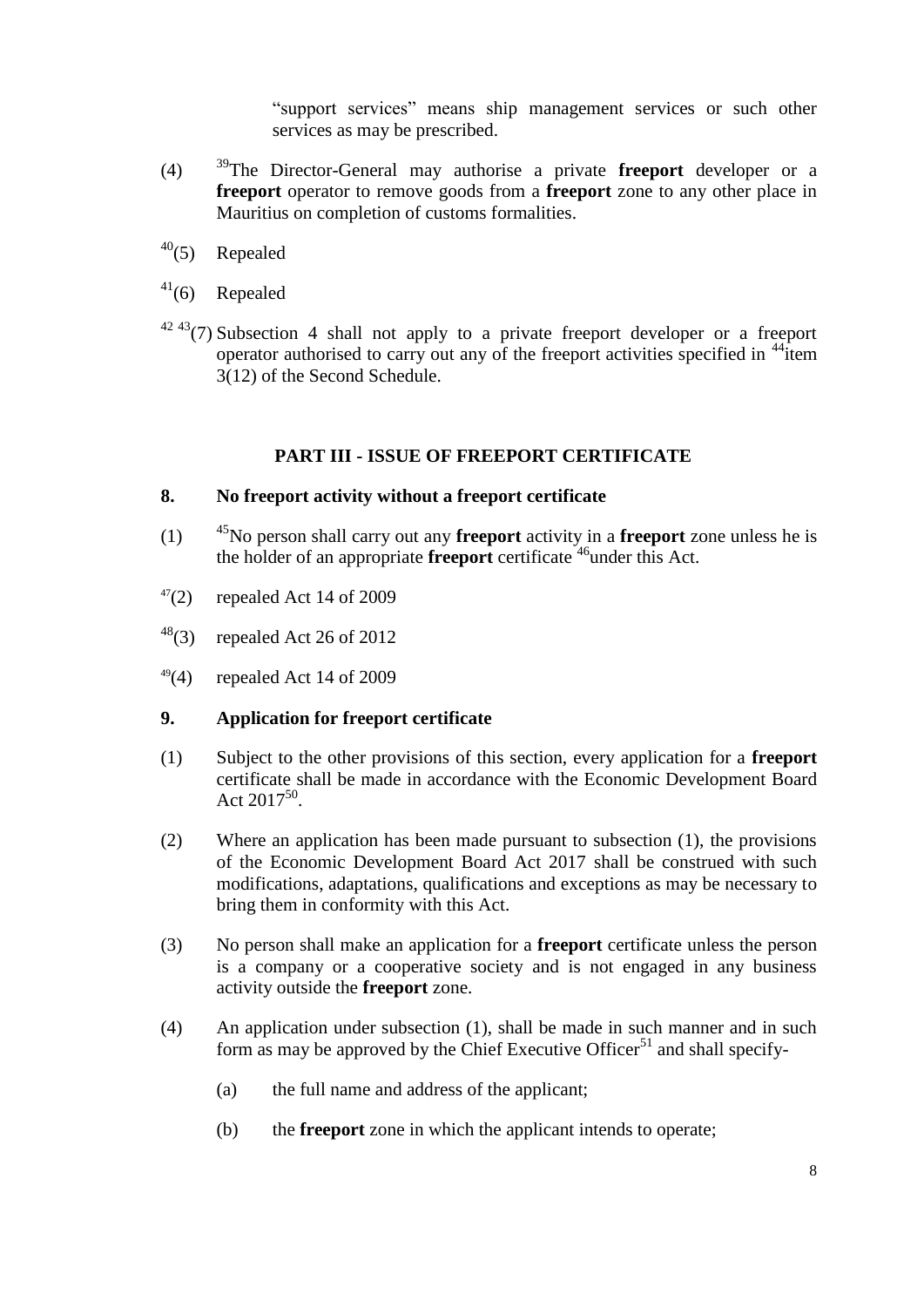- (c) the **freeport** activities to be carried out by the applicant; and
- (d) such other information or particulars as may be required in the form of application.
- (5) On receipt of an application, the Chief Executive Officer<sup>52</sup> -
	- (a) may require the applicant to give such further information as may be necessary for the determination of the application; and
	- (b) shall forthwith refer the application to the Board with recommendations, observations and comments.
- (6) The Board may
	- (a) reject an application and notify the applicant of the rejection;
	- (b) refer the application back to the Chief Executive Officer<sup>53</sup> for further information; or
	- (c) approve the application on such terms and conditions as it thinks fit.
- (7) Where an application is approved or rejected under subsection (6), the Chief Executive Officer<sup>54</sup> shall notify the applicant-
	- (a) in the case of an application for a certificate of **freeport** developer, or **freeport** operator engaged in manufacturing or processing activities, within 30 days of the effective date of the application; or
	- (b) in any other case, within 15 days of the effective date of the application.
- (8) For the purposes of subsection (7), "effective date" means the date by which all the information, particulars and documents specified in the application form or the further information sought under subsection (5) are submitted.

# <span id="page-8-0"></span>**10. Issue of freeport certificate**

- (1) Where an application is approved by the Economic Development Board<sup>55</sup>, the Chief Executive Officer<sup>56</sup> shall<sup>57</sup>, subject to Part IV, issue an appropriate **freeport** certificate to the applicant subject to such terms and conditions as may be imposed.
- (2) No **freeport** certificate shall be transferable except with the approval of the Economic Development Board<sup>58</sup>.
- (3) Every **freeport** certificate under this Act shall be in such form and shall be issued in such manner as may be approved by the Board.
- $59(4)$  Every holder of a freeport certificate shall display his freeport certificate in a conspicuous place at his business premises.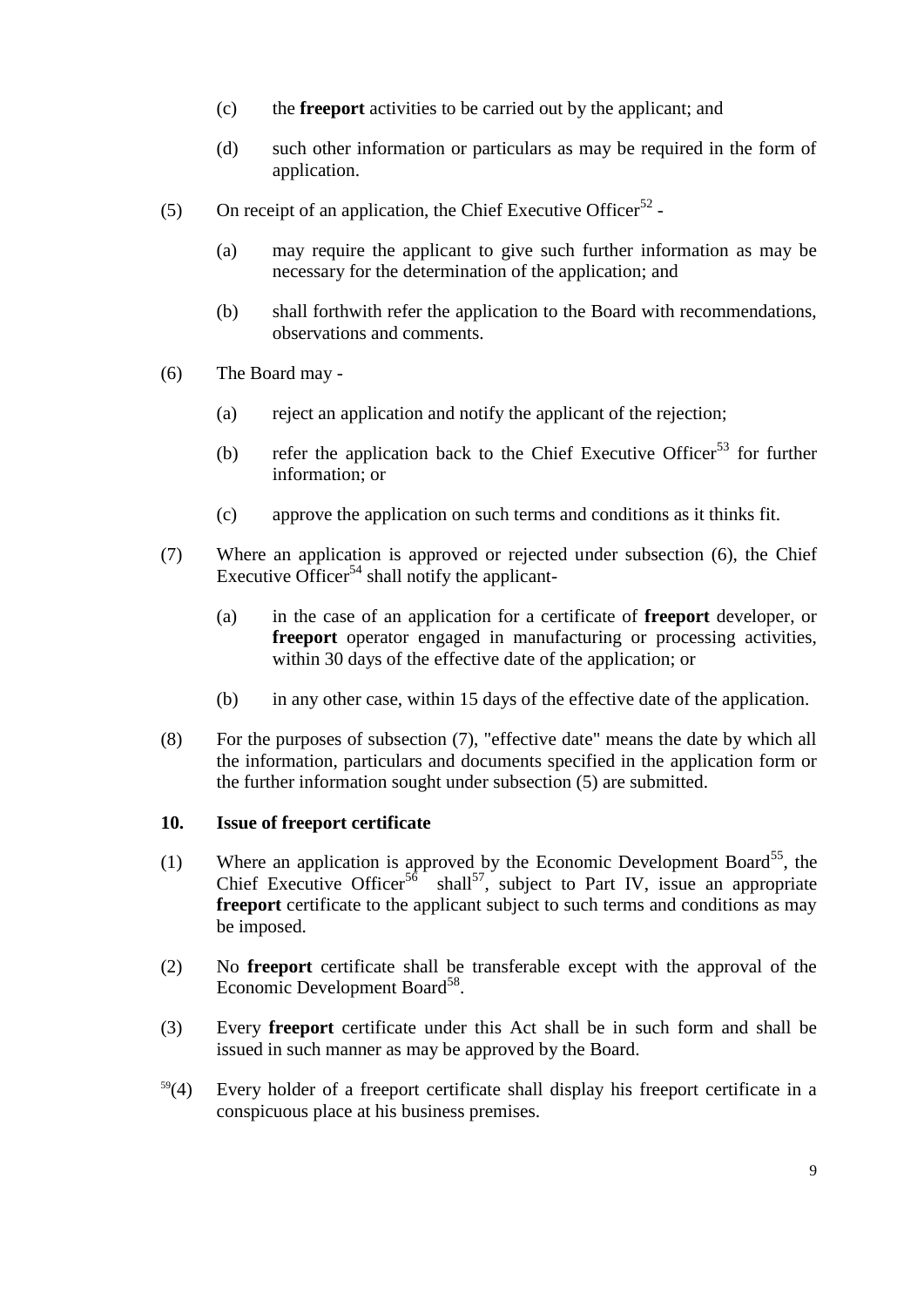# **<sup>60</sup>PART IV – PAYMENT OF FEES**

# <span id="page-9-1"></span><span id="page-9-0"></span>**11. Payment of fees**

- (1) Subject to subsection (3), where an application for a freeport certificate is approved by the Economic Development Board<sup>61</sup>., <sup>62</sup>or an authorisation is granted under section<sup>63</sup> 7(3)(a)(i), (iv), (v) or (vi) the applicant <sup>64</sup>or the enterprise to which the authorisation is granted shall pay to the Chief Executive Officer<sup>65</sup> the appropriate annual fee specified in the Third Schedule.
- $66$  (2) The annual fee under subsection (1) shall be paid -
	- (a) at the time of issue of the freeport certificate or the grant of the authorisation under section  $7(3)$  (a)(i), as the case may be; and
	- (b) in respect of every period of 12 months as from the date of issue of the freeport certificate or the grant of the authorisation under section  $7(3)(a)(i)$ , as the case may be.
- (3)  $67(a)$  Where an authorisation is granted under section  $7(3)(a)(iv)$ , the fee shall be paid by the third party freeport developer in accordance with item 5 of the Third Schedule.

<sup>68</sup>(b) Where an authorisation is granted under section  $7(3)(a)(v)$ , the fee shall be paid by the person to whom the warehousing facilities are provided in accordance with item 6 of the Third Schedule.

(c) Where an authorisation is granted under section  $7(3)(a)(vi)$ , the fee shall be paid by the enterprise in accordance with item 7 of the Third Schedule.

(4) Any fee collected under this section shall, as soon as is reasonably practicable, be paid by the Managing Director into the Consolidated Fund.<sup>69</sup>

# <span id="page-9-2"></span>**12. Suspension or revocation of <sup>70</sup>certificate**

- (1) Where the <sup>71</sup>Chief Executive Officer<sup>72</sup> is satisfied that a company or cooperative society, holder of a certificate-
	- (a) has carried out or is carrying out any activity which it has not been authorised to carry out by virtue of its certificate; or
	- (b) has acted or is acting
		- (i) in contravention of this Act or any regulations made thereunder;
		- (ii) in breach of any conditions of its licence;
		- (iii) in breach of section 7; or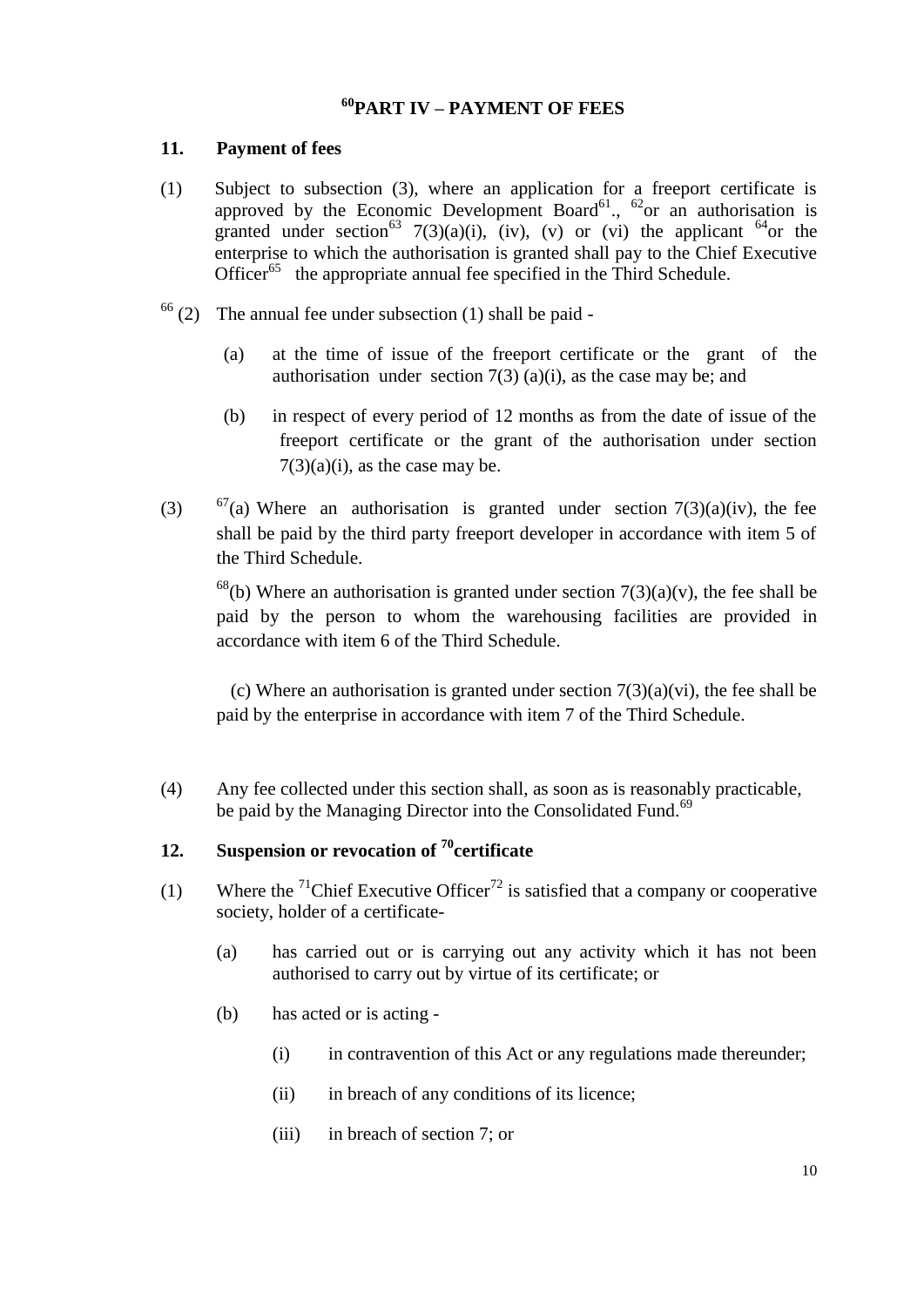(iv) in such a way as to tarnish the good repute of Mauritius as an attractive base for **freeport** operations,

the Managing Director may, by written notice, require the company or cooperative society to show cause, within 30 days of the date of service of the notice, why the certificate should not be suspended or revoked, and where the Managing Director is satisfied that, having regard to all the circumstances of the case, it is expedient to do so, he shall, after consultation with the  $^{73}$ Director-General, suspend or revoke the licence, as the case may be.

(2) Where a licence is suspended or revoked under subsection (1), the company or cooperative society shall cease its **freeport** activities as from the effective date of the suspension or revocation of the licence, as the case may be.

# <span id="page-10-0"></span>**13. Cessation or transfer of business**

Where a company or cooperative society holding a <sup>74</sup>certificate intends to cease or ceases its **freeport** activities or transfers its business in the **freeport** zone, it shall within 15 days *of* the cessation or transfer, give notice in writing thereof to the Chief Executive Officer<sup>75</sup> and Director-General and return its certificate<sup>76</sup>.

# **PART V - CONTROL OF FREEPORT ZONES**

# <span id="page-10-2"></span><span id="page-10-1"></span>**14. Obligations of freeport developers**

- (1) Every **freeport** developer shall, in respect of the **freeport** zone allocated to him, control and manage -
	- (a) the activities being carried out in that zone; and
	- (b) the goods entering or leaving that zone.
- (2) Every **freeport** developer shall be responsible and accountable to the Director-General in respect of his own **freeport** activities or the **freeport** activities carried out by the **freeport** operators in the **freeport** zone allocated to him.
- (3) Where, in the exercise of his control and management, a **freeport** developer finds that a **freeport** operator is not complying with, or is in breach of, any provisions of this Act or any regulations made thereunder, he shall immediately report the matter in writing to the Director-General  $\frac{7}{3}$  and Chief Executive Officer<sup>78</sup>.
- (4) Every **freeport** developer shall, in relation to the **freeport** zone allocated to him -
	- (a) be responsible and accountable to the Director-General in respect of goods entering and leaving that zone;
	- (b) ensure that duty, excise duty and value added tax in respect of goods leaving that zone for consumption in Mauritius are paid; and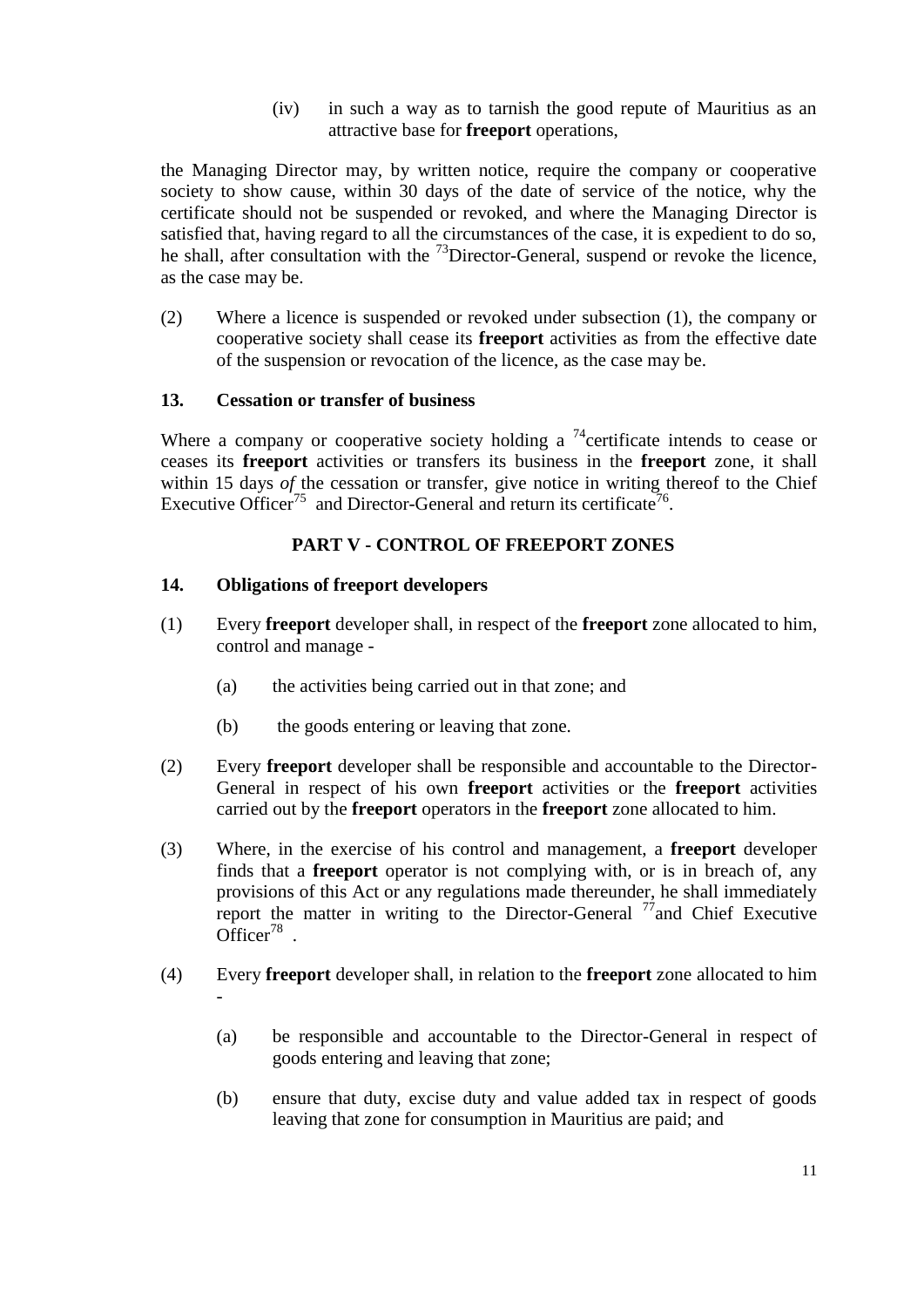- (c) be liable to any duty, excise duty and value added tax on goods missing or not properly accounted for.
- (5) Every **freeport** developer shall
	- $79$ (a) in respect of every period of 12 months, carry out, not later than one month after the end of that period, a physical stocktaking of all goods in his Freeport zone;
	- $80$ (aa) submit to the Director-General, not later than one month after the end of the month during which the stocktaking was carried out, a statement of that stock duly certified by an independent licensed auditor; , and
	- (b) at the same time pay to the Director-General any duty, excise duty and value added tax on goods found missing, or not satisfactorily accounted for.
- (6) Without prejudice to any action which the Director-General may take under the customs laws, any person who fails to comply with the requirements of this section shall commit an offence and shall, on conviction, be liable to a fine not exceeding 200,000 rupees and to imprisonment for a term not exceeding 3 years.

# <span id="page-11-0"></span>**15. Control of freeport zones**

- $81(1)$  (a) Every Freeport zone shall be under the overall control and administration of a private Freeport developer or third party Freeport developer, as the case may be, on such terms and conditions as may be determined by the Director-General, after consultation with the Chief Executive Officer $82$ .
	- (b) Every private Freeport developer or third party Freeport developer shall, in respect of every Freeport zone, implement a warehouse management information system in accordance with guidelines issued by the Director-General, after consultation with the Chief Executive Officer<sup>83</sup>.
	- (c) For control purposes, the Director-General or the Chief Executive Office $r^{84}$  shall have online access to the warehouse management information system with regard to goods entering and leaving Freeport zone and the stocktaking of goods in the Freeport zone.
- (2) The Director-General, or any officer duly authorised in writing by him, may
	- (a) issue passes for access to a **freeport** zone;
	- (b) deny access in a **freeport** zone to any unauthorised person; and
	- (c) at any time stop and search any person or vehicle entering or leaving a **freeport** zone.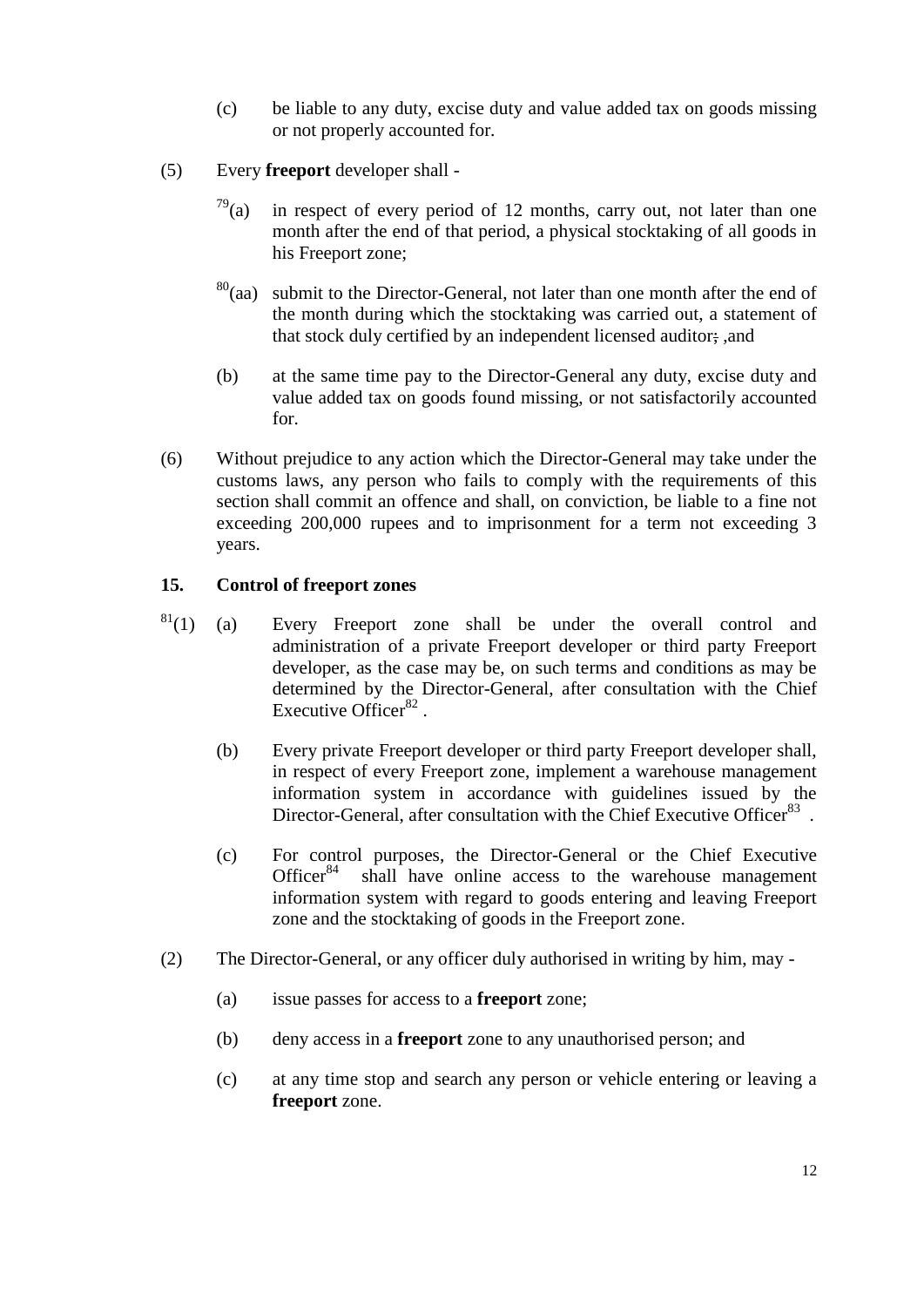# <span id="page-12-0"></span>**16. Goods <sup>85</sup>and services entering a freeport zone**

- (1) Any-
	- (a) machinery, equipment, instrument, apparatus and materials imported into a **freeport** zone for the exclusive use of the **freeport** activities of a  $86$ holder of a certificate; and
	- (b) goods imported into a **freeport** zone or removed from a bonded warehouse<sup>87</sup> to a **freeport** zone and which are destined for export or reexport,

shall be entered free of duty, excise duty and value added tax.

- (2)  $88$ Any goods or services, other than those specified in section 21(2) of, and the First Schedule to, the Value Added Tax Act, which are supplied to a holder of a certificate by a registered person under that Act shall be chargeable to value added tax at zero-rate, provided that the goods and services so supplied are meant wholly and exclusively for the **freeport** activities of the holder of a certificate whose business premises are located in a **freeport** zone.
- $89(2)$  Notwithstanding subsection (2), where -
	- (a) goods and services are supplied by a registered person referred to in subsection (2) to a person for the purpose of holding exhibitions, trade fairs and other events in a freeport zone;
	- (b) services are supplied by a person for the purpose of holding exhibitions, trade fairs and other events in a freeport zone to any person; or
	- (c) an authorisation has been granted under section 7(3)(a) to a registered person referred to in subsection (2),

the goods and services shall be subject to value added tax at the rate specified in the Fourth Schedule to the Value Added Tax Act.

(3) Where goods and services are supplied in accordance with  $90$  subsection (2) or (2A), the holder of a freeport certificate or other person, as the case may be, shall comply with such procedures as may be laid down by the Director-General.

# <span id="page-12-1"></span>**17. Goods leaving a freeport zone**

- (1) Unless exported or re-exported, any goods removed from a **freeport** zone
	- (a) *<sup>91</sup>*by a holder of a freeport certificate for the purpose of holding exhibitions, trade fairs and other events in a **freeport** zone shall be entered on payment of duty, excise duty and value added tax; and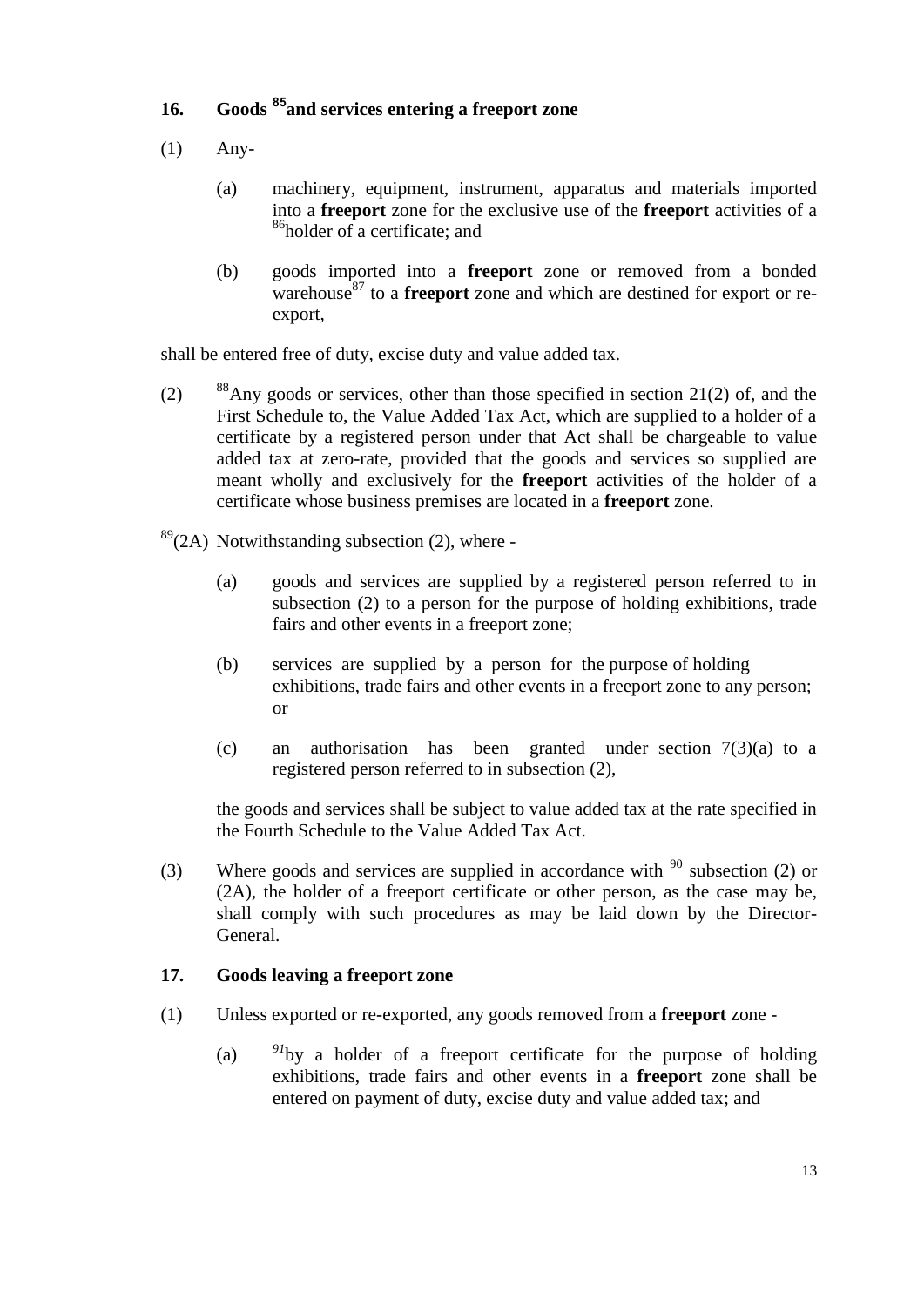- (b) to any other place outside the **freeport** zone, shall be entered on payment of duty, excise duty and value added tax.
- $92$  (2) Notwithstanding subsection (1)(a), where goods are removed for display at exhibitions and are not intended for sale, the goods shall be entered free of duty, excise duty and value added tax.

# <span id="page-13-0"></span>**18. Revaluation of goods**

- (1) The Director-General may, on application and at the expense of the  $93$ holder of a certificate, reassess the value of goods which have deteriorated or been lost or destroyed.
- (2) Where the Director-General is satisfied that the owner is not responsible for the deterioration, loss or destruction, duty, excise duty and value added tax shall be reassessed accordingly.

# <span id="page-13-1"></span>**19. Entry for goods**

- (1) Subject to the other provisions of this section, any goods entering or leaving a **freeport** zone pursuant to section 16 (1) or 17 shall be entered in the same manner as goods are imported or exported under customs laws and shall, unless otherwise authorised, be made through the TradeNet under the Customs (Use of Computer) Regulations 1997 and any payment of duties and taxes shall be made electronically.
- (2) Notwithstanding regulations 17 and 18 of the Customs (Use of Computer) Regulations 1997, where an electronic declaration is made pursuant to subsection (1), the TradeNet user-
	- (a) shall not submit to Customs-
		- (i) a hard copy of the electronic declaration in respect of the goods; and
		- (ii) the specified documents in respect of those goods; but
	- (b) shall keep at his business premises a hard copy of the electronic declaration in a form approved by the Director-General together with the documents referred to in paragraph (a)(ii) and shall make them available for examination on demand by a proper officer of Customs.
- (3) For the purposes of subsection (2), "electronic declaration" and "specified documents" have the same meanings as in the regulations referred to in subsection  $(1)$ .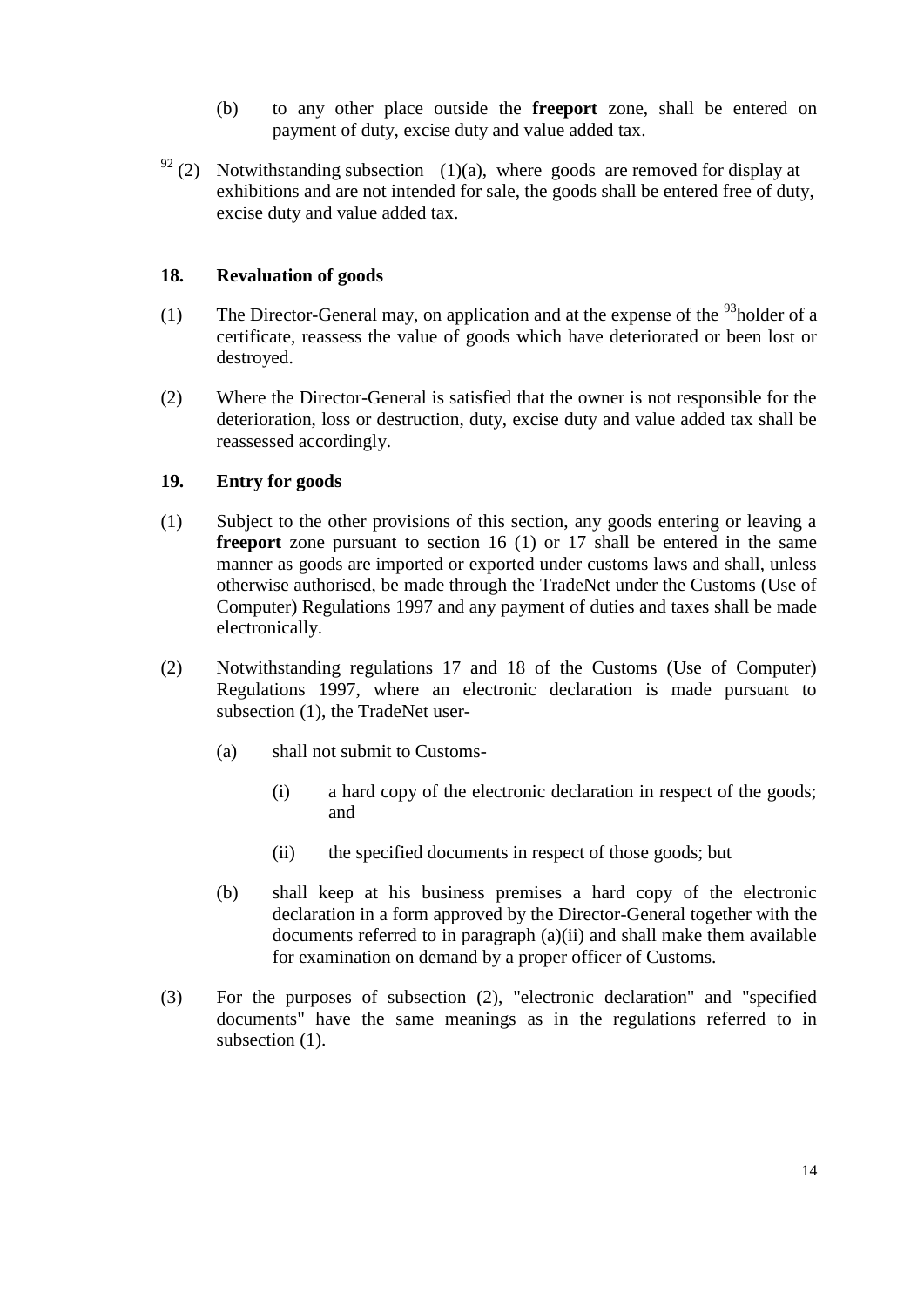# <span id="page-14-0"></span>**20. Record**

- (1) Every <sup>94</sup>holder of a certificate shall, for the purposes of this Act, keep in relation to his **freeport** activities a full and true written record, whether electronically or otherwise, in the English or French language of every transaction he makes.
- (2) The Director-General may in writing require a holder of a certificate to keep a record referred to in subsection (1) in such manner as may be specified by the Director-General.
- (3) Every holder of a certificate shall, in respect of any goods entering or leaving his business premises in a **freeport** zone, keep in chronological order a copy of the entry he makes either electronically or otherwise together with the documents referred to in section 19(2)(b).
- $95(4)$  Every record under subsections (1), (2) and (3) and the specified documents referred to in section 19 shall be kept -
	- (a) for a period of at least 5 years after the completion of the transaction to which it relates; or
	- (b) until the goods to which they relate are exported or removed for home consumption,

whichever is the later, and shall be made available on demand by the Director-General or the Chief Executive Officer<sup>96</sup>.

(5) Any person who fails to keep or to make available to the Director-General or Chief Executive Officer, any record required to be kept under this section and the specified documents referred to in section 19 shall commit an offence and shall, on conviction, be liable to a fine not exceeding 200,000 rupees and to imprisonment for a term not exceeding 3 years.

# <span id="page-14-1"></span>**21. Inspection of records and goods**

Every <sup>97</sup>holder of a certificate shall permit the Director-General or Chief Executive Officer<sup>98</sup> at all reasonable times to inspect the records and documents required to be kept by him under section 20 or have access to the premises of the holder of a certificate for the purpose of examining any goods.

# **PART VI – MISCELLANEOUS**

# <span id="page-14-3"></span><span id="page-14-2"></span>**22. Offences**

- (1) Any company or cooperative society, holder of a  $^{99}$  certificate, which
	- (a) has carried out or is carrying out any activity not specified in its **freeport** certificate;
	- (b) fails to comply with any of the conditions specified in its certificate;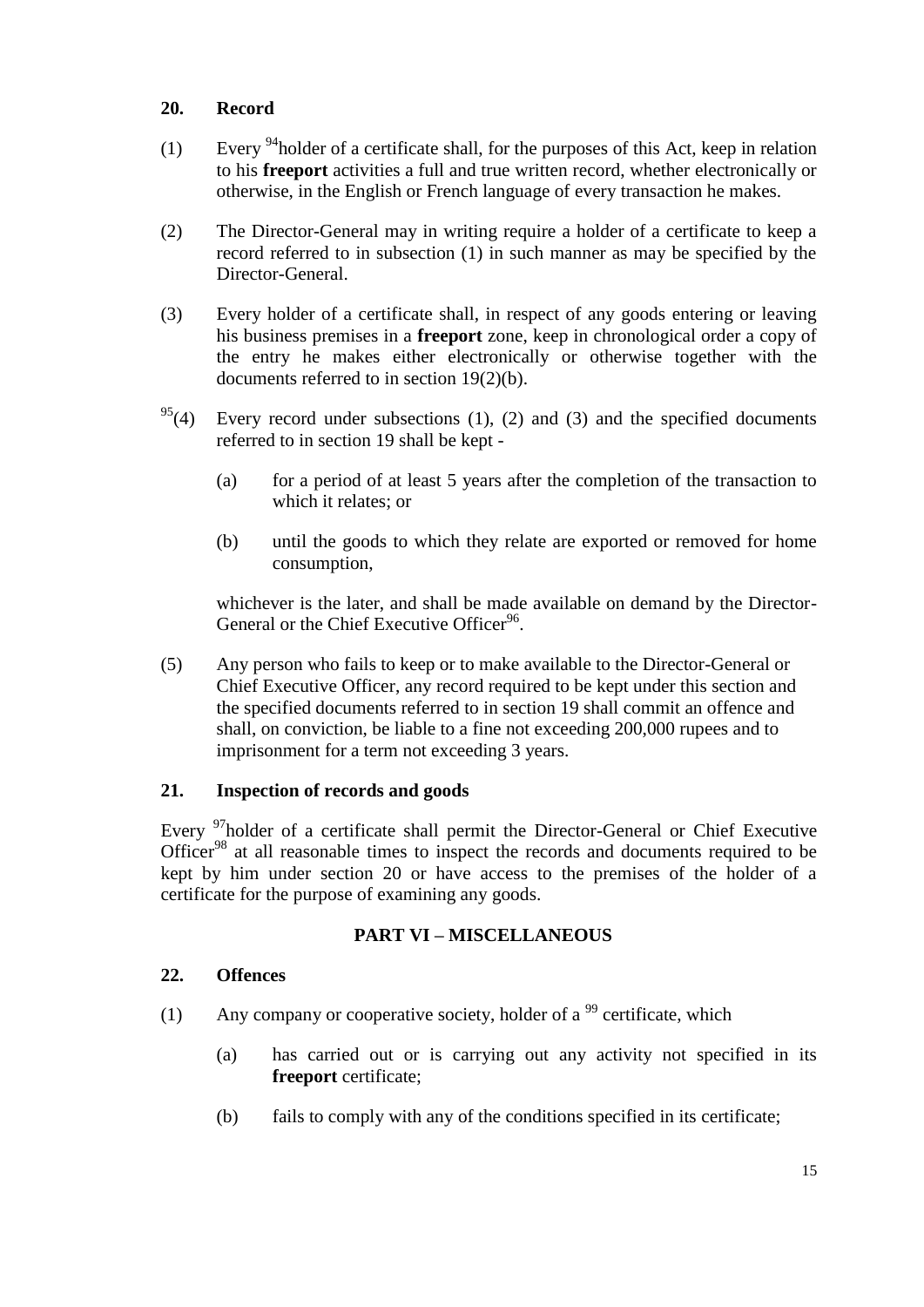- (c) fails to furnish any information or produce any document, or furnishes any information or produces any document which is false or misleading in any material particular;
- (d) obstructs the Director-General or any officer of Customs duly authorised by the Director-General, or the Chief Executive Officer or any employee of the Economic Development Board<sup>100</sup>, in the performance of his functions under this Act or under any regulations made thereunder; or
- (e) otherwise contravenes any provision of this Act or any regulations made thereunder,

shall commit an offence.

(2) Any person who commits an offence under this Act shall, on conviction, be liable to a fine not exceeding 500,000 rupees and to imprisonment for a term not exceeding 5 years.

# <span id="page-15-0"></span>**23. Jurisdiction**

- $101(1)$  Notwithstanding -
	- (a) section 114(2) of the Courts Act; and
	- (b) section 72 (5) of the District and Intermediate Courts {(Criminal Jurisdiction) Act,

a Magistrate shall have jurisdiction to try an offence under this Act or any regulations made under this Act and may impose any penalty provided by this Act.

(2) The prosecution of an offence under any of the sections of this Act specified in the Fourth Schedule to the Mauritius Revenue Authority Act 2004 shall take place, at the discretion of the Director of Public Prosecutions, before a Judge sitting without a jury, the Intermediate Court or a District Court.

# <span id="page-15-1"></span>**24. Regulations**

- (1) The Minister may-
	- (a) make such regulations as he thinks fit for the purposes of this Act;
	- $102<sub>(b)</sub>$  on the recommendation of the Economic Development Board<sup>103</sup>, amend, by regulations, the Schedules.
- (2) Any regulations made under this section may provide for the levying of fees and taking of charges.

# <span id="page-15-2"></span><sup>104</sup>**24A. Savings**

(1) Notwithstanding the deletion of items 3(9), (12), (13) and (16) of the Second Schedule, a freeport certificate issued –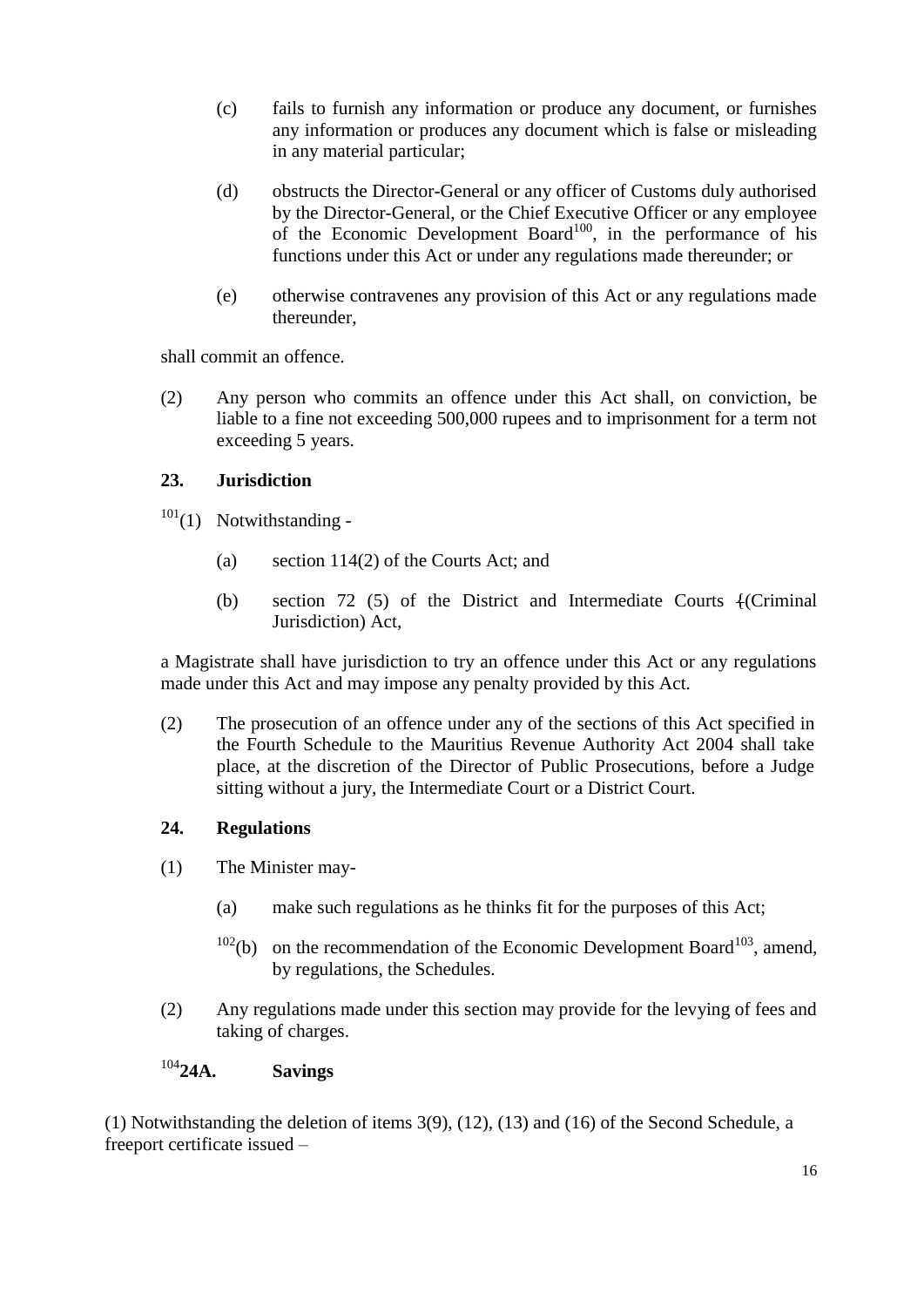(a) before 16 October 2017 shall, in so far as it relates to the carrying out of the supply of freight forwarding services, global trading, freeport related services outside Mauritius for advisory, marketing, engineering, project management, technical support and related services, remain valid until 30 June 2021;

(b) before 14 June 2018, in relation to the carrying out of a manufacturing activity, shall remain valid provided the company continues to carry out the same manufacturing activity,

subject to the payment of the appropriate annual fee specified in the Third Schedule and such terms and conditions as may be imposed by the Economic Development Board.

 $105(1)$  A company issued with a freeport certificate before 14 June 2018, in relation to the carrying out of a manufacturing activity, shall, on application made to the Economic Development Board, be authorised to build, develop and manage its own infrastructural facilities, as a private Freeport developer, subject to the company continuing to carry out the same manufacturing activity.

(2) A freeport certificate issued on or after 16 October 2017 and before the deletion of items 3(9), (13) and (16) of the Second Schedule, authorising the carrying out of the supply of freight forwarding services, global trading, freeport related services outside Mauritius for advisory, marketing, engineering, project management, technical support and related services shall no longer be valid, in so far as it relates to the carrying out of the supply of freight forwarding services, global trading, freeport related services outside Mauritius for advisory, marketing, engineering, project management, technical support and related services on the commencement of this subsection and the deletion of items 3(9), (13) and (16) of the Second Schedule.

# <span id="page-16-0"></span>**25. Consequential amendments**

- (1) The Income Tax Act is amended in section 49 (8), by deleting the words "**Freeport** Act 2001" and replacing them by the words "**Freeport** Act 2004";
- (2) The Investment Promotion Act is amended
	- (a) in section 2, by inserting in the appropriate alphabetical order, the following definitions-

"**freeport** certificate" means a **freeport** certificate issued under Part III of the **Freeport** Act 2004;

"**freeport** zone" has the same meaning as in the **Freeport** Act 2004;

(b) in section 5, by inserting immediately after paragraph (b), the following paragraph -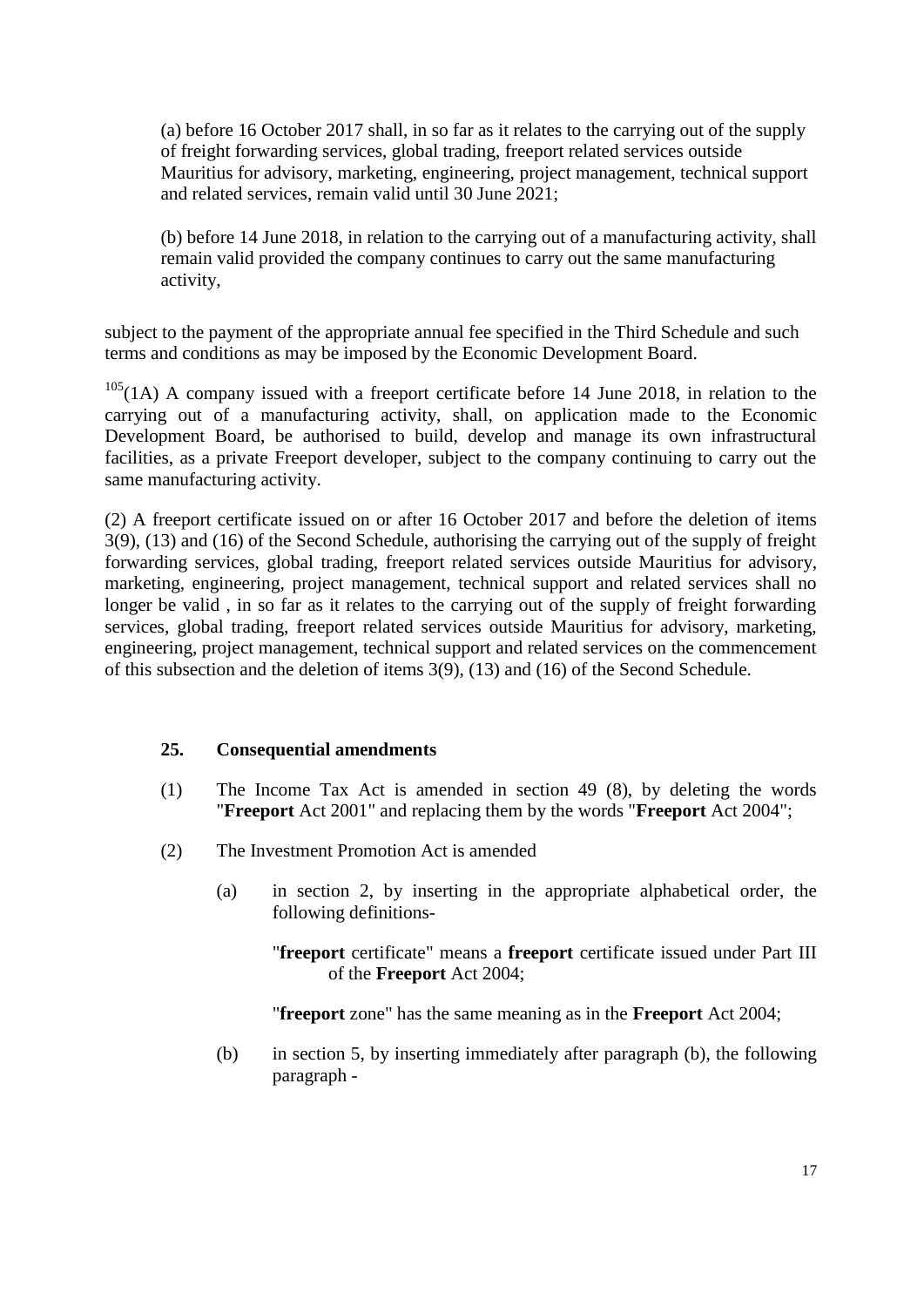(ba) to promote and facilitate **freeport** trade including transit and entrepôt trade and to position Mauritius as a logistics, marketing and distribution hub in the region;

- (c) in section 6-
	- (i) by inserting immediately after paragraph (c), the following new paragraphs -
- (ca) to work out objectives, policies and strategies for the development of **freeport** zones;
- (cb) to manage the allocation of land in the **freeport** zones, its use, development, operation and related matters;
- (cc) in collaboration with the port and airport authorities and other relevant authorities, to promote, coordinate and encourage locally and internationally, the development of the **freeport** in Mauritius;
	- (ii) by adding at the end of paragraph (g), the words "and **freeport** certificates";
- (d) in section  $7(1)$ -
	- (i) by deleting paragraph (b) and replacing it by the following paragraph -
- (b) monitor progress of the business activities in respect of which an investment certificate or a **freeport** ceI1ificate has been issued;
	- (ii) in paragraph (c), by inserting immediately after the words "investment certificate", the words "or **freeport** certificate";
- (e) in the First Schedule, by adding the following enactment -

The **Freeport** Act 2004

(3) The Value Added Tax Act is amended in section 2, in the definition of ―**freeport** zone", by deleting the words "**Freeport** Act" and replacing them by the words "**Freeport** Act 2004".

# <span id="page-17-0"></span>**26. Transitional provisions**

- (1) The Minister may, in writing, direct that any funds and any interest in the undertaking of the Mauritius **Freeport** Authority shall, on such date as he may determine, be transferred either to the Economic Development Board or to the State without formality and the Economic Development  $\overline{Board}^{106}$  and the State shall, on that date, acquire a valid title in the interest of the undertaking.
- (2) Every person in the employment of the Mauritius **Freeport** Authority immediately before the date of the coming into force of this Act shall, as from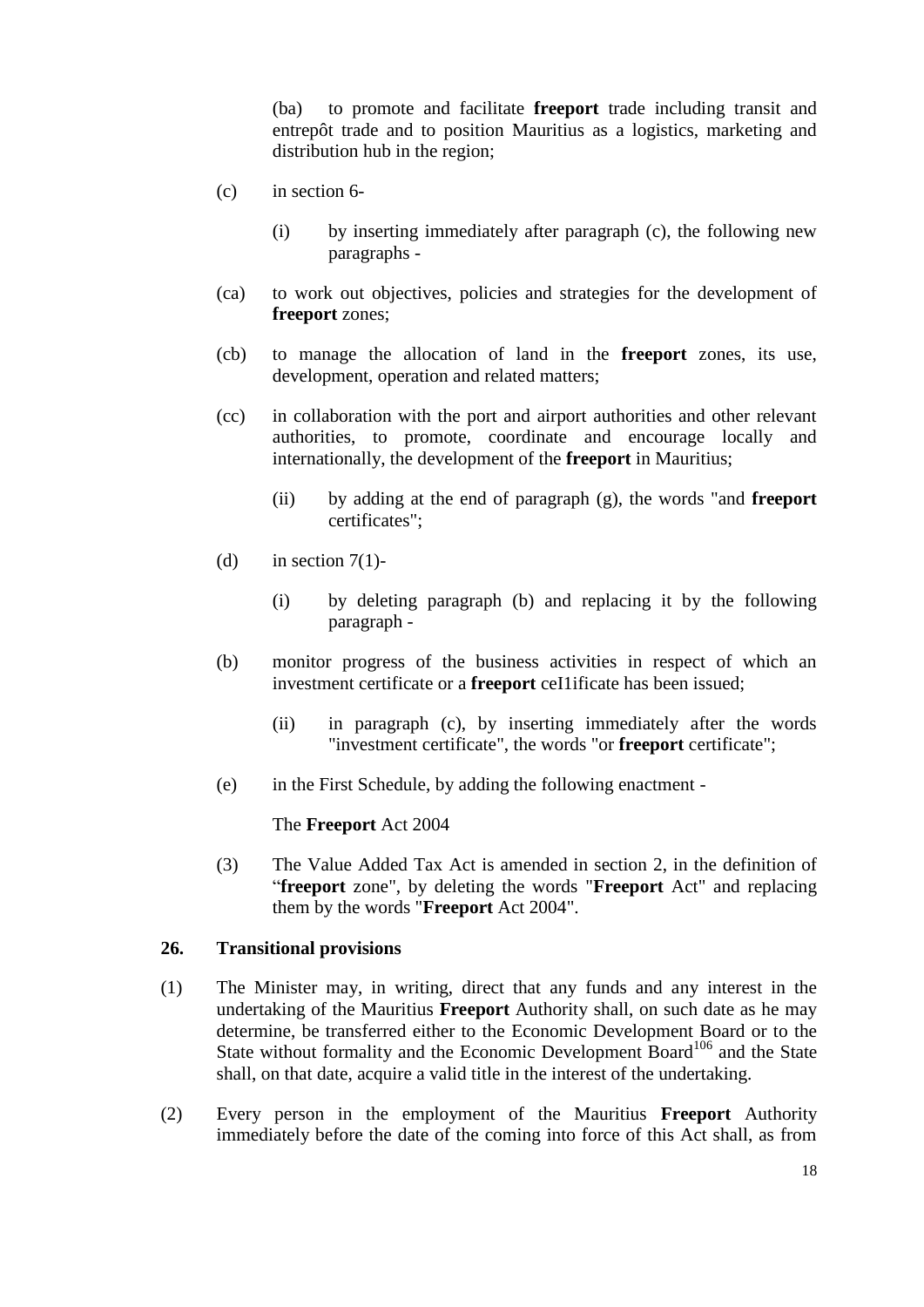that date be entitled to be transferred to the Board of Investment on terms and conditions, including accrued pension rights, which are not less favourable than those obtained by him before that date.

- (3) The period of service with the Mauritius **Freeport** Authority of every person exercising his right to be transferred to the Board of Investment under subsection (2) shall be deemed to be an unbroken period of service with the Board of Investment.
- (4) No person on the staff of the Mauritius **Freeport** Authority shall, on account of the transfer of the undertaking, be entitled to claim that his contract of service has been terminated in breach of any enactment.
- (5) Any person on the staff of the Mauritius **Freeport** Authority who fails to accept in writing an offer of transfer to the Board of Investment made to him by the Board of Investment within one month of such offer shall be deemed to have refused such offer, and the person shall be deemed to have retired from the employment with the Mauritius **Freeport** Authority.
- (6) Any disciplinary inquiry or proceedings, pending or in process against any person on the staff of the Mauritius **Freeport** Authority may, as from the date of the coming into force of this Act, be taken up, continued and completed by the Board of Investment and any resulting order or decision shall have the same force and effect as if made by the Board of Investment.
- (7) Notwithstanding any other enactment or anything contained in any contract or agreement, any right or obligation existing in favour of or against the Mauritius **Freeport** Authority before the date of the coming into force of this Act, shall, on the coming into force of this Act, be a right or obligation enforceable in favour of or against the Board of Investment.
- (8) Nothing contained in or authorised by this Act shall-
	- (a) invalidate or discharge the contract or other agreement referred to in subsection  $(7)$ ;
	- (b) release any surety wholly or in part from all or any liability under or in respect of the contract or agreement.
- (9) Where a licensee, an enterprise or a person has been authorised under the repealed **Freeport** Act 2001 to carry out an activity which, on the coming into operation of this Act, is not an activity in accordance with this Act, the licensee, enterprise or person shall take such measures as may be necessary to comply, within a period not exceeding 12 months of the date of the commencement of this Act, with the provisions of this Act. '"
- (10) All proceedings, judicial or otherwise, commenced before and pending immediately before the date of the coming into force of this Act, by or against the Mauritius **Freeport** Authority shall be deemed to have been commenced, and may be continued, by or against the Economic Development Board and any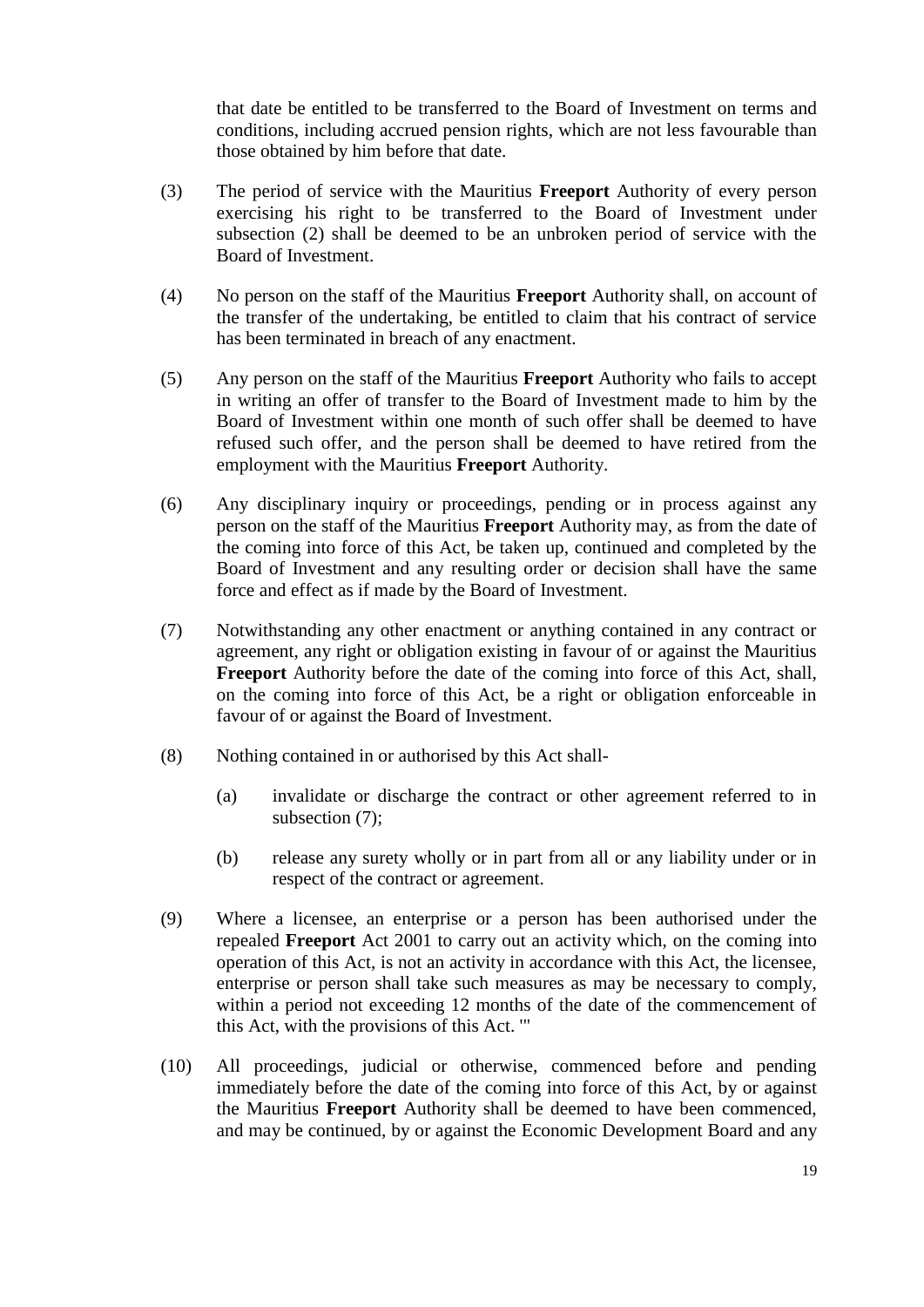contract entered into by the Government in relation to the functions of the Mauritius **Freeport** Authority under the **Freeport** Act 2001 shall have effect as if it had been entered into on the same terms and conditions by the Economic Development Board<sup>107</sup>.

- (11) Every record required to be kept under section 31 of the **Freeport** Act 2001 before the commencement of this Act shall be kept for a period of at least 5 years after the completion of the transaction to which it relates and shall be made available on demand by the Chief Executive Officer <sup>108</sup>or the Director-General.
- $109(11)$  Any licence issued and in force prior to the commencement of section 11 shall relain valid after the commencement of that section until its expiry.
- (11B) The authorisation granted under the repealed subsection (2) of section 8 shall lapse on 30 June 2011.
- (12) Notwithstanding any other enactment, the last financial year of the Mauritius **Freeport** Authority shall be deemed to include the period between the date immediately following the date of the closing of the last annual accounts of the Mauritius **Freeport** Authority and the coming into force of this Act.
- (13) For the purposes of this section-
	- (a) Mauritius **Freeport** Authority" means the Mauritius **Freeport** Authority established under the repealed **Freeport** Act 2001;
	- (b) "undertaking" means assets, rights, interests and liabilities of the Mauritius **Freeport** Authority, whether in Mauritius or elsewhere.

### <span id="page-19-0"></span>**27. Repeal and savings**

- (1) The following enactments are repealed
	- (a) The **Freeport** Act 2001; and
	- (b) The **Freeport** Regulations 2001.
- (2) Notwithstanding the repeal of the enactments specified in subsection (1)
	- (a) any licence issued or permit or authorisation granted under the repealed enactments and in force on the date immediately before the coming into operation of this Act shall be deemed to have been issued or granted under this Act and shall remain valid for the period specified in the licence, permit or authorisation, as the case may be;
	- (b) any act or thing done under the repealed enactments shall, on the coming into operation of this Act, be deemed to have been done under this Act.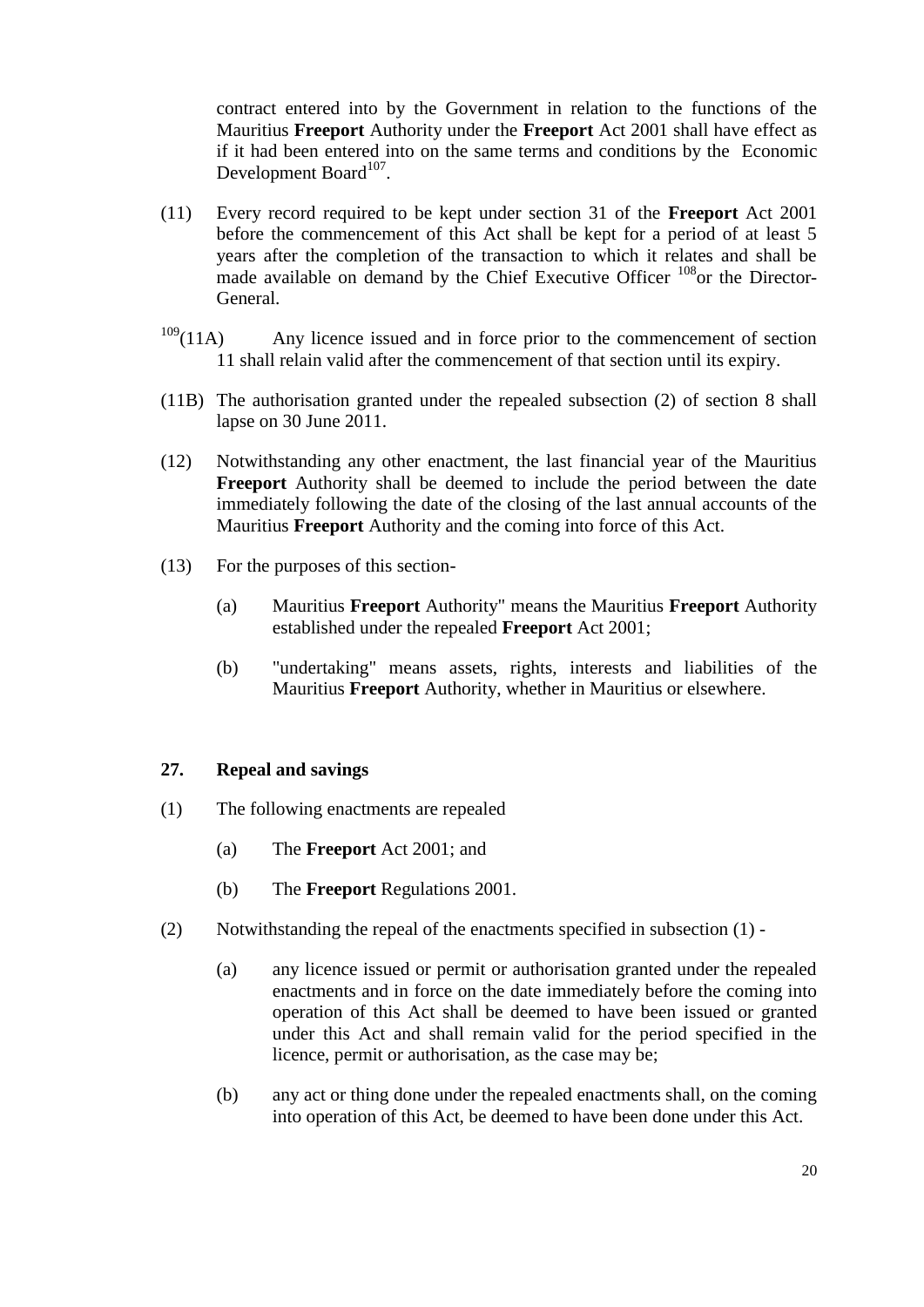# <span id="page-20-0"></span>**28. Commencement**

- (1) Subject to subsection (2), this Act shall come into operation on a date to be fixed by Proclamation.
- (2) Different dates may be fixed for the coming into operation of different provisions of the Act.

**Proclaimed by [**[Proclamation No. 46 of 2004](http://supremecourt.intnet.mu/Main/GetDoc.asp?Doc_Title=Proclamation+No.+46+of+2004&Mode=Html&Search=No)**]**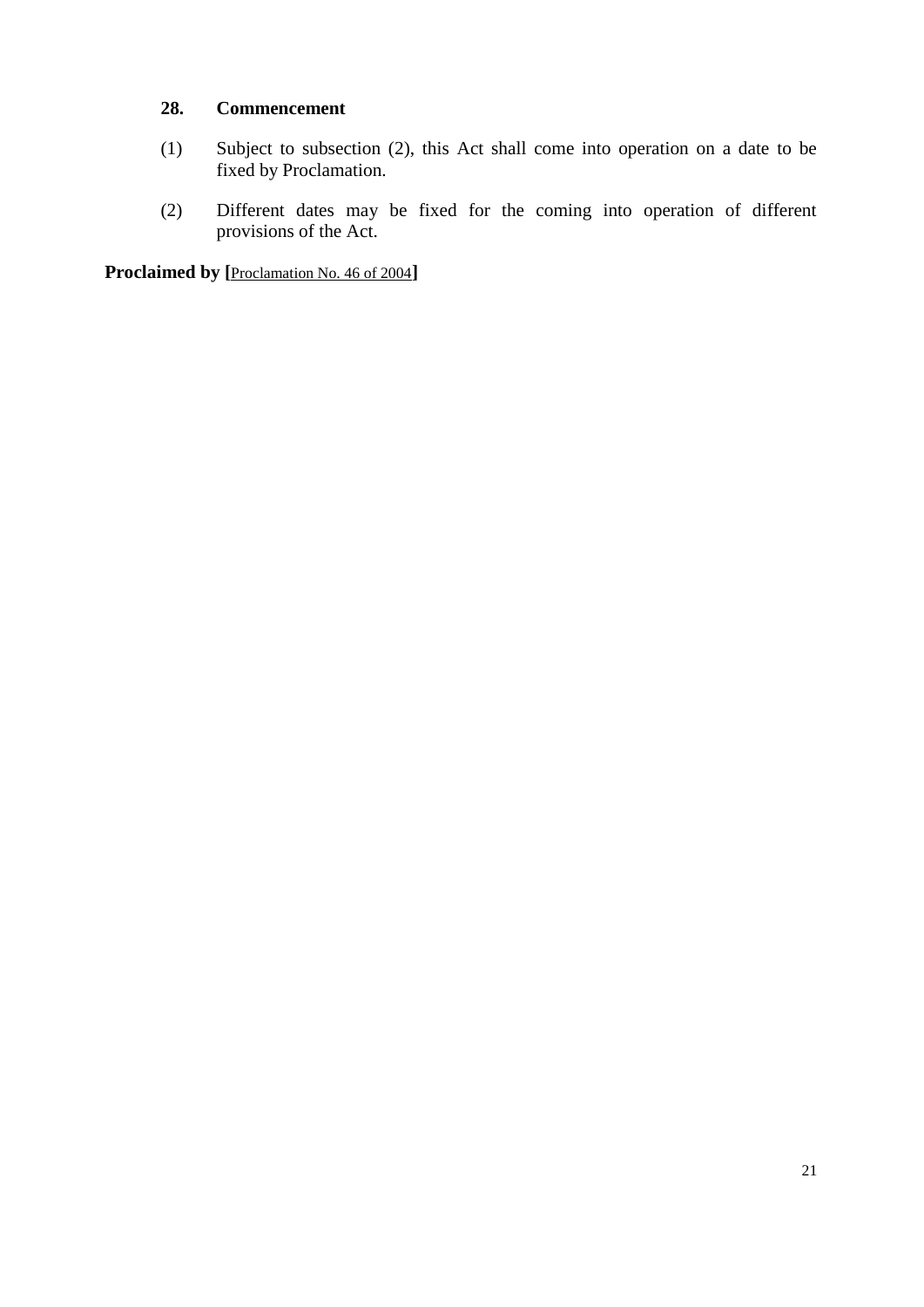# **FIRST SCHEDULE**

### (Sections 4 and 24)

### **Areas**

<span id="page-21-0"></span>The zones described hereunder are based on the national grid of Mauritius and the plans describing them may be consulted at the office of the Economic Development Board<sup>110</sup>. All coordinates are attached to the National Grid System.

**Zone 1**, a plot of State Land, at Mer Rouge area in the district of Port Louis, of an extent of 2 hectares and 4,716 square metres (2ha4716m<sup>2</sup>), bounded by a line running South East from point (996621.6mE, 1005579.2mN) to point (996771.6mE, 1005476.0mN*);* thence South West to point (996687.5mE, 1005367.4mN); thence North West to point (996544.0mE, 1005476.4mN) and thence North East to the starting point.

**<sup>111</sup>Zone 5**, a portion of State Land situated in the district of Port Louis place called Mer Rouge of an extent of twenty five hectares nine thousand six hundred and ninety four square metres and seventy seven hundredths of square metre  $(25ha9694.77m^2)$  vested in the Mauritius Ports Authority and bounded as follows:-

On the first side by the surplus of State Land, on five lines measuring respectively :- the first one (access road) on four hundred and thirty metres and four centimetres (430.04m) i.e between coordinates 997067.00mE, 1005802.00mN, and 996688.98mE, 1006007.02mN, the second one on one hundred and forty five metres and seventy five centimetres (145.75m) between coordinates 996688.98mE, 1006007.02mN and 996614.00mE, 1006132.01mN, the third one on twenty four metres and ten centimetres (24.10m) between coordinates 996614.00mE, 1006132.01mN and 996634.56mE, 1006144.59mN, the fourth one on eighty metres (80.00m) i.e between coordinates 996634.56mE, 1006132.01mN and 996702.81mE; 10066186.30mN and the fifth and last one on sixty seven metres and fifty nine centimetres (67.59m) between coordinates 996634.56mE, 1006144.59mN and 996600.63mE, 1006203.12mN,

On the second by State Land, on three lines measuring respectively :- the first one, one hundred and forty eight metres and eleven centimetres (148.11 m) between coordinates 996667.52mE, 1006243.94mN and 996793.95mE, 1006321.10mN, the second one, on two hundred and thirty two metres and seventy two centimetres (232.72m) between coordinates 996793.95mE, 1006321.10mN and 996672.73mE, 1006519.74mN and the third and last one, on forty five metres and ninety seven centimetres (45.97m) between coordinates 996672.73mE, 1006519.74mN and 996699.91mE, 1006556.82mN,

On the third side, by State Land, on two lines measuring respectively :- the first one on three hundred and fifty metres and thirty nine centimetres (350.39m) between coordinates 996699.91mE, 1006556.82mN and 996989.91mE, 1006360.27mN and the second and last one on three hundred and fifty nine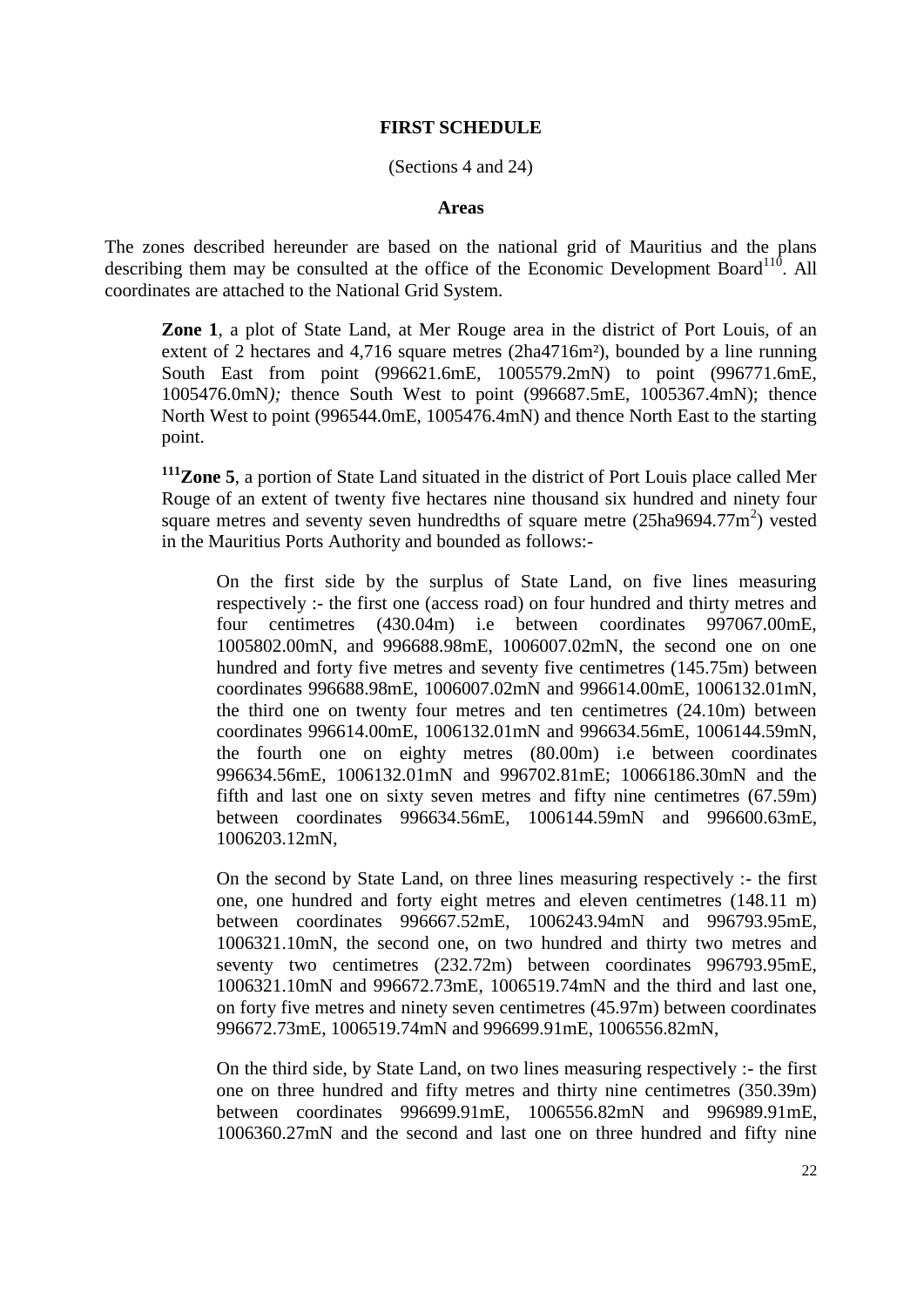metres (359.00m) i.e. between coordinates 996989.91mE, 1006360.27mN and 997287.11mE, 1006158.79mN,

On the fourth and last side, by State Land (road access), on five lines measuring respectively :- the first one, on six metres and ninety three centimetres (6.93m) between coordinates 997287.11mE, 1006158.79mN and 997290.50mE, 1006152.75mN, the second one, on twenty five metres and sixty four centimetres (25.64m), between coordinates 997290.50mE, 1006152.75mN and 997287.22mE, 1006127.32mN, the third one, on two hundred and eighty one metres and forty four centimetres (281.44m), between coordinates 997287.22mE, 1006127.32mN and 997144.25mE, 1005884.90mN, the fourth one, on sixty three metres and twenty eight centimetres (63.28m) between coordinates 997144.25mE, 1005884.90mN and 997124.11mE, 1005824.91mN and the fifth and last one on sixty one metres and fifty three centimetres (61.53m) between coordinates 997124.11mE, 1005824.91mN and 997067.00mE, 1005802.00mN.

**Zone 6,** a plot of State Land, being part of reclaimed land at Mer Rouge area in the district of Port Louis, of an extent of 6 hectares and 600 square metres (6ha600m²) and bounded by a line running from point (996561.78mE, 1005809 .66mN) in a South Easterly direction to point (9969077.32mE, 1005616.18mN);

From the previous point in a South Westerly direction to point (996827.70mE, 1005473 .93mN);

From the previous point in a North Westerly direction to point (996502.90mE, 1005697.28mN) and thence to point (996474.13mE, 1005744.28mN); and thence to point (996477.44mE, 1005758.03mN);

Finally, from previous point in a North Easterly direction to the starting point.

**Zone 7**, a plot of State Land being part of reclaimed land Mer Rouge area in the district of Port Louis, of an extent of eight decimal five hectares (8.5 ha) and bounded by a line running from point in a South Westerly direction to point (996962.48mE, 1005585.29mN);

From the previous point in a North Westerly direction to point (99656l.78mE, 1005809.66mN);

Finally, from the previous point in a North Easterly direction to point (99676l.45mE, 100593l.88mN) and thence to the starting point.

**Zone 8**, a plot of State Land in the district of Port Louis, of an extent of nine thousand two hundred and sixty-eight square metres (9268m²) and bounded by a line running from point (996954.59mE, 1004851.31mN) in a South Easterly direction to point (997010.18mE, 1004814.90mN), thence to point (9997015.32mE, 1004811.56mN);

From the previous point in a South Westerly direction to point (996999.07mE, 1004781.83mN), thence in a Westerly direction to point (996992.48mE,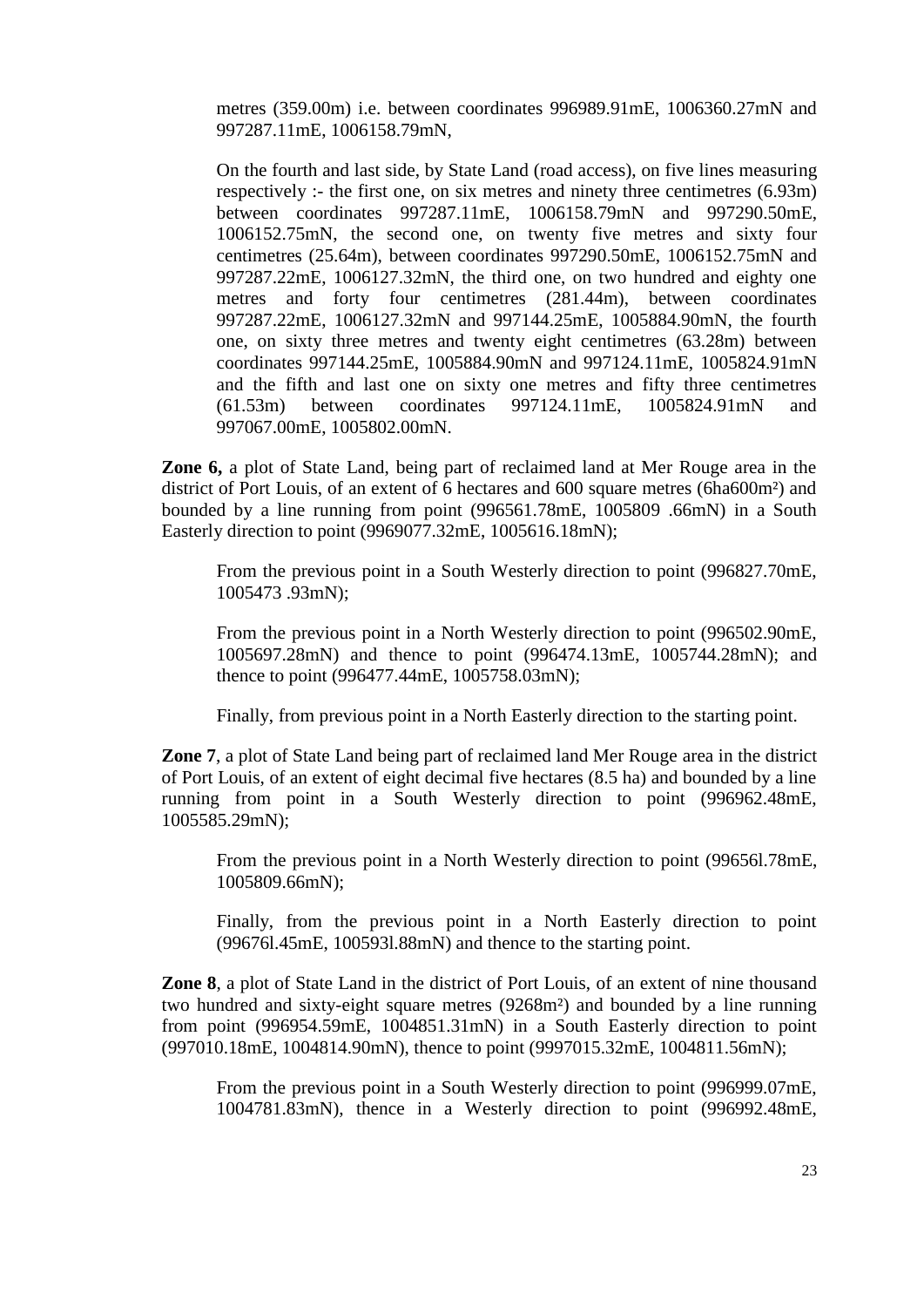1004782.50mN), thence in a South Westerly direction to point (996977.59mE, 1004755.25mN);

From the previous point to point (996938.07mE, 1004737 51mN), thence in an Easterly direction to point (996883.47mE, 1004750.69mN), thence to the high water mark of the sea, thence following the sinuosities of the water mark of the sea and thence in a Westerly direction to the starting point.

**Zone 9**, an area of State Land within SSR International Airport, of an extent of one hectare and one hundred and ten square metres (1 ha 0110m<sup>2</sup>) and bounded by a line running from point (1015047 .40mE, 974671.30mN) in a South Easterly direction to point(1015063.70mE, 974667.40mN) thence to point (1015086.10mE,974656.50mN) and thence to point (1015106.36mE, 974628.26mN)

From previous point North East to point (1015108.15mE, 974635.70mN), thence in a South Easterly direction to point (1015113.91mE, 974634.50mN), and thence to point (1015122.15mE, 974624.97mN);

From previous point in an Easterly direction to point (91015134.00mE, 974625.30mN), thence South East to point (1015161.10rnE, 974575.90mN)and thence South West to point (1015066.90mE,974524.80mN);

From previous point in a North Westerly direction to point (1015061.00mE, 974535.90mN), thence to point (1015049.90mE, 974571.50mN), thence to point (1015041.17mE, 974653.80mN) and thence to point (1015041.17mE, 974653.80mN and thence to point (1015038.40mE, 974656.50mN);

**<sup>112</sup> <sup>113</sup> Zone 11**, a plot of land vested in the Mauritius Ports Authority in accordance with section 26 of the Ports Act, of an extent of five hectares six thousand and sixtyone square metres (5ha6061m 2 ) (PIN 1115670014) (PCR 16102/2020), located at Fort George inside the port zone of Port Louis, bounded as follows –

Towards the North, partly by the sea and partly by a plot of land belonging to the Mauritius Ports Authority and leased to Chantier Naval de l'Ocean lndien Limited, on sixty-one metres and fifty-three centimetres (61.53m) and partly by a plot of land belonging to the Mauritius Ports Authority, leased to Coal Terminal (Management) Co. Ltd on sixty-seven metres and seventy centimetres (67.70m), one hundred and thirty-eight metres and eighty-seven centimetres (138.87m), eighty-four metres and nine centimetres (84.09m), thirty-four metres and fifty centimetres (34.50m), eight metres and sixty-four centimetres (8.64m), seventy-nine metres and eighty-five centimetres (79.85m) and ten metres and ninety-seven centimetres (10.97m).

Towards the East, by a strip of land belonging to the Mauritius Ports Authority, on sixty-one metres and twenty-seven centimetres (61.27m), twenty metres and eighteen centimetres (20.18m), forty-four metres and fifty-six centimetres (44.56m), twenty-three metres and eighty-nine centimetres (23.89m), eighty-one metres and sixty-three centimetres (81.63m) and one hundred and twenty-three metres and eighty-six centimetres (123.86m).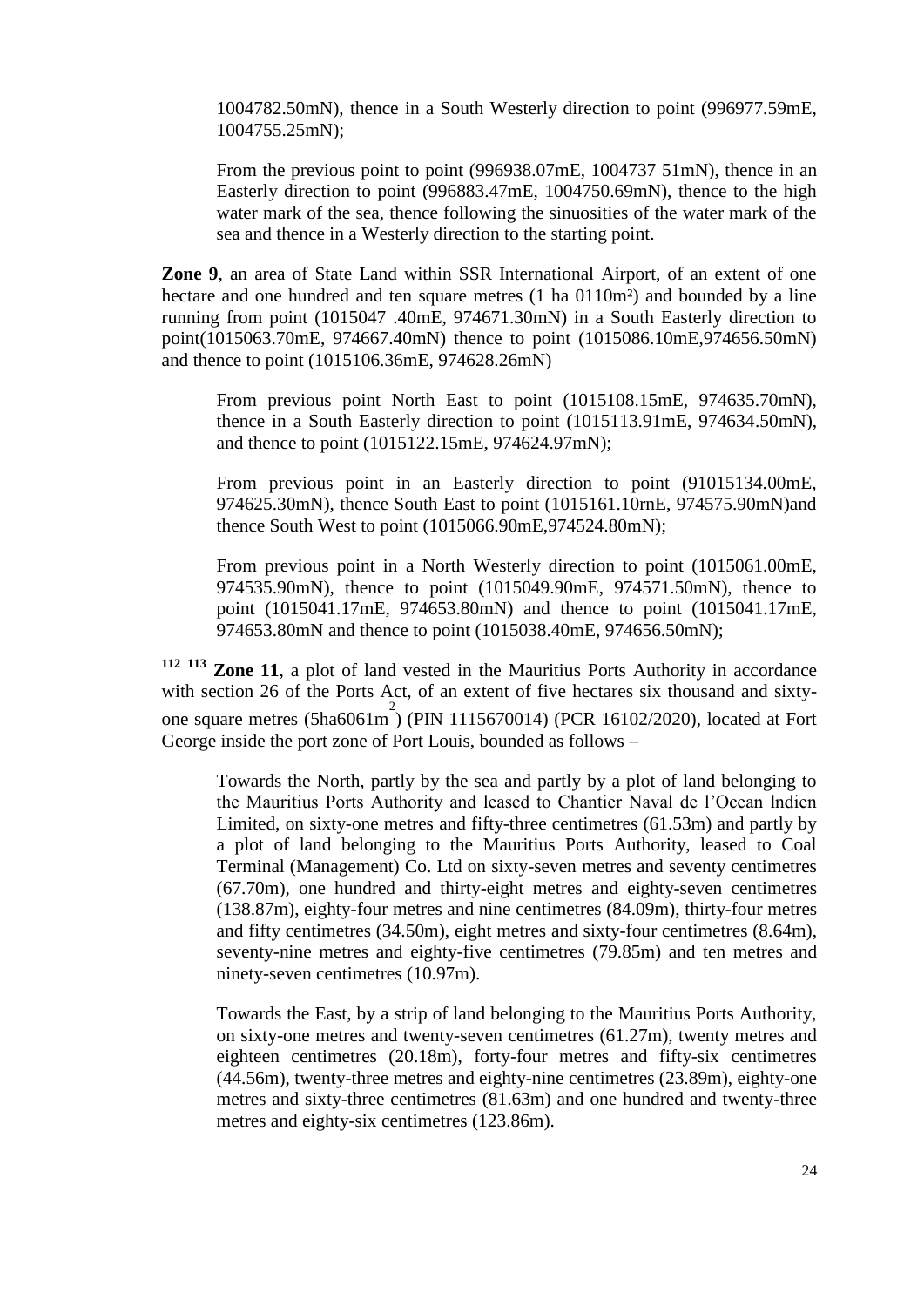Towards the South, by the sea on one hundred and four metres and fifty-four centimetres (104.54m) and three hundred and twenty-eight metres and ninetynine centimetres (328.99m).

**Zone 12,** a portion of State Land, being part of reclaimed land situated within the Port Louis Harbour area in the district of Port Louis and under the control of Mauritius Ports Authority of an extent of three thousand five hundred and one point ten square metres (3501.10m²) and bounded as follows:-

Towards the North by a drain separating the portion of land presently described from a road on a developed length measuring ninety metres eight centimetres (90.08m), i.e between coordinates 996031.49mE, 1005843.12 mN and 996109.85mE, 1005883.53mN.

Towards the East by Fort George Power Station on thirty six metres twenty five centimetres (36.25m), i..e between coordinates 996109.85mE,1005883.53mN and 99127.96mE, 1005852.13mN.

Towards the South by Fort George on three lines, the first measuring one hundred and three metres forty three centimetres (103.43m), i.e. between coordinates 996127.96mE, 1005852.13mN and 996038.18mE, 1005800.77mN; the second one measuring twelve metres forty eight centimetres (12.48m), i.e. between coordinates 996038.18mE, 1005800mN and 996032.09mE, 1005811.66mN and the third one measuring four metres seventy six centimetres (4.76m), i.e. between coordinates 996032.09 mE, 1005811.66mN and 996027.49mE, 1005812.89mN.

Towards the West by surplus of State Land (reclaimed land) on thirty metres forty nine centimetres (30.49m), i.e. between coordinates 996027.49mE, 1005812.89mN and 996031.49mE, 1005843.12mN.

# **<sup>114</sup>Zone 13, deleted by GN 28/14 w.e.f. 09.12.2013**

# **<sup>115</sup>Zone 14**, **deleted by GN 217 of 2016 w.e.f 30.09.2016**

# **<sup>116</sup>Zone 15, deleted by GN 101 of 2018 w.e.f. 08.09.2018**

**<sup>117</sup>Zone 16**, a portion of State Land within the Port Area, Mer Rouge in the district of Port Louis, vested in the Mauritius Ports Authority, of an extent of two thousand two hundred and seventy six and twenty five hundredths square metres.  $(2,276.25m^2)$  and bounded as follows :-

By a line running from point A (996657. 79mE and 1004908.03mN) in a North Easterly direction to point B (996678.73mE and 1004920.33mN); thence to point C (996728.20mE and 1004985.68mN).

These points between B to C follow the alignment of a wire fence.

From the previous point C in a South Easterly direction to point D (996762.07mE and 1004960.39mN).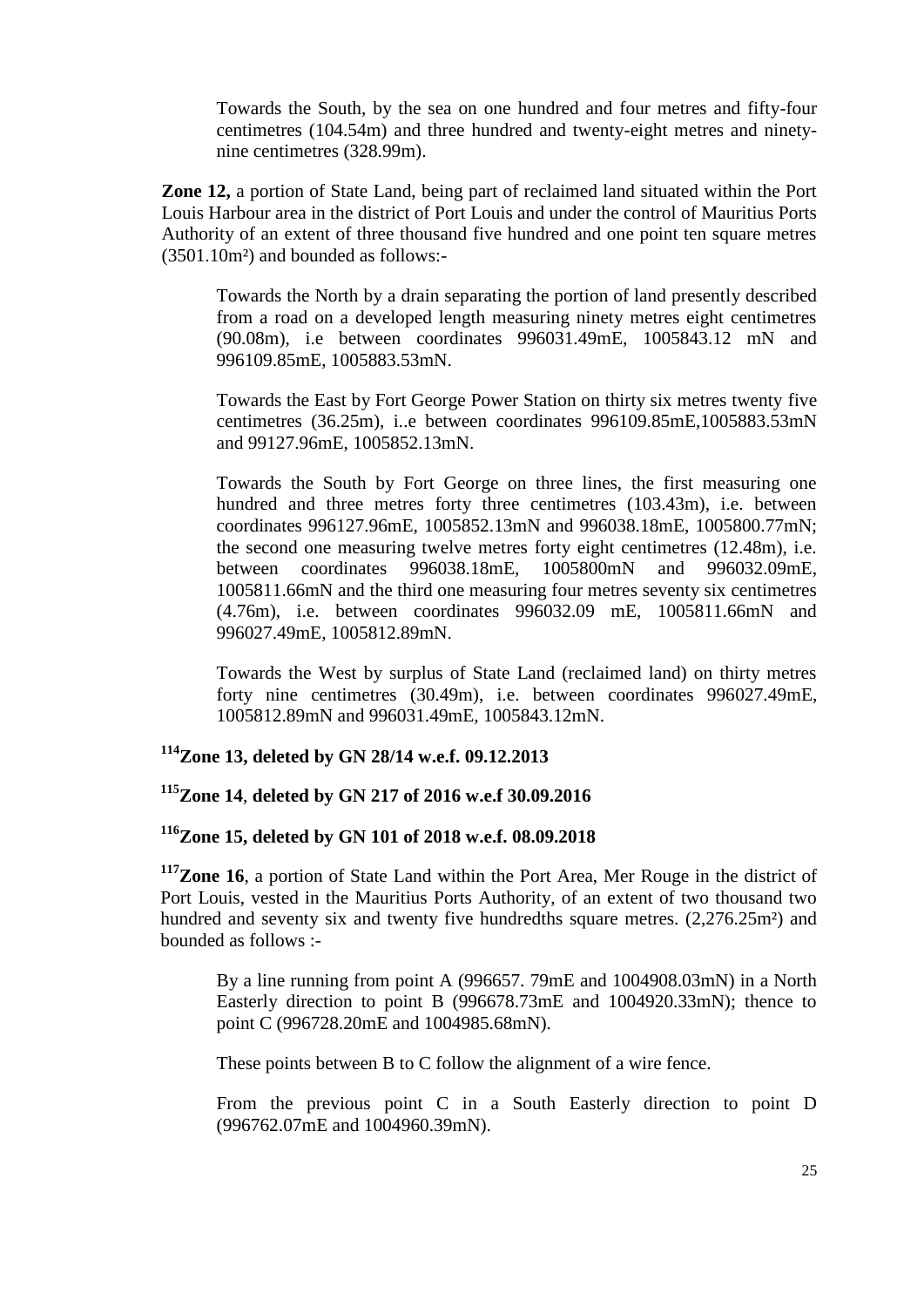From the previous point D in a South Westerly direction to point E (996658.87mE and 1004899 .56mN).

Finally, from the previous point E in a Northerly direction up to the starting point A.

Observation is hereby made that the plot of land presently described is to be serviced by a proposed common road seven metres and fifty centimetres (7.50m) wide, with reserves two metres (2.00m) wide on both sides, linking the site from Point X to Point Y at Chaussée Tromelin.

**<sup>118</sup>Zone 17 deleted [Act 10 of 2017]**

**<sup>119</sup> <sup>120</sup>Zone 18 deleted by [G.N. No. 200 of 2019]**

**<sup>121</sup> <sup>122</sup>Zone 19**, **deleted by GN 101 of 2018 w.e.f. 08.09.2018**

**<sup>123</sup>Zone 20**, **deleted by GN 29/13 w.e.f. 10.04.10**

**<sup>124</sup>Zone 21**, a plot of land, being reclaimed land, within the Port Area, in the district of Port Louis and under the control of the Mauritius Port Authority of an extent of six thousand two hundred square metres  $(6,200.00 \text{ m}^2)$  and bounded as follows-

By a line running from Point A (996 959.931 mE and 1 005 188.613mN) in an Easterly direction to point B (997 004.220mE and 1 005 191.856mN); thence to point C (997 144.494mE and 1 005 215.583mN).

From the previous point C in a South Westerly direction to point D (997 001.261mE and 1 005 124.238mN).

Finally, from the previous point D in a North Westerly direction up to the starting point A.

<sup>125 126</sup> **Zone 22**, a plot of land of an extent of one hectare two thousand four hundred and twenty square metres (1ha 2420.00m²) (PIN 1115670108), situated at Mer Rouge in the district of Port Louis and vested in the Mauritius Ports Authority and bounded as follows –

Towards the North-east by the surplus of land belonging to the Mauritius Ports Authority on one hundred and twenty-three metres and seventeen centimetres (123.17m) running between coordinates 550833.54mE and 7772408.48mN (Point 03) and 550930.83mE and 7772333.09mN (Point 02).

Towards the South-east partly by the surplus of land belonging to the Mauritius Ports Authority on one hundred and five metres and seven centimetres (105.07m) and partly by an access road seven metres (7.00m) wide on seven metres and eighty-six centimetres (7.86m), respectively, running between coordinates 550930.83mE and 7772333.09mN (Point 02) and 550867.30mE and 7772251.18mN (Point 01).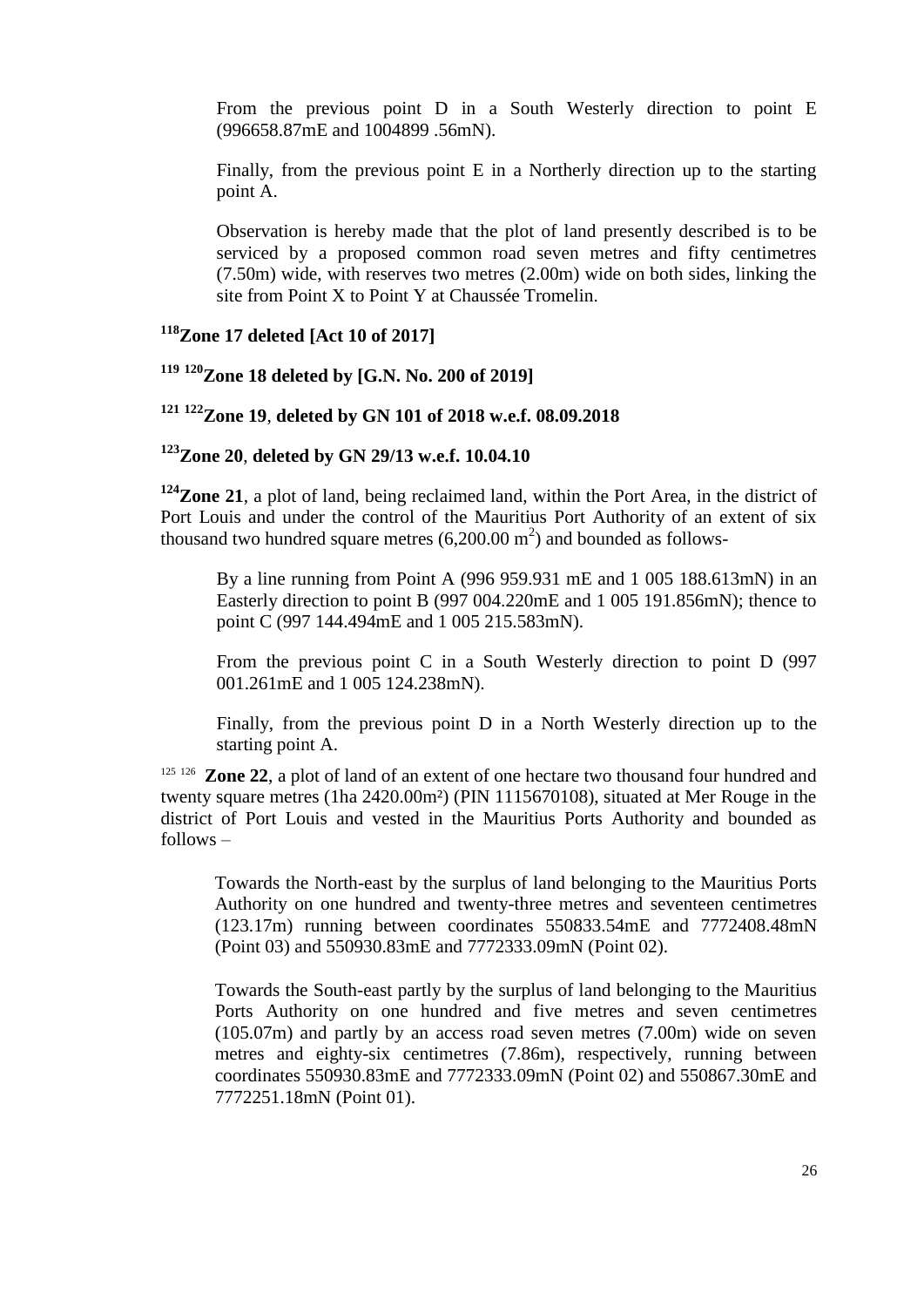Towards the South-west and North-west by the surplus of land belonging to the Mauritius Ports Authority on 2 lines, the first one on eighty-two metres and twenty-two centimetres (82.22m) and the second one on a developed length measuring one hundred and thirty metres and seventy-seven centimetres (130.77m), respectively, running between coordinates 550867.30mE and 7772251.18mN (Point 01) and 550833.54mE and 7772408.48mN (Point 03).

# <sup>127</sup> <sup>128</sup>**Zone 23, deleted by GN 28/14 w.e.f. 09.12.2013**

# <sup>129</sup> <sup>130</sup>**Zone 24 deleted by [G.N. No. 200 of 2019]**

<sup>131</sup> **Zone 25**, a plot of land of an extent of thirteen thousand three hundred and sixty-two and eighty-four hundredth square metres (13,362.84 m²) (PIN 1515250161), situated at Plaisance in the district of Grand Port and under the control of the Airports of Mauritius Co. Ltd and bounded as follows –

Towards the North-west, by a reserve of eleven metres and fifty centimetres (11.50m) wide bordering a tarred road seven metres and fifty centimetres (7.50m) wide, on nineteen metres and thirty-nine centimetres (19.3m), from coordinates 1,016,192.96mE and 973,240.41mN to 1,016,199.48mE and 973,258.67mN.

Towards the North-east, partly by a reserve of seven metres and fifty centimetres (7.50m) wide bordering a tarred road twelve metres (12.00m) wide, on one hundred and five metres and one centimetre (105.01m), from coordinates 1,016,199.48mE and 973,258.67mN to 1,016,293.06mE and 973,211.04mN and partly by the lot F-11 on one hundred and nine metres and ninety-one centimetres (109.91m), from coordinates 1,016,293.06mE and 973,211.04mN to 1,016,322.42mE and 973,105.12mN.

Towards the South-east, by the lot F-13 one ninety-one metres and seventy-six centimetres (91.76m), from coordinates 1,016,322.42mE, 973,105.12mN to 1,016,233.54mE and 973.082.31mN.

And towards the South-west, by a reserve eleven metres and fifty centimetres (11.50m) wide bordering a tarred road seven metres and fifty centimetres (7.50m) wide, on 5 lines measuring seventeen metres and seventy centimetres (17.70m), from coordinates 1,016,233.54mE and 973,082.31mN to 1,016,229.14mE and 973.099.45 mN, one metre and forty-seven centimetres (1.47m), from coordinates 1,016,229.14mE and 973,099.45mN to 1,016,230.56mE and 973,099.82mN, four metres (4.00m), from coordinates 1,016,230.56mE and 973,099.82mN to 1,016,229.56mE and  $973,103.69$ mN, one metre and forty-seven centimetres  $(1.47<sub>m</sub>)$ , from coordinates 1,016,229.56mE and 973,103.69mN to 1,016,228.14mE and 973,103.33mN, one hundred and forty-one metres and fifty-three centimetres (141.53m), from coordinates 1,016,228.14mE and 973,103.33mN to 1,016,192.96mE and 973,240.41mN.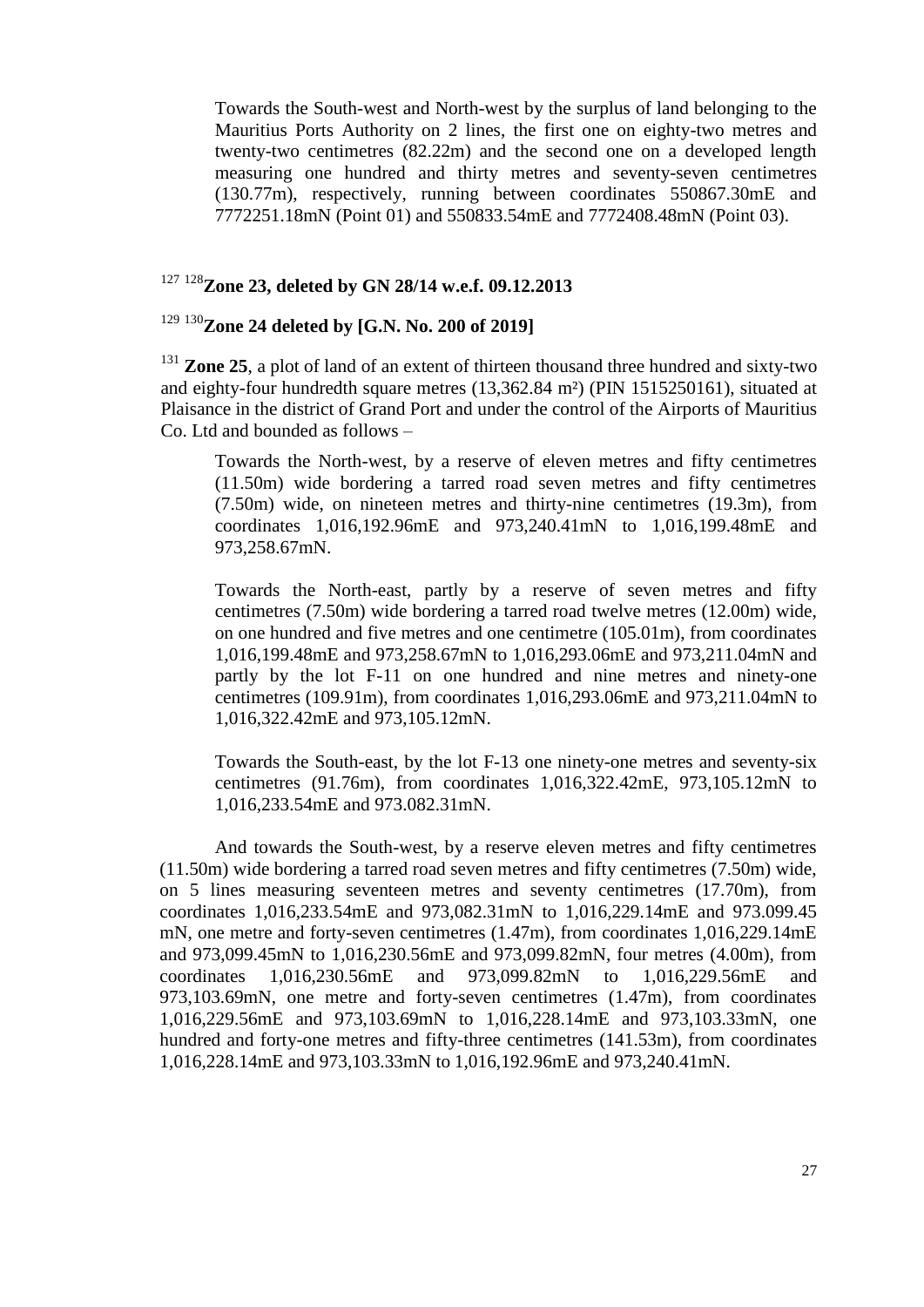**<sup>132</sup> Zone 26**, a portion of land of an extent of eleven thousand three hundred and fifty-nine square metres (11,359m<sup>2</sup>) as per title has been found to be of an extent of eleven thousand four hundred and thirty-four and seventy-six hundredths square metres (11,434.76m²) PIN 1217310091 (PCR 19298/2017), situated at Riche Terre in the district of Pamplemousses and belonging to the Government of Mauritius and leased to the company Mauritius Jinfei Economic Trade and Cooperation Zone Company Ltd as per a title transcribed in Volume TB 201508/000116 and subleased by the said company to the company Mauri-China Freezone Development Ltd as per title registered in volume L201905/000014 and is bounded as follows –

> Towards the North by reserves ten metres (10.00m) wide along *Rue Weier* eight metres (8.00m) wide on eighty-two metres and thirty centimetres (82.30m).

> Towards the East by a portion of land leased by the Company Mauri-China Freezone Development Limited from the Company Mauritius Jinfei Economic Trade & Cooperation Zone Company Ltd on one hundred and thirty-eight metres and ninety-four centimetres (138.94m).

> Towards the South by reserves ten metres (10.00m) wide along *Rue Shanghai*  eight metres (8.00m) wide on eighty-two metres and thirty centimetres (82.30m).

> Towards the West by reserves ten metres (10.00m) wide along *Rue Jinba* eight metres (8.00m) wide on one hundred and thirty-eight metres and ninety-four centimetres (138.94m).

**<sup>133</sup> Zone 27**, a portion of land of an extent of seventeen thousand and one hundred and eighty-six square metres  $(17,186.00 \text{ m}^2)$  (PIN 1217300279) situated at Riche Terre in the district of Pamplemousses and forming part of a larger plot of 42.2 ha of land belonging to the Government of Mauritius and leased to Silkroad International Investment Company Ltd as per lease transcribed in Volume TB201605/000090 and bounded as follows –

> Towards the North by a road reserve seven metres and sixty-three centimetres (7.63m) wide lying along a projected common road seven metres and thirty centimetres (7.30m) wide on ninety-five metres and ten centimetres (95.10m).

> Towards the East by a road reserve ten metres (10.00m) wide lying along a common road fourteen metres and sixty centimetres (14.60m) wide on one hundred and eighty metres and seventy-two centimetres (180.72m).

> Towards the South and the West by the surplus of the State land leased to Silkroad International Investment Company Ltd on 2 lines measuring, respectively, ninety-five metres and ten centimetres (95.10m) and one hundred and eighty metres and seventy-two centimetres (180.72m).

**<sup>134</sup> Zone 28**, a portion of land of an extent of ten and seven tenth hectares (10.7ha) (PIN 1217300280) situated at Riche Terre in the district of Pamplemousses and forming part of a larger plot of 42.2 ha of land belonging to the Government of Mauritius and leased to Silkroad International Investment Company Ltd as per lease transcribed in Volume TB201605/000090 and bounded as follows  $-$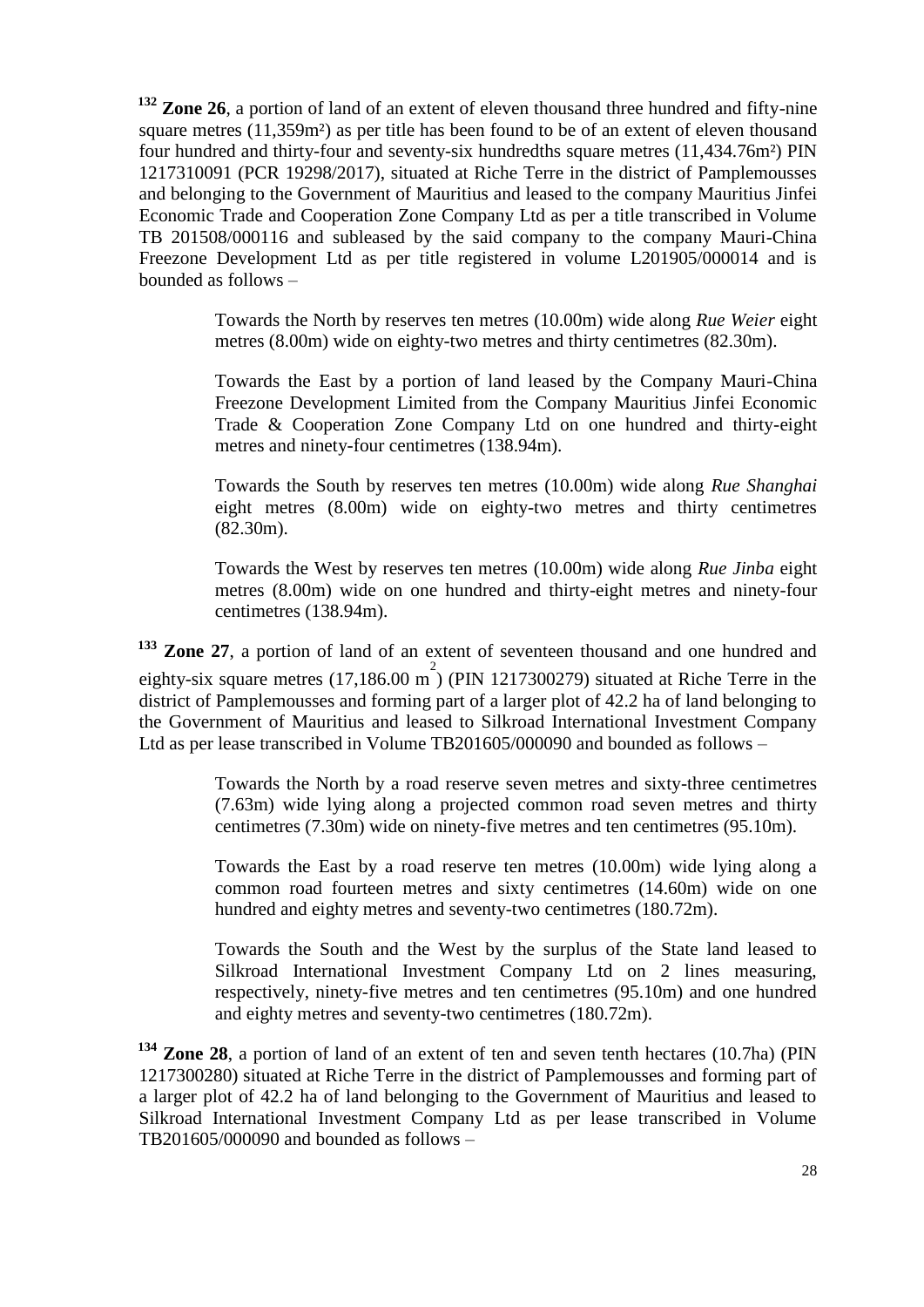Towards the North by a road reserve one metre and fifty centimetres (1.50m) wide lying along a common road eight metres  $(8.00m)$  wide on 2 lines measuring, respectively, three hundred and seventy-eight metres and ninetyeight centimetres (378.98m) and eighteen metres and sixty-seven centimetres (18.67m).

Towards the East by a road reserve one metre and fifty centimetres (1.50m) wide lying along a common road eight metres  $(8.00m)$  wide on 2 lines measuring, respectively, two hundred and seventy metres and twenty-three centimetres (270.23m) and six metres and seventy-seven centimetres (6.77m).

Towards the South by a road reserve ten metres (10.00m) wide lying along a common road fourteen metres and sixty centimetres (14.60m) wide, partly on a straight line measuring three hundred and thirty-four metres and ten centimetres (334.10m) and partly by a curb on a developed length of thirteen metres and eighty-four centimetres (13.84m).

And towards the West by a road reserve ten metres (10.00m) wide lying along a public road known as Riche Terre Road – B33 on 3 lines measuring, respectively, one hundred and twelve metres and seventy-one centimetres (112.71m), eighty-four metres and seventy-five centimetres (84.75m) and fortytwo metres and eighty-six centimetres (42.86 m) and partly by the surplus of State land on 2 lines measuring, respectively, seventeen metres and sixty-two centimetres (17.62m) and forty metres and ninety-eight centimetres (40.98m).

**<sup>135</sup>Zone 29**, a portion of State Land of an extent of fifty thousand six hundred and fiftyone square metres (50,651m²) [extract from the survey report dated 8 July 2019 and registered in Reg. LS 99/99079259 giving description of 9 plots of State land excised from a block of 325A] situated at Riche Terre in the district of Pamplemousses, belonging to the Government of Mauritius by virtue of deeds transcribed in TV 521/384 and TV 634/113, respectively, and of which one hundred and thirteen hectares and six thousand one hundred and twenty square metres (113Ha6120m2) or two hundred and sixty-nine arpents and seventeen perches (269A17P) has been leased to Landscope Mauritius Ltd as per TB 201806/000071 is bounded as follows –

> Towards the North partly by reserves seven metres and eighty centimetres (7.80m) wide adjoining a pavement of two metres (2.00m) wide along a common road seven metres and ninety centimetres (7.90m) wide, and partly by the surplus of State land on 3 lines measuring, respectively, thirty metres and twenty centimetres (30.20m) on a developed length, one hundred metres and eight centimetres (100.08m) and seventy-nine metres and thirty centimetres (79.30m);

> Towards the East by surplus of State land (Plot 24) on three hundred and fiftyeight metres and thirty-seven centimetres (358.37m);

> Towards the South by reserves seven metres and eighty centimetres (7.80m) wide adjoining a pavement of two metres (2.00m) wide along a common road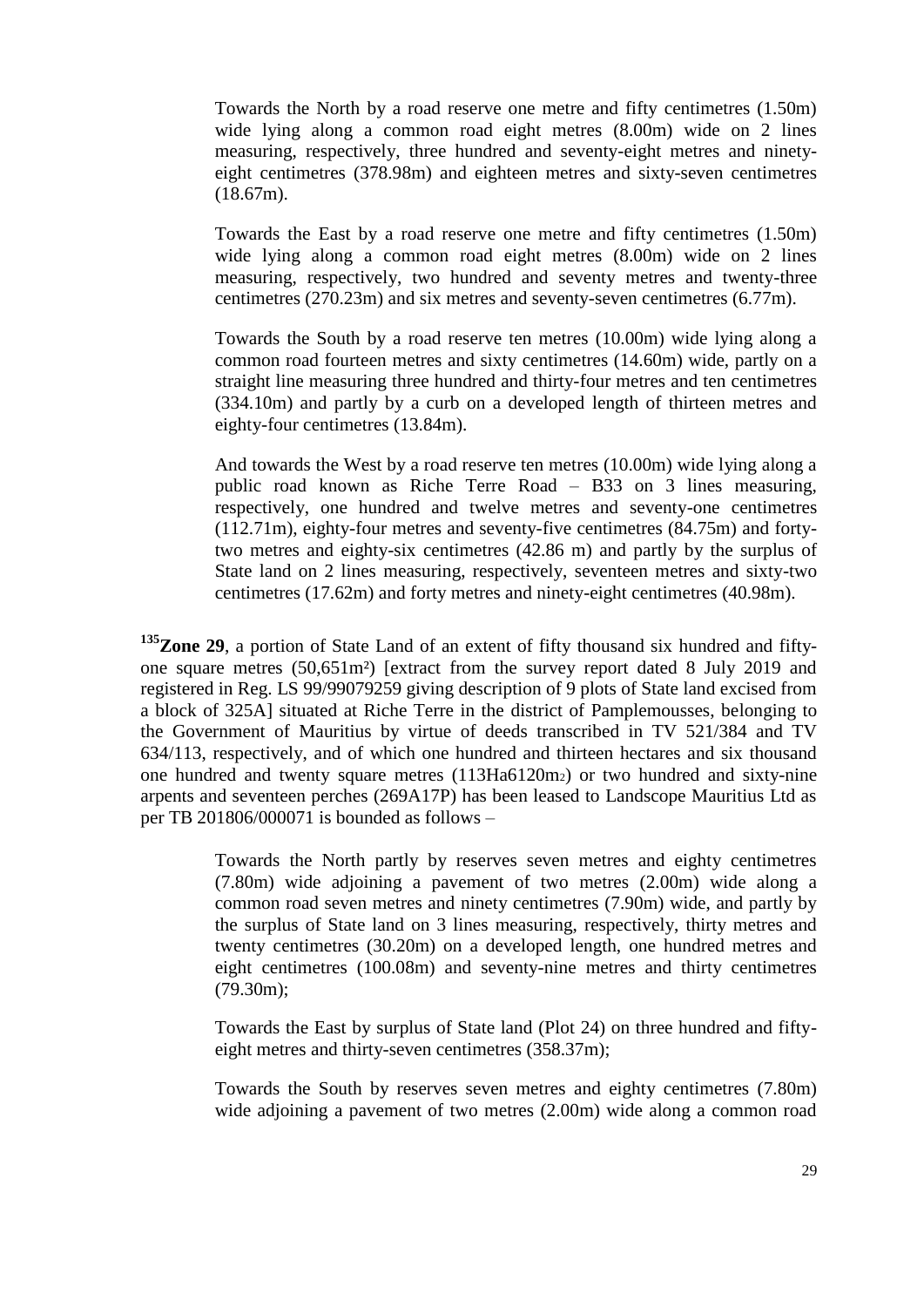fourteen metres and fifty centimetres (14.50m) wide, on one hundred forty-three metres and seventy-five centimetres (143.75m);

Towards the West by the surplus of State Land (Plot 21 and Plot 22) on two hundred and eighty-seven metres and forty-eight centimetres (287.48m).

**<sup>136</sup>Zone 30**, a plot of land of an extent of forty-nine thousand two hundred and twenty square metres (49,220m²), itself made up of the combined extents of 2 contiguous plots of land of the respective extent of thirteen thousand four hundred and eight square metres (13,408m2) (PIN 1214100411) and thirty-five thousand eight hundred and twelve square metres (35,812m2) (PIN 1218190004), belonging to *Compagnie des Entrepots de la Filature ltée*, as evidenced by title deeds drawn up before Mr. Notary Marie Joseph Jean Pierre Montocchio, dated the 1 October 2019, transcribed in volumes TV 201910/000655 and TV 201910/000656.

It is bounded as follows –

Towards the North, by surplus of land of an extent of thirty six thousand nine hundred and four square metres (36,904 m2), belonging to *Compagnie de La Morliere Ltée*, as per title deed transcribed in volume 201709/001437, on one hundred and forty-six metres and eighty-seven centimetres (146.87m), between coordinates 1000416.862E, 1008136.646N (Point BP1) and coordinates 1000559.938E, 1008170.039N (Point BP2).

Towards the East by Mrs. Saveena Peerun (wife of Mr. Mohummud Jahya Burctoolla), partly by Mrs. Mariam Peerun (wife of Mr. Mohamad Rashid Jhmeerbacus), partly by Mrs. Raheebeen Peerun (wife of Mr. Mamoojee Cassim Essackjee), partly by Mr. Yogesh Naraina Poullé, partly by Mr. Mohammed Azizur Rahamun Shaikh, partly by Mr. Mohamed Feroz Mahamodally, partly by Miss. Parveen Bibi Goonjah, partly by Mr. and Mrs. Abdool Rashid Hotee, partly by Miss. Shaheen Ben Mohammed, partly by Mr. Asraf Khodabux, partly again by Mr. Asraf Khodabux, partly by Mr. and Mrs. Mohammad Asraf Abdool Hamid Khodabux, partly by Mr. S. Ahmed Reeaz Sunkur, partly by the extremity of a tarred common road of six metres (6.00m) wide and its reserves one metre fifty centimetres (1.50m) wide and partly by a plot of land of an extent of four hundred and seventy-three square metres and forty-five centimetres , being a green space forming part of morcellement Green Park, on a total length of three hundred and twenty-one metres and thirty centimetres (321.30m), between coordinates 1000559.938E, 1008170.039N (Point BP2) and coordinates 1000631.996E, 10007856.831N (Point BP3).

Towards the South, by the surplus of land of an extent of seventy-four arpents twenty perches belonging to *Compagnie Filature De Riche Terre Limitée,* as per title deed transcribed in volume 573 No. 57, on one hundred and thirty-six metres and thirty-one centimetres (136.31m), between coordinates 1000631.996E, 10007856.831N (Point BP3) and coordinates 1000499.109E, 1007826.262N (Point BP4).

And Towards the West, on 7 lines –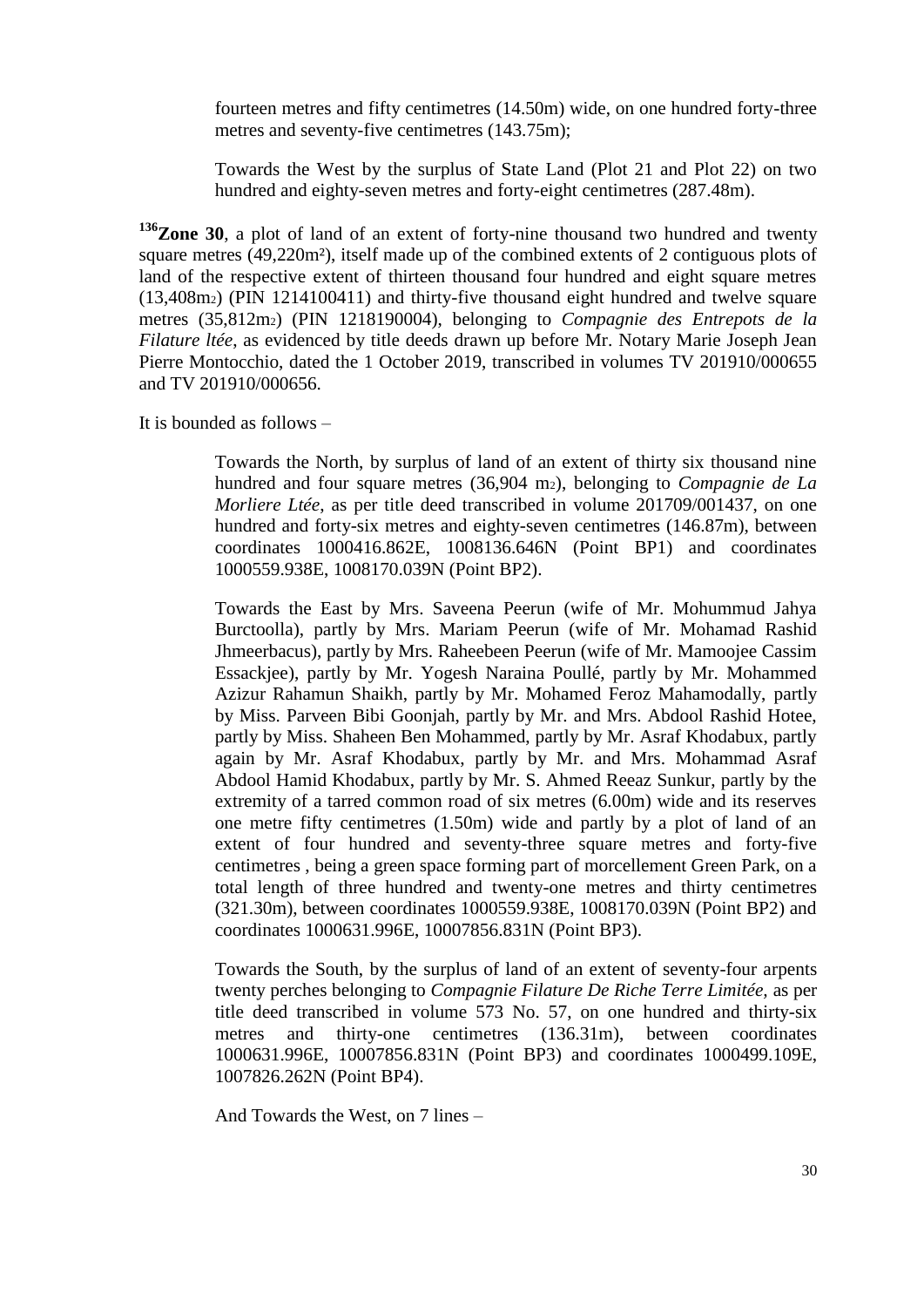the first and second, by the reserves of Jin Fei Road, of irregular width, measuring, respectively, two hundred and one metres and forty-two centimetres (201.42m), between coordinates 1000499.109E, 1007826.262N (Point BP4) and coordinates 1000410.362E, 1008007.137N (Point BP5), and twenty-three metres and sixty-three centimetres (23.63m), between coordinates 1000410.362E, 1008007.137N (Point BP5), and coordinates 1000425.850E, 1008024.994N (Point BP6).

the third, partly again by the reserves of Jin Fei Road, of irregular width, partly by a plot of land of nine hundred and seventy-seven square metres  $(977m<sub>2</sub>)$ , being a servitude constituted as per TV 201911/001566, to be used as an access to and from Jin Fei Road, tinted orange on plan, on a developed length of fortynine metres and two centimetres (49.02m), between coordinates 1000425.850E, 1008024.994N (Point BP6) and coordinates 1000474.049E, 1008033.272N (Point BP7).

the forth, again by the plot of land of nine hundred and seventy-seven square metres (977m2), being a servitude constituted as per TV 201911/001566, to be used as an access to and from Jin Fei Road, tinted orange on plan, on twentytwo metres and sixty centimetres (22.60m), between coordinates 1000474.049E, 1008033.272N (Point BP7) and coordinates 1000466.685E, 1008054.641N (Point BP8).

the fifth and sixth, again by the plot of land of nine hundred and seventy-seven square metres (977m2), being a servitude constituted as per TV 201911/001566, to be used as an access to and from Jin Fei Road, tinted orange on plan, measuring, respectively, twenty-four metres and three centimetres (24.03m), between coordinates 1000466.685E, 1008054.641N (Point BP8) and coordinates 1000443.257E, 1008049.252N (Point BP9) and six metres and fourteen centimetres (6.14m) on a developed length, between coordinates 1000443.257E, 1008049.252N (Point BP9) and coordinates 1000437.207E, 1008048.212N (Point BP10).

the seventh and last line, again by the surplus of land of the extent of thirty-six thousand nine hundred and four square metres (36,904 m2), belonging to *Compagnie de La Morliere Ltée*, as per title deed transcribed in volume 201709/001437, on ninety metres and seventy-two centimetres (90.72m), between coordinates 1000437.207E, 1008048.212N (Point BP10) and coordinates 1000416.862E, 1008136.646N (Point BP1).

**<sup>137</sup>Zone 31**, a plot of land of an extent of eleven thousand three hundred and ninety-six square metres (11,396m2) or two point seventy arpents (2.70A), being plot 34a [S34a/M44/45] (PIN 1217330149), sub-leased to Rose Palace Ltd by LANDSCOPE (MAURITIUS) LTD as per sub-lease agreement registered AA202007/043354, situated at Riche Terre in the district of Pamplemousses, forming part of eleven plots of land of an extent of one hundred and thirteen hectares and six hundred and twelve square metres (113Ha612m2) or two hundred sixty-ninepoint seventeen arpents (269.17A) leased to LANDSCOPE (MAURITIUS) LTD by the Government of Mauritius as per deed of lease transcribed in TB 201806/000071 within a larger block of land of the extent of three hundred and twenty-five arpents (325A) belongingto the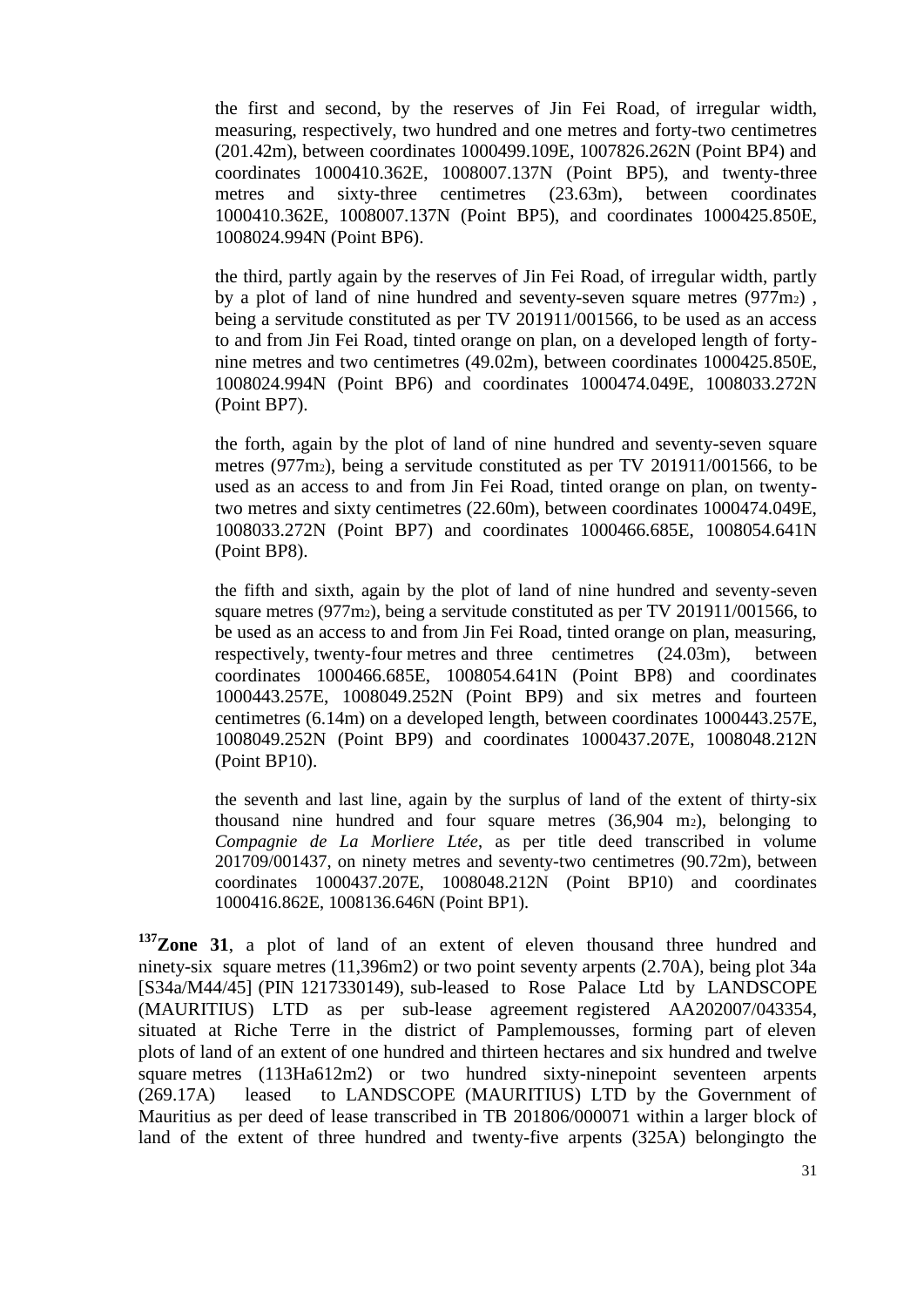Government of Mauritius by virtue of deeds transcribed in TV 521/384 and TV 634/113, respectively and is bounded as follows —

> Towards the North by surplus of State Land (Plot 29 (S29/M4)) on eighty-five metres and thirty-five centimetres (85.35m);

> Towards the East by reserves seven metres and eighty centimetres (7.80m) wide along a common road fourteen metres and forty centimetres (14.40m) wide, a pavement of 2.00m wide in between on two lines measuring respectively one hundred and eighteen metres and thirty-five centimetres (118.35m) and twenty-six metres and ten centimetres (26.10m) on a developed length;

> Towards the South by reserves seven metres and eighty centimetres (7.80m) wide along a common road seven metres and ninety centimetres (7.90m) wide, a pavement of 2.00m wide between, on sixty-five metres and ninety-five centimetres (65.95m); and

> Towards the West by surplus of State Land (Plot 34 (S34/M18)) on one hundred and thirty-four metres and seventy-five centimetres (134.75m).Added by [GN No. 316 of 2021]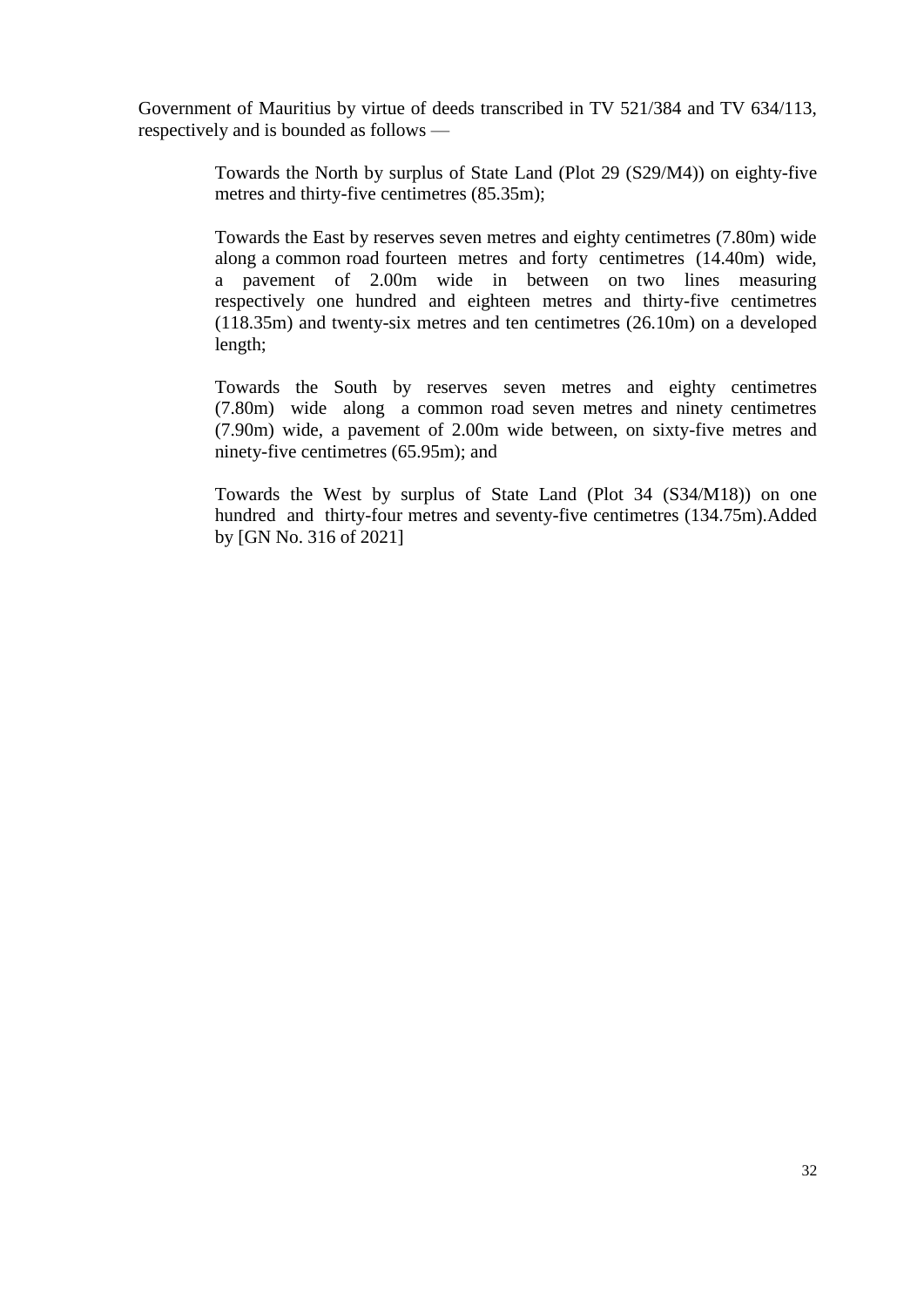# <span id="page-32-0"></span>**<sup>138</sup>SECOND SCHEDULE\***

### [Sections 2 and 7]

### **FREEPORT ACTIVITIES**

- 1. Building, developing and managing by the enterprise of its own infrastructural facilities, warehouses, cold storage, offices, exhibition centres, processing units, open storage, the carrying out of its own logistics services, marketing activities and holding of exhibitions, trade fairs and other events and its own freeport activities referred to in item 3
- 2. Building, developing and managing infrastructural facilities, warehouses, cold storage, offices, exhibition centres, processing units<sup>139</sup>, open storage and display showroom, for rental to a freeport developer or freeport operator to carry out logistics services, marketing activities and holding of exhibitions, trade fairs and other events and the activities referred to in item 3
- 3. (1) Warehousing and storage
	- (2) Breaking bulk
	- (3) Sorting, grading, cleaning and mixing
	- (4) Labelling, packing, repacking and repackaging
	- (5) Light assembly
	- (6) Minor processing

(7) Ship building, repairs and maintenance of ships, aircrafts and heavyduty equipment<sup>140</sup>

- (8) Storage, maintenance and repairs of empty containers
- $(9)$  Repealed<sup>141</sup>
- (10) Quality control and inspection services
- (11) Export and re-export oriented airport and seaport based activities
- $(12)$  Repealed<sup>142</sup>
- $(13)$  Repealed<sup>143</sup>

(14) Vault for keeping<sup>144</sup> gold, silver, platinum, precious and semiprecious stones, precious metals, pearls, works of art and collectors' pieces or antiques

(15)  $145$  Security, courier, assaying or exhibition area, as the case may be, used wholly and exclusively for the items referred to in sub-item (14);

 $(16)$ <sup>146147</sup> Repealed

Note: For the purpose of -

 $(a)$  items 1 and 2 -

"infrastructural facilities" means works relating to roads and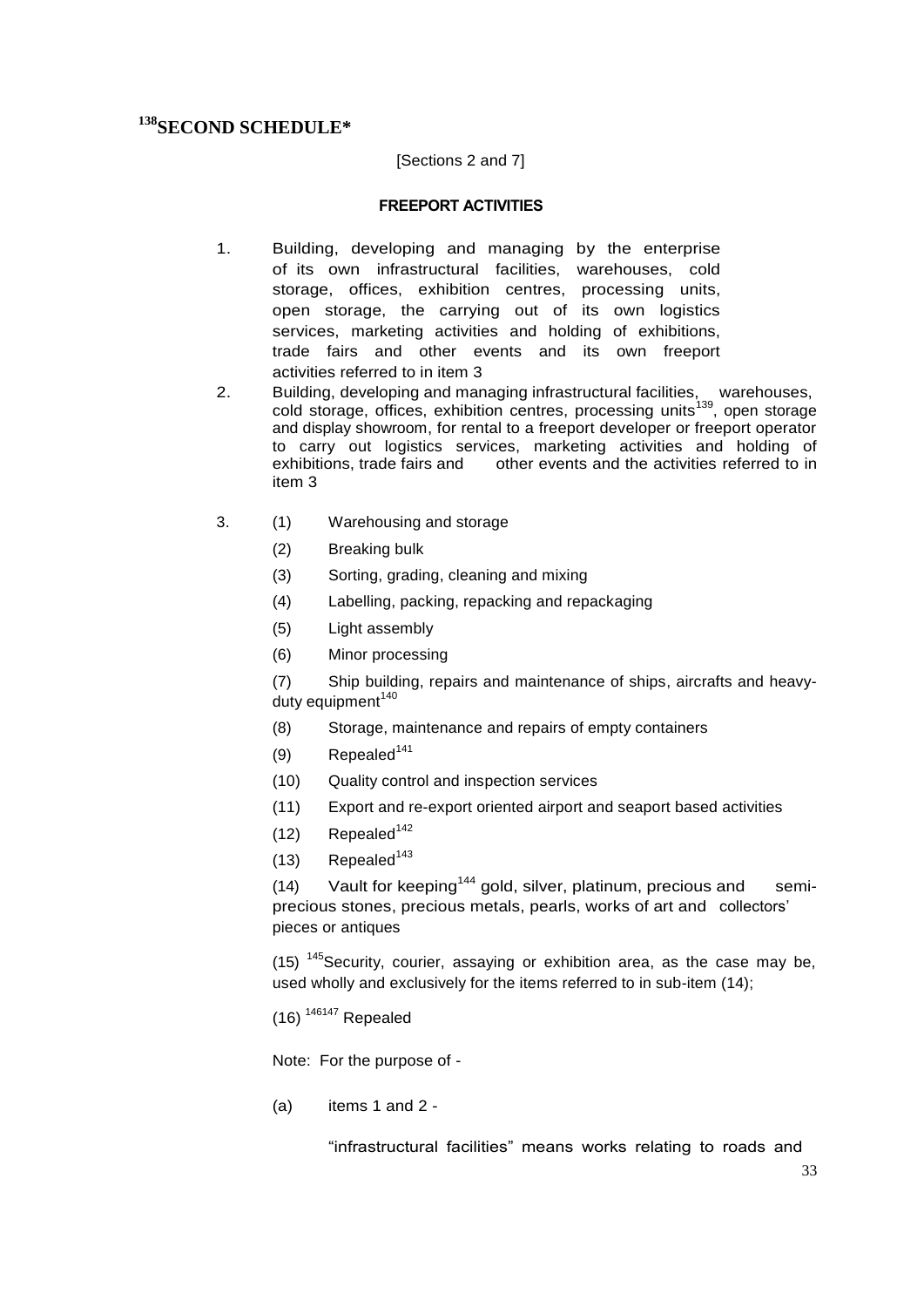the supply of water, electricity, water drains and facilities for sewerage disposal and any other related facilities;

(b) item  $3(13) -$ 

"global trading" means international buying and selling of tradable commodities by a private freeport developer or freeport operator, in its own name, whereby the shipment of such commodities is made directly by the shipper in the original exporting country to the final importer in the importing country, without the commodities being physically landed in Mauritius.

\*Repealed and replaced by [Act No. 9 of 2015]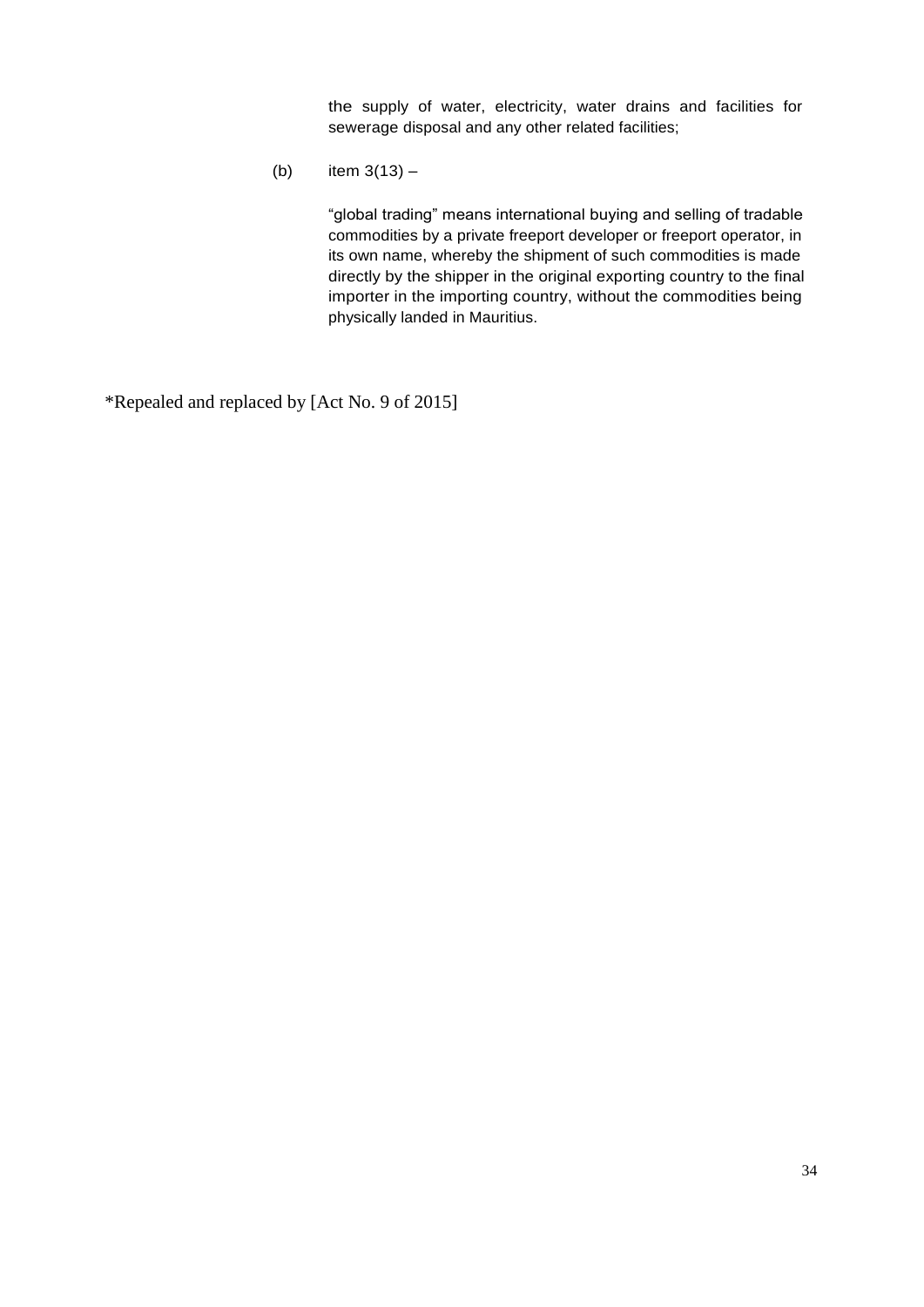# **THIRD SCHEDULE**

# (sections 11 and 24)

# **<sup>148</sup>**149150**<sup>151</sup>FEES**

<span id="page-34-0"></span>

|       |                                                                                                                                                                                                            |                                                                                                                                  | Annual fee payable -                                                                       |                         |  |
|-------|------------------------------------------------------------------------------------------------------------------------------------------------------------------------------------------------------------|----------------------------------------------------------------------------------------------------------------------------------|--------------------------------------------------------------------------------------------|-------------------------|--|
|       |                                                                                                                                                                                                            |                                                                                                                                  | within<br>the<br>due date                                                                  | after the due<br>date   |  |
|       |                                                                                                                                                                                                            |                                                                                                                                  | (Rs)                                                                                       | (Rs)                    |  |
| 1.    | Freeport certificate as a<br>private freeport developer                                                                                                                                                    | With the right to carry out<br>freeport<br>activities<br>the<br>specified in item 1 of the<br>Second Schedule                    | 200,000                                                                                    | 300,000                 |  |
| 2.    | Freeport certificate as a<br>third party Freeport<br>developer                                                                                                                                             | With the right to carry out<br>activities<br>freeport<br>the<br>specified in item 2 of the<br>Second Schedule                    | 200,000                                                                                    | 300,000                 |  |
| 3.    | Freeport certificate as a<br>freeport operator                                                                                                                                                             | With the right to carry out<br>one or more of the<br>freeport activities<br>specified in item 3 of the<br>Second Schedule        | 20,000                                                                                     | 30,000                  |  |
| 4.    | Authorisation to a third<br>party freeport developer<br>to provide warehousing<br>facilities under section 7(3)<br>(a)(i)                                                                                  | With the right to provide<br>warehousing facilities<br>for storage of goods to<br>enterprises outside the<br>freeport zones      | 3,000<br>4,500<br>per enterprise<br>per enterprise                                         |                         |  |
| 5.    | Authorisation to a third<br>party freeport developer<br>for the purposes of<br>holding exhibitions, trade<br>fairs and other events<br>under section $7(3)$ (a)(iv)                                        | With the<br>right<br>hold<br>to<br>exhibitions, trade fairs and<br>other events                                                  | 20,000 rupees for one-day event or<br>15,000 rupees per day for more<br>than one-day event |                         |  |
| 1526. | Authorisation to a private freeport developer to provide<br>warehousing facilities for Storage of goods to any person<br>under section $7(3)(a)(v)$                                                        |                                                                                                                                  | 3,000<br>4,500<br>per<br>per<br>enterprise<br>enterprise                                   |                         |  |
| 1537. | Authorisation to a third party<br>freeport developer to rent<br>space to an enterprise<br>outside the freeport zone for<br>manufacturing<br>the<br>and<br>storage of goods<br>under<br>section 7(3)(a)(vi) | With the right to rent space<br>to an enterprise outside the<br>freeport<br>zone<br>for<br>manufacturing and storage<br>of goods | 3,000<br>per enterprise                                                                    | 4,500<br>per enterprise |  |

# **Related documents:**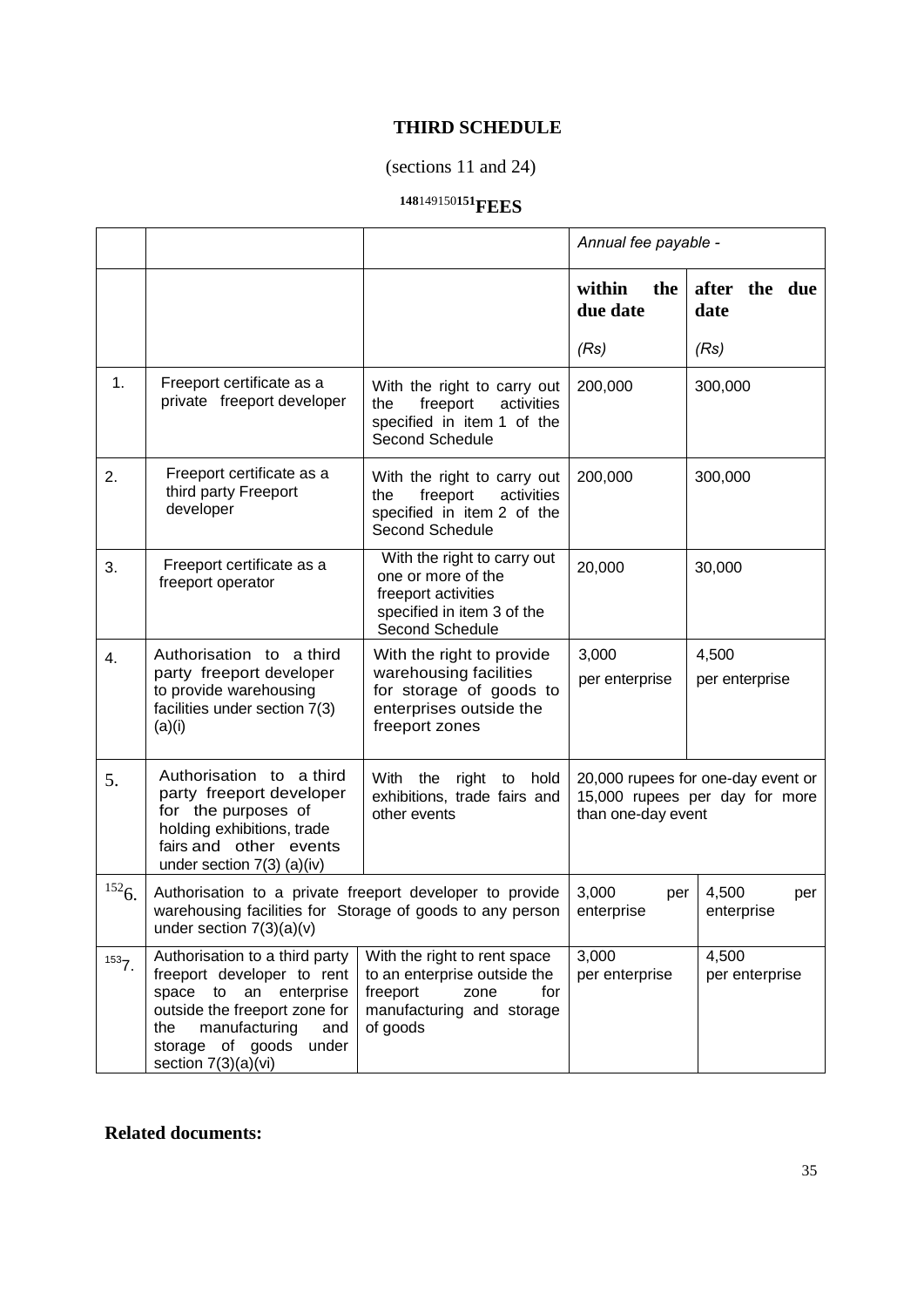- 2 *w.e.f. 15-January-2018*, **Proclamation No. 53 of 2017, ACT 11 of 2017,** the Economic Development Board Act 2017, section 42(6)(a)(i), amended section 2, by deleting the definition of *"Board of investment*"which was as follows - *"Board of Investment" or "Board" means the Board of Investment established under the Investment Promotion Act;*
- <sup>3</sup> *w.e.f. 01-July-2006*, **ACT 15/2006**, The Finance Act 2006, section 14 (a) (i), amended section 2, by deleting the definition of "Comptroller" which is ""Comptroller" has the same meaning as in the Customs Act"
- <sup>4</sup> *w.e.f. 15-January-2018*, **Proclamation No. 53 of 2017, ACT 11 of 2017,** the Economic Development Board Act 2017, section  $42(6)(a)(ii)$ , amended section 2, (ii) by inserting, in the appropriate alphabetical order, the following new definition of "Chief Operating Officer";
- <sup>5</sup> *w.e.f. 01-July-2006*, **ACT 15/2006**, The Finance Act 2006, section 14 (a) (ii), amended section 2, by inserting in the appropriate alphabetical order the definition of "Director-General"
- <sup>6</sup> *w.e.f. 15-January-2018*, **Proclamation No. 53 of 2017, ACT 11 of 2017,** the Economic Development Board Act 2017, section  $42(6)(a)(ii)$ , amended section 2, (ii) by inserting, in the appropriate alphabetical order, the following new definition of "Economic Development Board";
- <sup>7</sup> *w.e.f. 01-July-2009*, **ACT 14/2009**, The Finance (Miscellaneous Provisions) Act 2009, section 18 (a) (i), amended section 2 by repealing the definitions of "*export enterprise*" which is ""*export enterprise" has the same meaning as in the Industrial Expansion Act"*
- <sup>8</sup> *w.e.f. 01-July-2009*, **ACT 14/2009**, The Finance (Miscellaneous Provisions) Act 2009, section 18 (a) (ii), amended section 2, in the definition of "*freeport operator*", by deleting the words "*of license*"
- <sup>9</sup> *w.e.f. 01-July-2009*, **ACT 14/2009**, The Finance (Miscellaneous Provisions) Act 2009, section 18 (a) (iv), amended section 2, by inserting in the appropriate alphabetical order, the definition of "*licensed auditor*"
- <sup>10</sup> *w.e.f. 01-July-2009*, **ACT 14/2009**, The Finance (Miscellaneous Provisions) Act 2009, section 18 (a) (i), amended section 2 by repealing the definitions of "licensee" which is ""licensee" means any person licensed *under this Act"*
- <sup>11</sup> *w.e.f. 15-January-2018*, **Proclamation No. 53 of 2017, ACT 11 of 2017,** the Economic Development Board Act 2017, section 42(6)(a)(i), amended section 2, by deleting the definition of *"Managing Director* "which was as follows - *"Managing Director" means the Managing Director of the Board of Investment;*
- <sup>12</sup> *w.e.f. 22-December-2012*, **ACT 26/2012**, The Finance Act 2012, section 9 (a) amended section 2, by deleting the definition of *"occasional operator" which is "occasional operator means the holder of a certificate <sup>12</sup>under this Act to carry out the activities specified in item 4 of the Second Schedule";*
- w.e.f. 01-July-2009, **ACT 14/2009**, The Finance (Miscellaneous Provisions) Act 2009, section 18 (a) (ii), amended section 2, in the definition of "*private freeport developer*", by deleting the words "of license"
- <sup>14</sup> *w.e.f. 01-July-2009*, **ACT 14/2009**, The Finance (Miscellaneous Provisions) Act 2009, section 18 (b), amended section 3 (5), by deleting the word "*licensee*" and replacing it by the words "*holder of a certificate*"
- <sup>15</sup> *w.e.f. 15-January-2018*, **Proclamation No. 53 of 2017, ACT 11 of 2017,** the Economic Development Board Act 2017, section 42(6)(b), in section 4(2), by deleting the words "Board of Investment" and replacing them by the words "Economic Development Board";
- <sup>16</sup> *w.e.f.* 01-July-2006, **ACT 15/2006**, The Finance Act 2006, section 14 (c), amended the Freeport Act by deleting the word "Comptroller" wherever it appears and replacing it by the word "Director-General"
- <sup>17</sup> *w.e.f. 15-January-2018*, **Proclamation No. 53 of 2017, ACT 11 of 2017,** the Economic Development Board Act 2017, section  $42(6)(b)$ , in section 6, by deleting the words "Board of Investment" and replacing them by the words "Economic Development Board";
- w.e.f. 09-08-2018, **ACT-11/2018**, The Finance (Miscellaneous Provisions) Act 2018, section 31 (a)(i) amended section 7, by repealing subsection  $(2)(a)$  which read as follows "(a) for the re-export and export of goods";
- <sup>19</sup> *w.e.f. 15-January-2018*, **Proclamation No. 53 of 2017, ACT 11 of 2017,** the Economic Development Board Act 2017, section  $42(6)(b)$ , in section  $7(3)(a)$ , by deleting the words "Board of Investment" and replacing them by the words "Economic Development Board";
- <sup>20</sup> *w.e.f.* 22-December-2012, **ACT 26/2012**, The Finance Act 2012, section 9 (b)(i)(A)(I) amended section 7, by repealing subsubparagraph which is

―(*A) to an export enterprise for the storage of duty free goods; or "* and replacing it by the new subsubparagraph (A)-

 $\overline{1}$ <sup>1</sup> *w.e.f. 01-July-2006*, **ACT 15/2006**, The Finance Act 2006, section 14 (a) (ii), amended section 2, by inserting in the appropriate alphabetical order the definition of "*Authority*"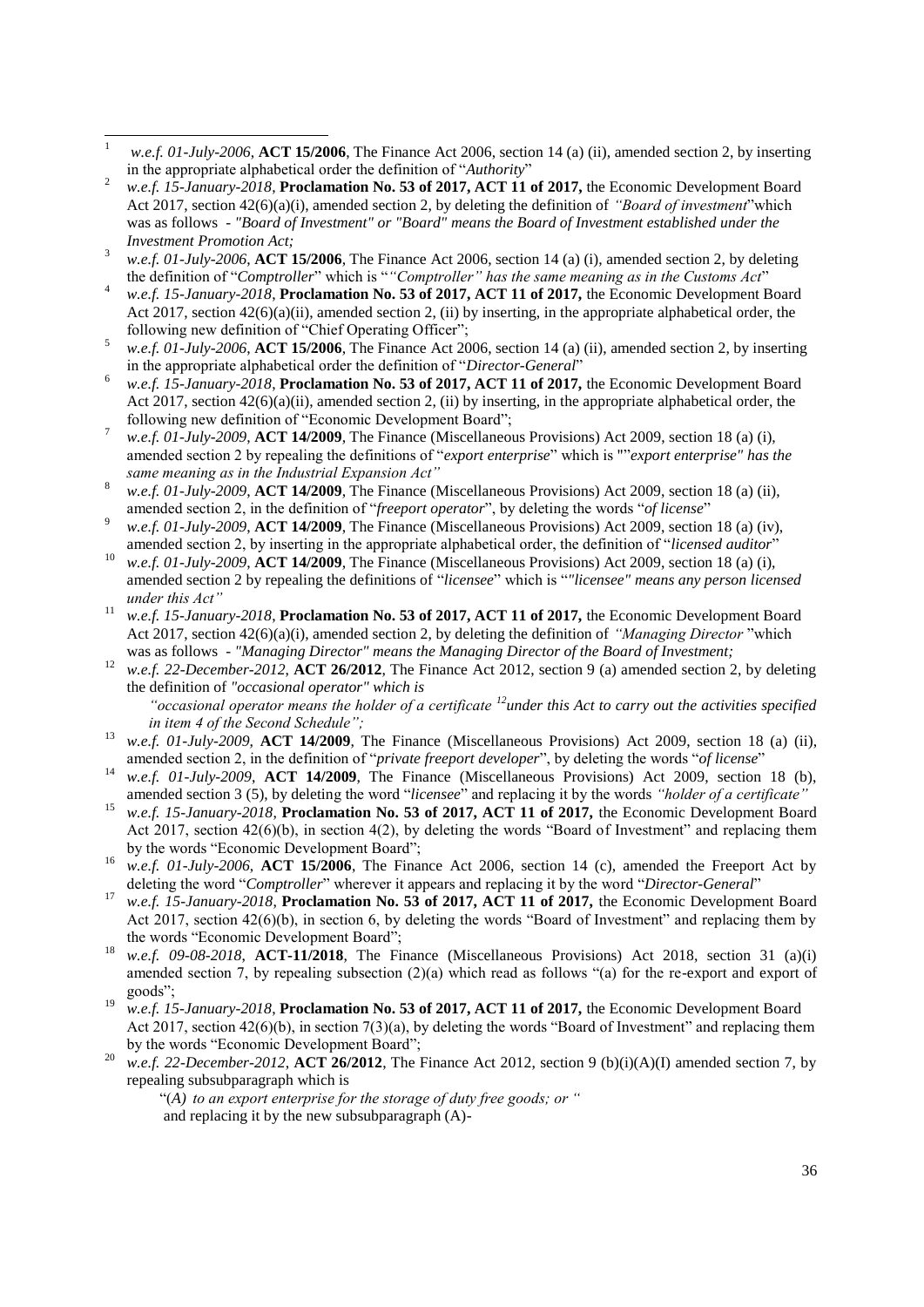- $21$ <sup>21</sup> *w.e.f. 01-July-2009*, **ACT 14/2009**, The Finance (Miscellaneous Provisions) Act 2009, section 18 (c) (i) (A), amended section 7 (3) (a) (i), by deleting the word "*licensee*" and replacing it by the words "*holder of a certificate"*
- <sup>22</sup> *w.e.f.* 09-08-2018, **ACT-11/2018**, The Finance (Miscellaneous Provisions) Act 2018, section 31(a)(ii)(A) added the word "and" at the end of subparagraph (ii).
- <sup>23</sup> *w.e.f. 09-08-2018*, **ACT-11/2018**, The Finance (Miscellaneous Provisions) Act 2018, section 31(a)(ii)(A) repealed section 7(3)(a)(iii) which read as follows " authorise a private freeport developer or freeport operator to provide goods and services to a person outside the freeport zone; or"
- <sup>24</sup> w.e.f. 22-December-2012, ACT 26/2012, The Finance Act 2012, section 9 (b)(i)(A)(II) amended section  $7(3)(a)(iv)$ , by deleting the words "*a local*" and replacing them by the word "*an*";

<sup>25</sup> *w.e.f.* 01-05-2020, **ACT-01/2020**, The Covid-19 (Miscellaneous Provisions) Act 2020, Section 21 (a)(i), amended the Freeport Act, in section 7(3), by deleting the full stop at the end of subparagraph (iv) and replacing it with a semicolon.

<sup>26</sup> *w.e.f. 01-05-2020,* **ACT-01/2020**, The Covid -19 (Miscellaneous Provisions) Act 2020, Section 21 (a)(i), amended the Freeport Act, in section 7(3), by adding new subparagraph (v).<br> $27 \text{ m}$  of 01.05.2020. ACT 07/2020. The Finance (Miscallaneous Provision

- *w.e.f. 01-05-2020,* **ACT-07/2020**, The Finance (Miscellaneous Provisions) Act 2020, Section 24, amended the Freeport Act, in section 7(3), in subparagraph (a)(v), by deleting the words " which have been " and replacing them by the words "which shall be".
- 28 *w.e.f. 05-08-2021*, **ACT-15/2021**, The Finance (Miscellaneous Provisions) Act 2021, amended the Freeport Act section 7(3) paragraph (a) by inserting new sub paragraph (vi).
- <sup>29</sup> *w.e.f. 09-08-2018*, **ACT-11/2018**, The Finance (Miscellaneous Provisions) Act 2018, section 31(a)(ii)(B) inserted after paragraph (a), new paragraphs (aa) and (ab).
- 30 *w.e.f. 05-08-2021*, **ACT-15/2021**, The Finance (Miscellaneous Provisions) Act 2021, amended the Freeport Act section 7(3) paragraph (aa), by deleting the words "paragraph  $(a)(i)$ " and replacing them by the words "paragraph (a)  $(i)(A)$  and subsection  $(2)(c)$ "
- <sup>31</sup> *w.e.f. 23-03-2020,* **ACT-01/2020**, The Covid -19 (Miscellaneous Provisions) Act 2020, Section 21 (a)(ii), amended the Freeport Act, in section 7(3), by inserting after paragraph (aa), new paragraph (aaa).
- 32 *w.e.f. 05-08-2021*, **ACT-15/2021**, The Finance (Miscellaneous Provisions) Act 2021, amended the Freeport Act section 7(3) paragraph (aaa), by deleting the words "paragraph  $(a)(i)$ " and replacing them by the words "paragraph  $(a)(i)(A)$  and subsection  $(2)(c)$ "
- 33 *w.e.f. 05-08-2021*, **ACT-15/2021**, The Finance (Miscellaneous Provisions) Act 2021, amended the Freeport Act section 7(3), by inserting new paragraph (aab) (i) and (ii) after paragraph (aaa)  $^{34}$
- w.e.f. 22-December-2012, ACT 26/2012, The Finance Act 2012, section 9 (b)(i)(B) amended section 7(3)(b), by deleting the words "*a freeport activity*" and replacing them by the words "*an authorised activity*"
- <sup>35</sup> *w.e.f. 01-July-2009*, **ACT 14/2009**, The Finance (Miscellaneous Provisions) Act 2009, section 18 (c) (i) (B), amended section 7 (3) (b), by deleting the word "and a *licence*"
- <sup>36</sup> *w.e.f.* 22-December-2012, ACT 26/2012, The Finance Act 2012, section 9 (b)(i)(C) amended section 7(3)(b), by inserting, after paragraph (b), the new paragraphs (ba), (bb) and (bc).
- <sup>37</sup> *w.e.f. 15-January-2018*, **Proclamation No. 53 of 2017, ACT 11 of 2017,** the Economic Development Board Act 2017, section  $42(6)(b)$ , in section  $7(3)(ba)(ii)$ , by deleting the words "Board of Investment" and replacing them by the words "Economic Development Board
- *<sup>38</sup> w.e.f. 14-May-2015*, **ACT No. 9 of 2015**, The Finance Act (Miscellaneous Provisions) 2015, section 20(a)(i) amended section  $7(3)(c)$ , by repealing paragraph (c) which is
	- *"(c) For the purposes of paragraph (a)(ii), "support services" shall mean services in respect of banking, postal, catering, cafeteria or such other services as may be approved by the Board.*,
	- and replacing it by the following paragraph
		- *"(c) In this subsection -*

*"support services" means ship management services or such other services as may be prescribed.*

- <sup>39</sup> *w.e.f. 09-08-2018*, **ACT-11/2018**, The Finance (Miscellaneous Provisions) Act 2018, section 31(a)(iii) amended subsection  $(4)$  by deleting the words "Subject to subsection  $(5)$ , the" and replacing them by the word "The".
- <sup>40</sup> *w.e.f. 09-08-2018*, **ACT-11/2018**, The Finance (Miscellaneous Provisions) Act 2018, section 31(a)(iv) repealed subsection (5) which read as follows:
	- *(5) (a) Where goods are removed pursuant to subsection (4) for consumption in Mauritius or services are provided outside the freeport zone, the goods or services shall be subject to -*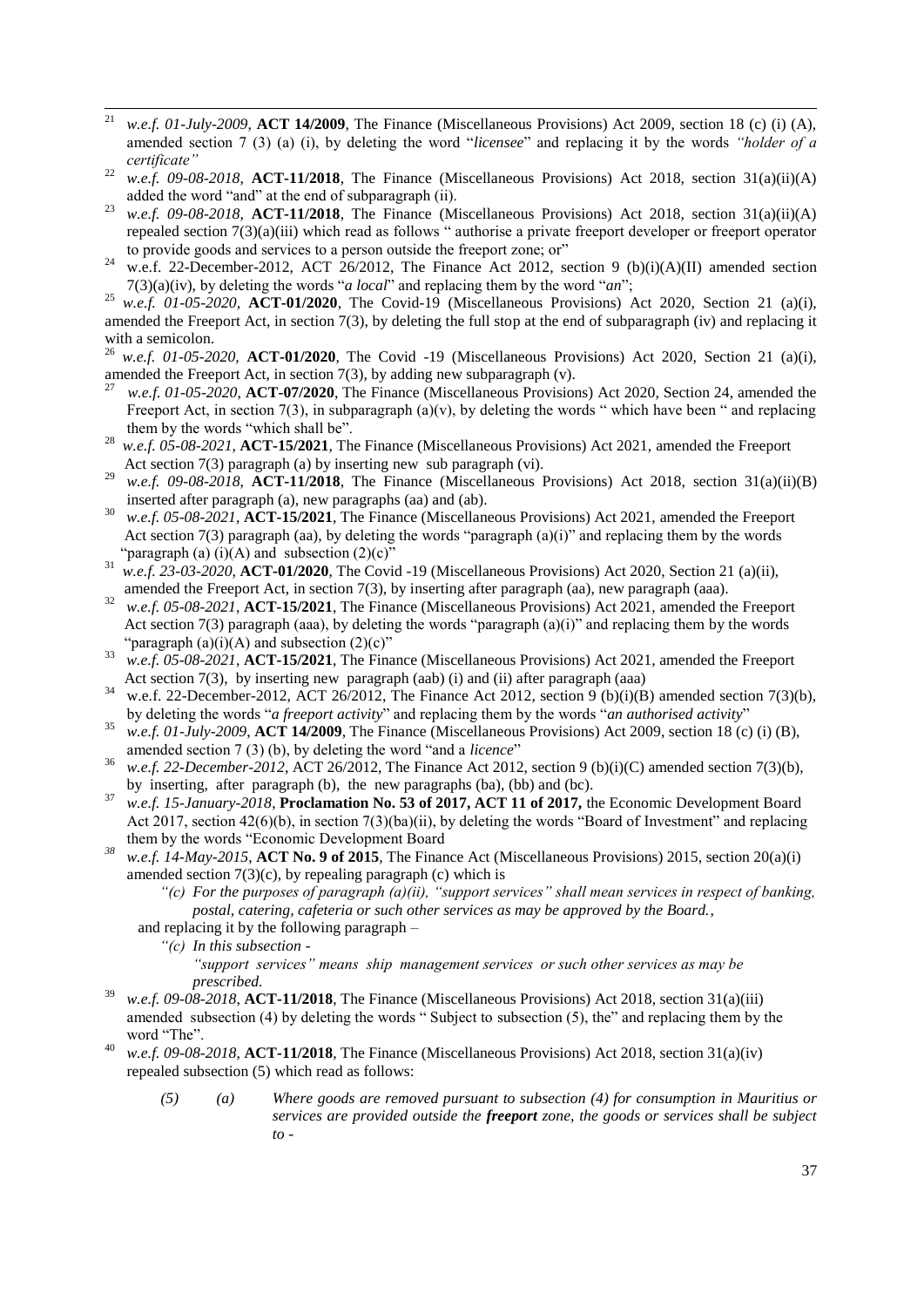- *(i) in the case of a foreign company registered under the Companies Act 2001, such quota as may be determined by the Board of Investment Economic Development Board provided that the quota in respect of any period of 12 months shall not, after a period of 3 years from the date the company starts its operations exceed <sup>40</sup>50 per cent of the <sup>40</sup>annual turnover of the goods to be reexported or exported or 50 per cent of the annual turnover of services provided by the foreign company during that period of 12 months;*
- *<sup>40</sup> (ia) in the case of an enterprise referred to in<sup>40</sup>item (3)(l) of the Second Schedule, to the percentage specified in that Schedule;*
- *(ii) in any other case, such quota as may be determined by the Board of Investment Economic Development Board provided that the quota in respect of any period of 12 months shall not exceed 50 per cent of the annual turnover of the goods to be re-exported or exported or 50 per cent of the annual turnover of services provided by a private freeport developer or freeport operator during that period.*
- *(b) For the purposes of -*

 $\overline{a}$ 

- *(i) paragraph (a) (i), the first period of 12 months shall commence on the day immediately after the period of 3 years referred to in that paragraph;*
- *(ii) paragraph (a) (ii), the first period of 12 months shall commence on the day the licensee first re-exports or exports the goods.*
- w.e.f. 09-08-2018, **ACT-11/2018**, The Finance (Miscellaneous Provisions) Act 2018, section 31(a)(iv) repealed subsection (6) which read as follows: "(6) For the purposes of subsection (5), the Director-General shall monitor the quota and where the determined quota has been exceeded, it shall, in consultation with the Board of Investment Economic Development Board, take such steps as may be necessary including the suspension or revocation of the <sup>41</sup>certificate of the private **freeport** developer or **freeport** operator, as the case may be."
- <sup>42</sup> *w.e.f. 22-December-2012*, ACT 26/2012, The Finance Act 2012, section 9 (b)(iii) amended section 7 by adding the following new subsection(7)
- <sup>43</sup> *w.e.f. 09-08-2018*, **ACT-11/2018**, The Finance (Miscellaneous Provisions) Act 2018, section 31(a)(v) amended subsection  $(7)$  by deleting the words 'Subsections  $(4)$  and  $(5)$ " and replacing them by the words "Subsection (4)".
- <sup>44</sup> *w.e.f. 14-May-2015*, **ACT No. 9 of 2015**, The Finance Act (Miscellaneous Provisions) 2015, section  $20(a)(ii)$ amended subsections (7), by deleting the words "Category F of item 3" and replacing them by the words "item  $3(1)$ "
- <sup>45</sup> w.e.f. 22-December-2012, ACT 26/2012, The Finance Act 2012, section 9 (c)(i) amended section 8 in subsection (1), by deleting the words "Subject to subsection (3), no" and replacing them by the word "No"
- <sup>46</sup> *w.e.f. 01-July-2009*, **ACT 14/2009**, The Finance (Miscellaneous Provisions) Act 2009, section 18 (d) (i), amended section 8 (1), by deleting the words "*and is duly licenced*"
- <sup>47</sup> *w.e.f. 01-July-2009*, **ACT 14/2009**, The Finance (Miscellaneous Provisions) Act 2009, section 18 (d) (ii), amended section 8, by repealing subsections (2) which is
	- ―*(2) Any private freeport developer or freeport operator may, on an application being made to the Managing Director, be authorised to carry out, in addition to his freeport activities, activities relating to paper trading, on such terms and conditions as the Board may approve"*.
- <sup>48</sup> w.e.f. 22-December-2012, ACT 26/2012, The Finance Act 2012, section 9 (c)(ii) amended section 8 by repealing subsection (3) which is

(3) *"No freeport certificate shall be required in respect of the activities specified in item 4 of the Second Schedule."*

<sup>49</sup> *w.e.f. 01-July-2009*, **ACT 14/2009**, The Finance (Miscellaneous Provisions) Act 2009, section 18 (d) (ii), amended section 8, by repealing subsections (4) which is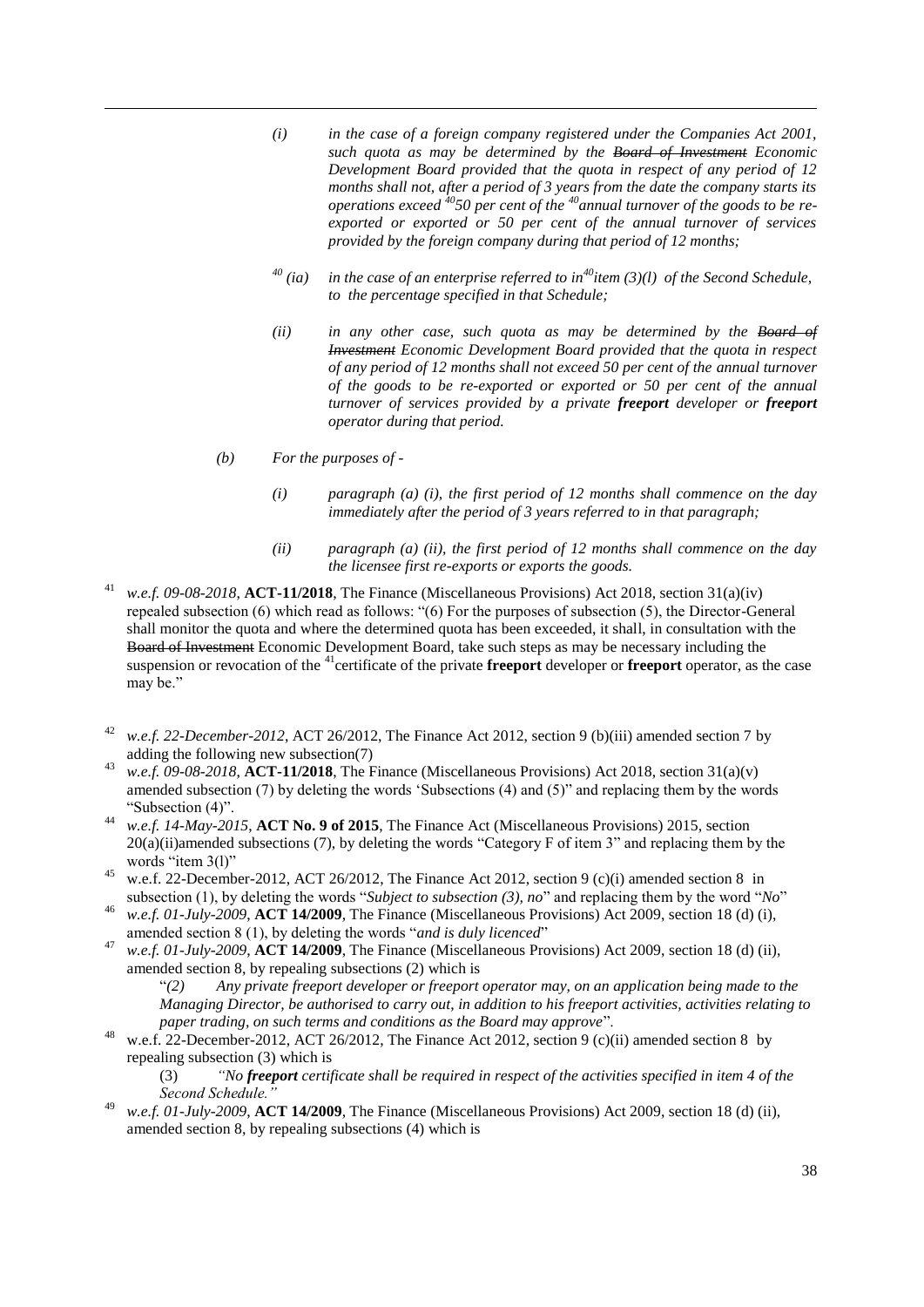―*(4) For the purposes of subsection (2), "paper trading" refers to international buying and selling of tradable commodities by a private freeport developer or freeport operator, either in his own name or as an agent, whereby the shipment of such commodities is made directly by the shipper in the original exporting country to the final importer in the importing country, without the commodities being physically landed in Mauritius.*‖

<sup>50</sup> *w.e.f. 15-January-2018*, **Proclamation No. 53 of 2017, ACT 11 of 2017,** the Economic Development Board Act 2017, section 42(6)(c), in section 9, (i) in subsections (1) and (2), by deleting the words "*Investment Promotion Act*" and replacing them by the words "*Economic Development Board Act 2017*";

 $\overline{a}$ 

- <sup>51</sup> *w.e.f. 15-January-2018*, **Proclamation No. 53 of 2017, ACT 11 of 2017,** the Economic Development Board Act 2017, section 42(6)(c), in section 9, (ii) in subsections (4), (5), (6)(b) and (7), by deleting the words ―*Managing Director"* and replacing them by the words *"Chief Executive Officer";*
- <sup>52</sup> *w.e.f. 15-January-2018*, **Proclamation No. 53 of 2017, ACT 11 of 2017,** the Economic Development Board Act 2017, section  $42(6)(c)$ , in section 9, (ii) in subsections (4), (5), (6)(b) and (7), by deleting the words ―*Managing Director"* and replacing them by the words *"Chief Executive Officer";*
- <sup>53</sup> *w.e.f. 15-January-2018*, **Proclamation No. 53 of 2017, ACT 11 of 2017,** the Economic Development Board Act 2017, section 42(6)(c), in section 9, (ii) in subsections (4), (5), (6)(b) and (7), by deleting the words ―*Managing Director"* and replacing them by the words *"Chief Executive Officer";*
- <sup>54</sup> *w.e.f. 15-January-2018*, **Proclamation No. 53 of 2017, ACT 11 of 2017,** the Economic Development Board Act 2017, section 42(6)(c), in section 9, (ii) in subsections (4), (5), (6)(b) and (7), by deleting the words ―*Managing Director"* and replacing them by the words *"Chief Executive Officer";*
- <sup>55</sup> *w.e.f. 15-January-2018*, **Proclamation No. 53 of 2017, ACT 11 of 2017,** the Economic Development Board Act 2017, section 42(6)(d), in section  $10 - (i)$  in subsection (1), by deleting the words *"Board of Investment*" and "*Managing Director*" and replacing them by the words "*Economic Development Board*" and "*Chief Executive Officer",* respectively
- <sup>56</sup> *w.e.f. 15-January-2018*, **Proclamation No. 53 of 2017, ACT 11 of 2017,** the Economic Development Board Act 2017, section  $42(6)(d)$ , in section  $10 - (i)$  in subsection (1), by deleting the words *"Board of Investment*" and "*Managing Director*" and replacing them by the words "*Economic Development Board*" and "*Chief Executive Officer",* respectively;
- <sup>57</sup> *w.e.f. 01-July-2009*, **ACT 14/2009**, The Finance (Miscellaneous Provisions) Act 2009, section 18 (e) (i), amended section 10 (1), by inserting, after the words "*the Managing Director shall*" the words "*, subject to Part IV*<sup>"</sup>
- <sup>58</sup> *w.e.f. 15-January-2018*, **Proclamation No. 53 of 2017, ACT 11 of 2017,** the Economic Development Board Act 2017, section 42(6)(d), in section 10 – (ii) in subsection (2), by deleting the words *"Board of Investment"* and replacing them by the words "Economic Development Board";
- <sup>59</sup> *w.e.f. 01-July-2009*, **ACT 14/2009**, The Finance (Miscellaneous Provisions) Act 2009, section 18 (e) (ii), amended section 10, by adding, after subsection (3), the new subsection (4)
- <sup>60</sup> *w.e.f. 01-July-2009*, **ACT 14/2009**, The Finance (Miscellaneous Provisions) Act 2009, section 18 (f) (i), amended Part IV, by repealing the heading which is "PART IV - ISSUE OF FREEPORT LICENCE" and replacing it by the new heading
- <sup>61</sup> *w.e.f. 15-January-2018*, **Proclamation No. 53 of 2017, ACT 11 of 2017,** the Economic Development Board Act 2017, section  $42(6)(e)$ , in section  $11(1)$ , by deleting the words "Board of Investment" and "Managing Director" and replacing them by the words "Economic Development Board" and "Chief Executive Officer", respectively;
- <sup>62</sup> *w.e.f. 22-December-2012*, ACT 26/2012, The Finance Act 2012, section 9 (d)(i)(A) amended section 11(1), by inserting, after the words "*Board of Investment*", the words ", *or an authorisation is granted under section 7(3)(a)(i) or (iv)*
- 63 *w.e.f. 05-08-2021*, **ACT-15/2021**, The Finance (Miscellaneous Provisions) Act 2021, amended the Freeport Act section 11 subsection (1) by deleting the words "section 7(3)(a)(i) or (iv)" and replacing them by the words "section 7(3)(a)(i), (iv), (v) or (vi).
- w.e.f. 22-December-2012, ACT 26/2012, The Finance Act 2012, section 9 (d)(i)(B) amended section 11(1), by inserting, after the words "*applicant*", the words "or the enterprise to which the authorisation is granted"
- <sup>65</sup> *w.e.f. 15-January-2018*, **Proclamation No. 53 of 2017, ACT 11 of 2017,** the Economic Development Board Act 2017, section  $42(6)(e)$ , in section  $11(1)$ , by deleting the words "Board of Investment" and "Managing Director" and replacing them by the words "Economic Development Board" and "Chief Executive Officer", respectively;
- <sup>66</sup> *w.e.f. 22-December-2012*, ACT 26/2012, The Finance Act 2012, section 9 (d)(ii) amended section 11, by repealing subsections (2) and (3) which are
	- *(2) The annual fee under subsection (1) shall be paid-*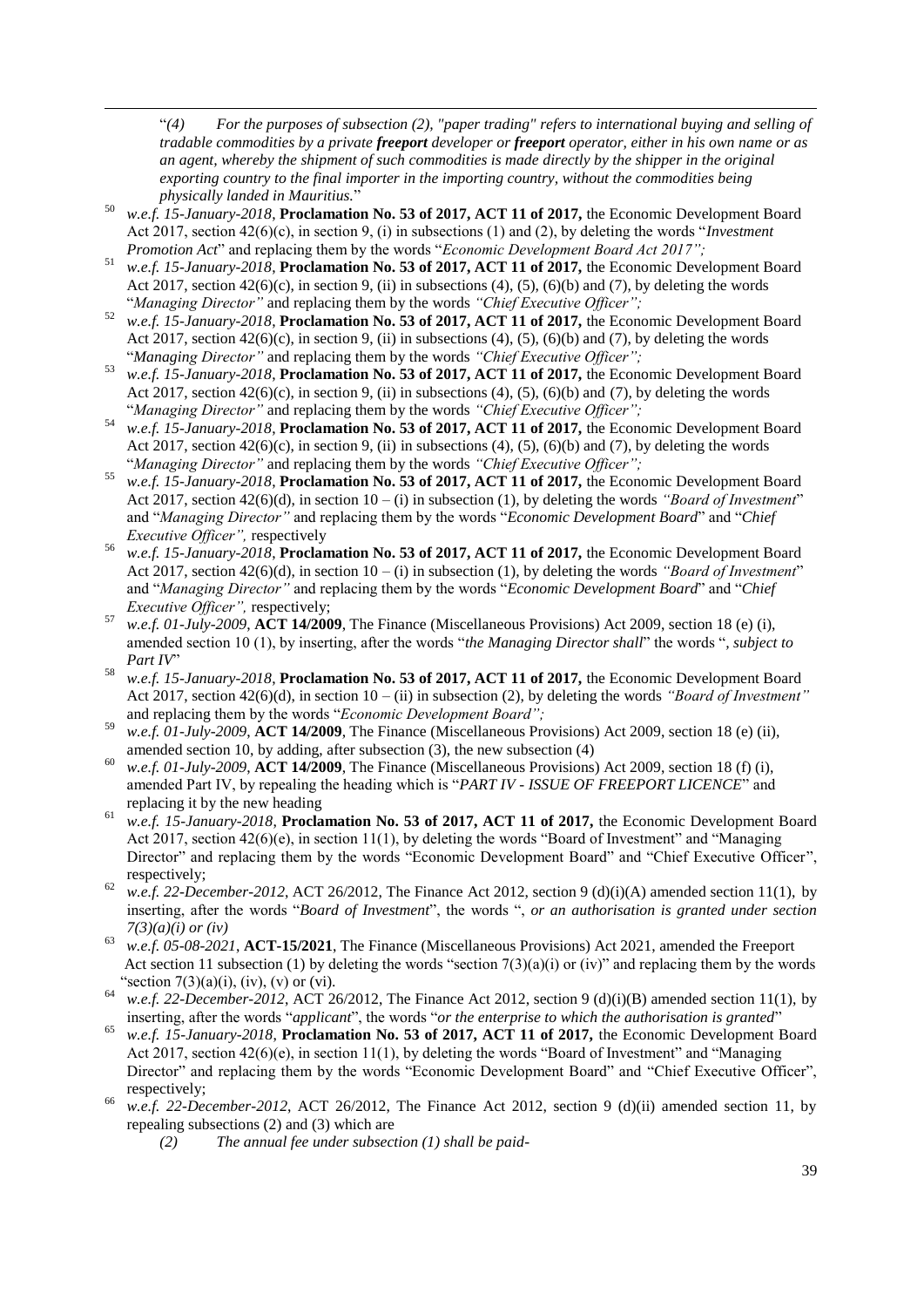- *(a) at the time of issue of the freeport certificate; and*
- *(b) in respect of every period of 12 months as from the date of issue of the freeport certificate.*
- *(3) The fee payable by an occasional operator referred to in item 4 of the Third Schedule shall be paid at the time of issue of the certificate."*
- and replacing them by the new subsections (2) and (3)

 $\overline{a}$ 

- 67 *w.e.f. 05-08-2021*, **ACT-15/2021**, The Finance (Miscellaneous Provisions) Act 2021, amended the Freeport Act section 11 in subsection (3), being renamed to 3(a).
- 68 *w.e.f. 05-08-2021*, **ACT-15/2021**, The Finance (Miscellaneous Provisions) Act 2021, amended the Freeport Act section 11, after new subsection (3) (a), by adding new paragraphs (b) and (c).
- w.e.f. 01-July-2009, **ACT 14/2009**, The Finance (Miscellaneous Provisions) Act 2009, section 18 (f) (ii), amended Part IV, by repealing section 11 which is
- *"11. No freeport activity without a freeport licence* 
	- *(1) No holder of a freeport certificate shall commence any freeport activity in a freeport zone unless he is duly licensed under this Act.*
	- *(2) Where a freeport certificate is issued under section 10, the Managing Director shall forthwith forward a copy of the certificate to the Director-General and upon payment of the appropriate fee specified in the Third Schedule, the Director-General shall issue a freeport licence to the holder of the freeport certificate on such terms and conditions as he may Impose.*
	- *(3) No licensee shall carry out any business activity outside the freeport zone.*
	- *(4) Subject to subsection (5), the fee under subsection (2) shall be paid -*
		- *(a) at the time of issue of the freeport licence; and*
		- *(b) in respect of every period of 12 months as from the date of issue of the freeport licence, on or before the expiry date of the licence.*
	- *(5) Every licensee shall pay to the Director-General the appropriate fees specified in the Third Schedule.*
	- *(6) The fee payable in respect of a licence to an occasional operator referred to at item 4 of the Third Schedule shall be paid at the time of issue of the licence.*
	- *(7) No freeport licence shall be transferable except with the approval of the Director-General and the Board of Investment.*
	- *(8) Every holder of a freeport licence shall display its freeport licence in a conspicuous place at its business premises.*‖
	- and replacing it by the new section 11
- <sup>70</sup> *w.e.f. 01-July-2009*, **ACT 14/2009**, The Finance (Miscellaneous Provisions) Act 2009, section 18 (g) (ii), amended section 12, by deleting the words "*Freeport licence*" wherever they appear and replacing them by the word "certificate"
- <sup>71</sup> *w.e.f. 01-July-2009*, **ACT 14/2009**, The Finance (Miscellaneous Provisions) Act 2009, section 18 (g) (iii), amended section 12, by deleting the word "*Director-General*" wherever they appear and replacing them by the words "Managing Director"
- <sup>72</sup> *w.e.f. 15-January-2018*, **Proclamation No. 53 of 2017, ACT 11 of 2017,** the Economic Development Board Act 2017, section  $42(6)(f)$ , in section 12(1), by deleting the words "Managing Director" wherever they appear and replacing them by the words "Chief Executive Officer";
- <sup>73</sup> *w.e.f. 01-July-2009*, **ACT 14/2009**, The Finance (Miscellaneous Provisions) Act 2009, section 18 (g) (iv), amended section 12, by deleting the words "*Board of Investment*" wherever they appear and replacing them by the word "Director-General"
- <sup>74</sup> *w.e.f. 01-July-2009*, **ACT 14/2009**, The Finance (Miscellaneous Provisions) Act 2009, section 18 (h) (i), amended section 13, by deleting the words "*Freeport licence*" wherever they appear and replacing them by the word "certificate"
- <sup>75</sup> *w.e.f. 15-January-2018*, **Proclamation No. 53 of 2017, ACT 11 of 2017,** the Economic Development Board Act 2017, section  $42(6)(g)$ , in section 13, by deleting the words "Managing Director" and replacing them by the words "Chief Executive Officer";
- <sup>76</sup> *w.e.f. 01-July-2009*, **ACT 14/2009**, The Finance (Miscellaneous Provisions) Act 2009, section 18 (h) (ii), amended section 13, by deleting the words "and licence"
- <sup>77</sup> *w.e.f. 01-July-2009*, **ACT 14/2009**, The Finance (Miscellaneous Provisions) Act 2009, section 18 (i) (i), amended section 14 (3), by adding after the word "Director-General" the words "and Managing Director"
- <sup>78</sup> *w.e.f. 15-January-2018*, **Proclamation No. 53 of 2017, ACT 11 of 2017,** the Economic Development Board Act 2017, section  $42(6)(g)$ , in section 14(3), by deleting the words "Managing Director" and replacing them by the words "Chief Executive Officer";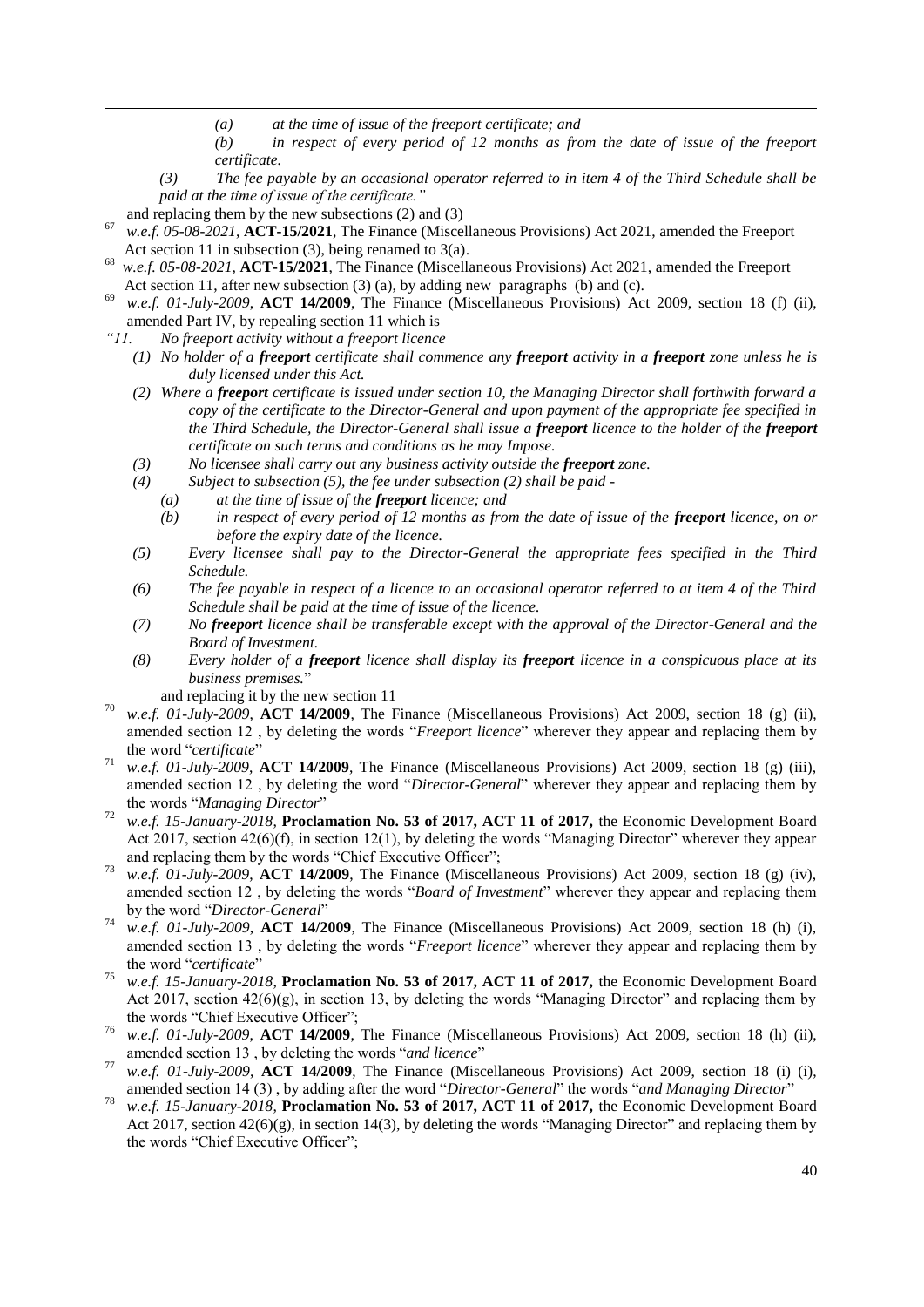<sup>79</sup> *w.e.f. 01-July-2009*, **ACT 14/2009**, The Finance (Miscellaneous Provisions) Act 2009, section 18 (i) (ii) (A), amended section 14 (5) , by repealing paragraph (a) which is

―*(a) submit to the Director-General, electronically or otherwise, an annual return of all goods in his warehouses, duly certified by an independent qualified auditor; and"* 

 $\overline{a}$ 

<sup>80</sup> *w.e.f. 01-July-2009*, **ACT 14/2009**, The Finance (Miscellaneous Provisions) Act 2009, section 18 (i) (ii) (B), amended section 14 (5) , by inserting after paragraph (a), the new paragraph (aa)

<sup>81</sup> *w.e.f. 01-July-2009*, **ACT 14/2009**, The Finance (Miscellaneous Provisions) Act 2009, section 18 (j), amended section 15 , by repealing repealing subsection (1) which is

―*(1) Every freeport zone shall be under the overall control and administration of the Director-General."* and replacing it by the new subsection (1)

<sup>82</sup> *w.e.f. 15-January-2018*, **Proclamation No. 53 of 2017, ACT 11 of 2017,** the Economic Development Board Act 2017, section  $42(6)(g)$ , in section  $15(1)(a)$  to (c), by deleting the words "Managing Director" and replacing them by the words "Chief Executive Officer";

<sup>83</sup> *w.e.f. 15-January-2018*, **Proclamation No. 53 of 2017, ACT 11 of 2017,** the Economic Development Board Act 2017, section  $42(6)(g)$ , in section 15(1)(a) to (c), by deleting the words "Managing Director" and replacing them by the words "Chief Executive Officer";

<sup>84</sup> *w.e.f. 15-January-2018*, **Proclamation No. 53 of 2017, ACT 11 of 2017,** the Economic Development Board Act 2017, section  $42(6)(g)$ , in section  $15(1)(a)$  to (c), by deleting the words "Managing Director" and replacing them by the words "Chief Executive Officer";

<sup>85</sup> w.e.f. *22-December-2012*, ACT 26/2012, The Finance Act 2012, section 9 (e)(i) amended section 16 in the heading, by inserting, after the word "Goods", the words "and services"

<sup>86</sup> *w.e.f. 01-July-2009*, **ACT 14/2009**, The Finance (Miscellaneous Provisions) Act 2009, section 18 (k), amended section 16, by deleting the word "*licensee*" wherever it appears and replacing it by the words "*holder of a certificate*‖

<sup>87</sup> w.e.f. *22-December-2012*, ACT 26/2012, The Finance Act 2012, section 9 (e)(ii) amended section 16(1)(b) by deleting the words "*or an export enterprise*":

 $88$  *w.e.f 21-April-2005*, **Act 14/2005**, The Finance Act 2005, section 16, amended section 16 (2), by deleting the words "Any goods or services supplied to a licensee by a registered person under the Value Added Tax Act" and replacing them by the words "Any goods or services, other than those specified in section 21(2) of, and the First *Schedule to, the Value Added Tax Act, which are supplied to a licensee by a registered person under that Act*".

<sup>89</sup> w.e.f. *22-December-2012*, ACT 26/2012, The Finance Act 2012, section 9 (e)(iii) amended section 16 by inserting new Section (2A)

<sup>90</sup> w.e.f. *22-December-2012*, ACT 26/2012, The Finance Act 2012, section 9 (e)(iv) amended section 16 in subsection (3), by deleting the words "*subsection (2), the holder of a freeport certificate*" and replacing them by the words "subsection (2) or (2A), the holder of a freeport certificate or other person, as the case may be,";

<sup>91</sup> w.e.f. *22-December-2012*, ACT 26/2012, The Finance Act 2012, section 9 (f)(ii) amended section 17 by deleting the words "by an occasional operator for display or sale at international exhibitions and for sale at trade *fairs*" and replacing them by the words "by a holder of a freeport certificate for the purpose of holding *exhibitions, trade fairs and other events*‖

<sup>92</sup> w.e.f. 22-December-2012, ACT 26/2012, The Finance Act 2012, section 9 (f)(i) amended section 17 by adding the following new subsection, the existing provision being numbered (1) -

<sup>93</sup> *w.e.f. 01-July-2009*, **ACT 14/2009**, The Finance (Miscellaneous Provisions) Act 2009, section 18 (k), amended section 18, by deleting the word "*licensee*" wherever it appears and replacing it by the words "*holder of a certificate*‖

<sup>94</sup> *w.e.f. 01-July-2009*, **ACT 14/2009**, The Finance (Miscellaneous Provisions) Act 2009, section 18 (k), amended section 20, by deleting the word "*licensee*" wherever it appears and replacing it by the words "*holder of a certificate*‖

<sup>95</sup> *w.e.f. 19-July-2006*, **ACT 18/2008**, The Finance (Miscellaneous Provisions) Act 2008, section 12 (b), amended section 20, by repealing subsection (4) which is

―*(4) Every record under subsections (i), (2) and (3) and the specified documents referred to in section 19 shall be kept for a period of at least 5 years after the completion of the transaction to which it relates and shall be made available on demand by the Director-General or the Managing Director*"

and replacing it by the following subsection

<sup>96</sup> *w.e.f. 15-January-2018*, **Proclamation No. 53 of 2017, ACT 11 of 2017,** the Economic Development Board Act 2017, section  $42(6)(g)$ , in section 20(4) and (5), by deleting the words "Managing Director" and replacing them by the words "Chief Executive Officer";

and replacing it by the new paragraph (a)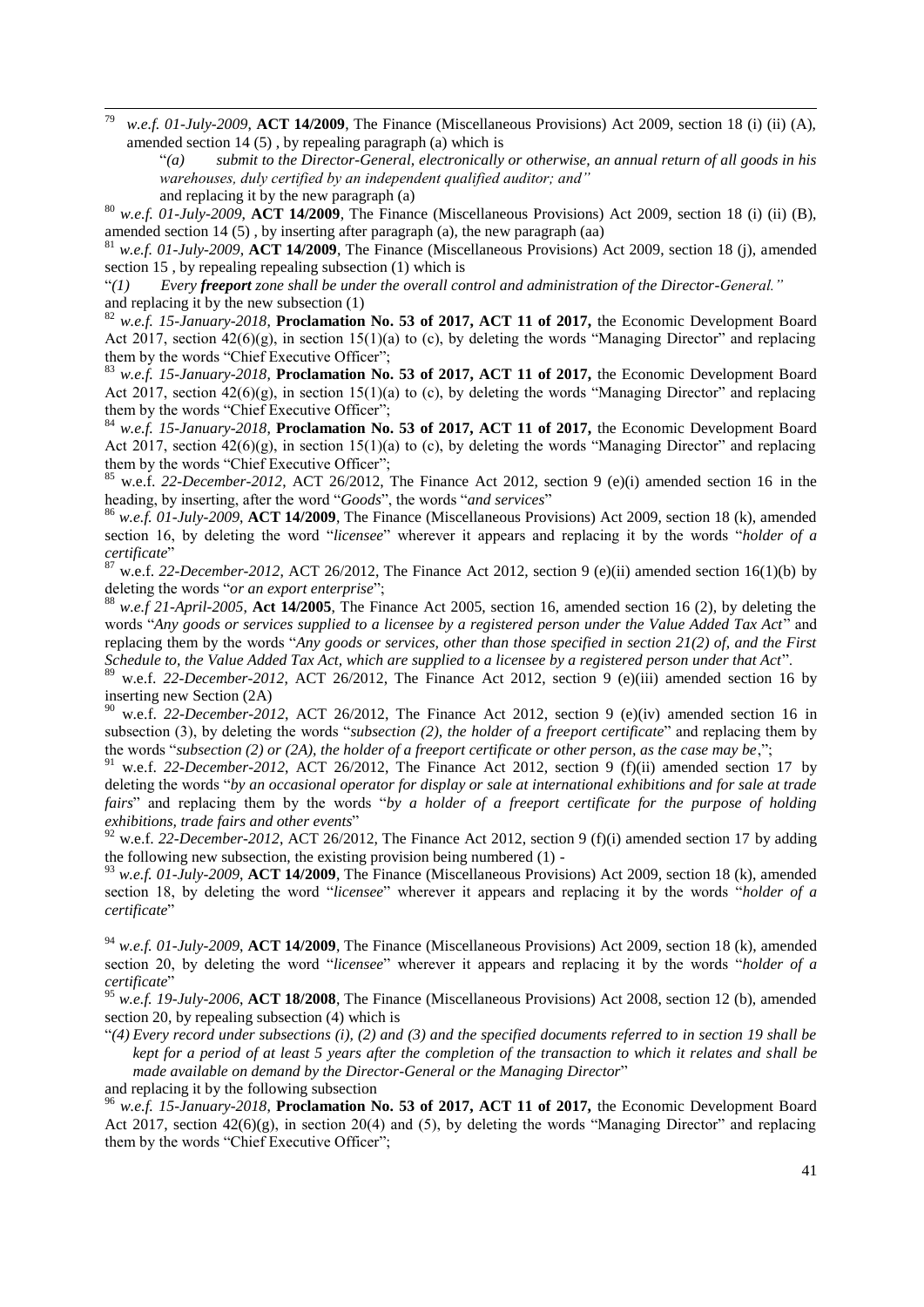<sup>97</sup> *w.e.f. 01-July-2009*, **ACT 14/2009**, The Finance (Miscellaneous Provisions) Act 2009, section 18 (k), amended section 21, by deleting the word "*licensee*" wherever it appears and replacing it by the words "*holder of a certificate*‖

<sup>98</sup> *w.e.f. 15-January-2018*, **Proclamation No. 53 of 2017, ACT 11 of 2017,** the Economic Development Board Act 2017, section  $42(6)(g)$ , in section 21, by deleting the words "Managing Director" and replacing them by the words "Chief Executive Officer";

<sup>99</sup> *w.e.f. 01-July-2009*, **ACT 14/2009**, The Finance (Miscellaneous Provisions) Act 2009, section 18 (1), amended section 22, by deleting the words "Freeport *licence*" and "*licence*" and replacing them by the word "*certificate*"

<sup>100</sup> *w.e.f. 15-January-2018*, **Proclamation No. 53 of 2017, ACT 11 of 2017,** the Economic Development Board Act 2017, section  $42(6)(h)$ , in section  $22(1)(d)$ , by deleting the words "Managing Director" and "Board of Investment" and replacing them by the words "Chief Executive Officer" and "Economic Development Board", respectively;

<sup>101</sup> *w.e.f.* 7-August-2006, **ACT 15/2006**, The Finance Act 2006, section 14 (b), amended section 23, by adding the new subsection (2), the existing provision being numbered (1) accordingly

<sup>102</sup> *w.e.f. 01-July-2009*, **ACT 14/2009**, The Finance (Miscellaneous Provisions) Act 2009, section 18 (m), amended section 24 (1), by repealing paragraph (b) which is

*"(b) on the recommendation of -*

 $\overline{a}$ 

*(i) the Board of Investment, amend, by regulations, the First Schedule and the Second Schedule; or* 

*(ii) the Director-General, amend, by regulations, the Third Schedule.* ―

and replacing it by the new paragraph (b)

<sup>103</sup> *w.e.f. 15-January-2018*, **Proclamation No. 53 of 2017, ACT 11 of 2017,** the Economic Development Board Act 2017, section  $42(6)(i)$ , in section  $24(1)(b)$ , by deleting the words "Board of Investment" and replacing them by the words "Economic Development Board";

<sup>104</sup> *w.e.f. 09-08-2018*, **ACT-11/2018**, The Finance (Miscellaneous Provisions) Act 2018, section 31(b) inserted after section 24, new section 24A.

<sup>105</sup> *w.e.f. 25-July-2019*, **ACT-13/2019,** the Finance (Miscellaneous Provisions) Act 2019, section 22 amended the Freeport Act in section 24A, by inserting, after subsection (1), new subsection (1A);

<sup>106</sup> *w.e.f. 15-January-2018*, **Proclamation No. 53 of 2017, ACT 11 of 2017,** the Economic Development Board Act 2017, section  $42(6)(i)$ , in section 26, (i) in subsections (1) and (10), by deleting the words "Board of Investment" wherever they appear and replacing them by the words "Economic Development Board";

<sup>107</sup> *w.e.f. 15-January-2018*, **Proclamation No. 53 of 2017, ACT 11 of 2017,** the Economic Development Board Act 2017, section  $42(6)(i)$ , in section 26, (i) in subsections (1) and (10), by deleting the words "Board of Investment" wherever they appear and replacing them by the words "Economic Development Board";

<sup>108</sup> *w.e.f. 15-January-2018*, **Proclamation No. 53 of 2017, ACT 11 of 2017,** the Economic Development Board Act 2017, section  $42(6)(i)$ , in section 26, (ii) in subsection (11), by deleting the words "Managing Director" and replacing them by the words "Chief Executive Officer";

<sup>109</sup> *w.e.f. 01-July-2009*, **ACT 14/2009**, The Finance (Miscellaneous Provisions) Act 2009, section 18 (n), amended section 26, by inserting the new subsections (11A) and (11B)

<sup>110</sup> *w.e.f. 15-January-2018*, **Proclamation No. 53 of 2017, ACT 11 of 2017,** the Economic Development Board Act 2017, section 42(6)(k), in the First Schedule and in item 3(l)(ii) of the Second Schedule, by deleting the words "Board of Investment" and replacing them by the words "Economic Development Board".

<sup>111</sup> w.e.f. 18-March-2006, **GN 31/2006**, regulation 3, amended the First Schedule, by deleting "Zone 5" which is ―*Zone 5, a plot of State Land, being part of reclaimed land at Mer Rouge area in the District of Port Louis measuring thirty two hectares eight thousand six hundred and forty four square metres (32 ha 8644m<sup>2</sup> ), made up of two contiguous portions of land, described as follows-*

*The first portion of the extent of eleven hectares five thousand three hundred and forty square metres (11 ha 5340m<sup>2</sup> ) is bounded as follows-*

*Towards the North East by surplus of State Land (access road) on three hundred and seventy eight metres and thirty centimetres (378.30m), i.e. between coordinates996676.80mE, 1006572.48mN and 996989.96mE, 1006360.24mN.*

*Towards the South East by the second portion hereinafter described on four hundred and fifteen metres and seventy one centimetres (451.71m), i.e. between coordinates 996634.56mE, 1006144.59mN and 996989.96mE, 1006360.24mN.*

*Towards the South West again by surplus of State Land (Container Park) on three hundred and fifty four metres and four centimetres (354.04m), i.e. between coordinates 996449.73mE, 1006446.55mN and 996634.56mE, 1006144.59mN.*

*Towards the North West by the high water mark of the sea.*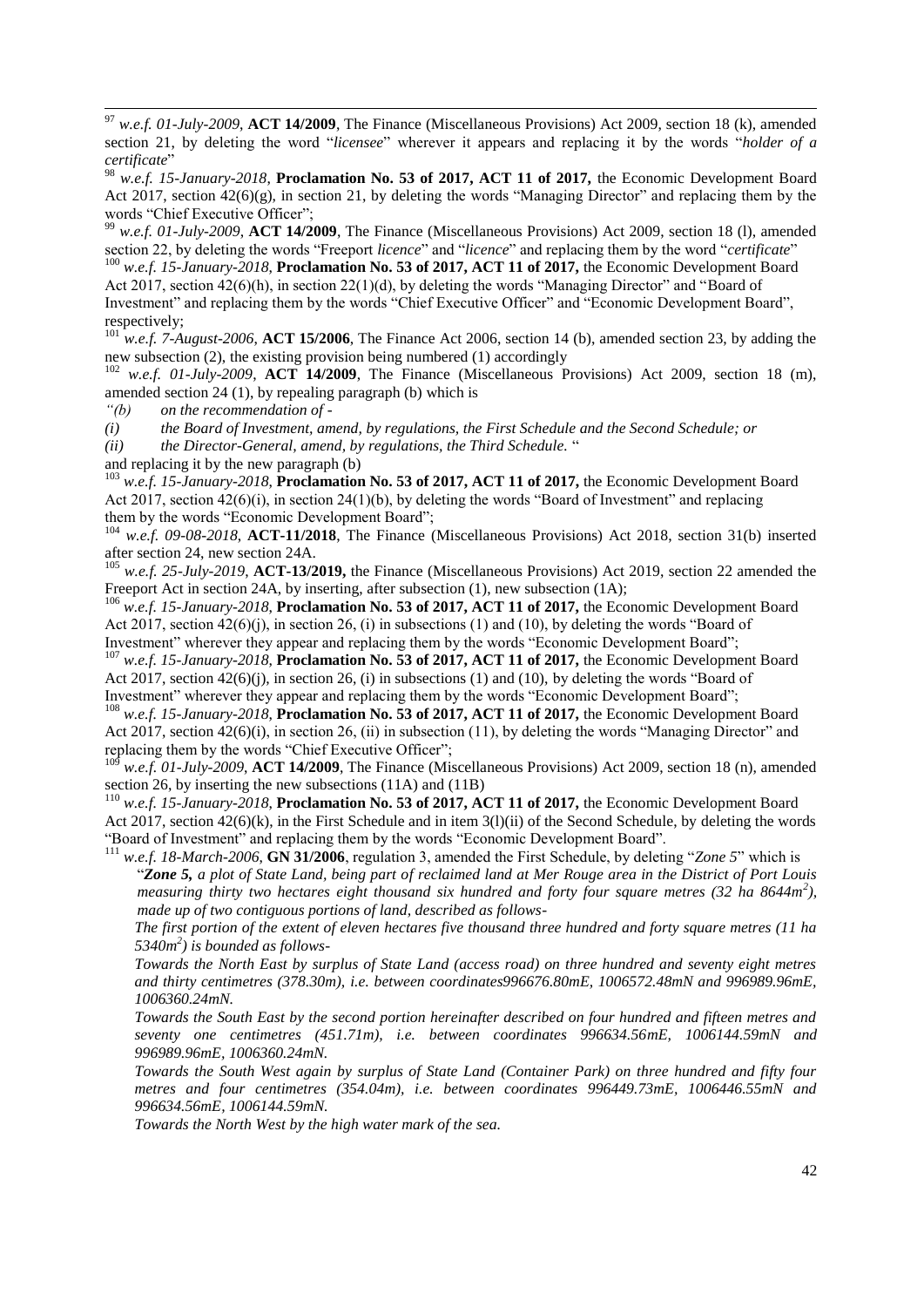*The second portion of the extent of twenty one hectares three thousand three hundred and four square metres (21 ha 3304m<sup>2</sup> ) is bounded as follows-*

*Towards the North East by surplus of State Land (access road) on three hundred and fifty nine metres (359.00m), i.e between coordinates 996989.96mE, 1006360.24mN and 997287.11mE, 1006158.79mN.*

*Towards the South East by surplus of State Land (access road) on five lines measuring respectively six metres and ninety three centimetres (6.93m, i.e between coordinates 997287.11mE, 1006158.79mN and 997290.50mE, 1006152.75mN; twenty five metres and sixty four centimetres (25.64m), i.e between coordinates 997290.50mE, 1006152.75mN and 99.7287.22mE, 1006127.32mN;two hundred and eighty one metres and forty four centimetres (281.44m), i.e between coordinates997287.22mE,1006127.32mN and 997144.25mE, 1005884.90mN; sixty three metres and twenty eight centimetres (63.28m), i.e between coordinatyes 997144.25mE, 1005884.90mN and 997124.11mE, 1005824.91mN; sixty one metres and fifty four centimetres (61.54m), i.e between coordinates 997067.00mE, 1005802.00mN and 997124.11mE, 1005824.91mN.*

*Towards the South West again by surplus of State Land (access road and Container Park) on two lines measuring respectively four hundred and thirty metres and four centimetres and (430.04m), i.i between coordinates 996688.98 mE 1006007.02mN and 997067.00mE, 1005802.00mN and one hundred and fourty five metres and seventy five centimetres (145.75m), i.e between coordinates 996688.98mE, 1006007.02mN.*

*Towards the North West partly by surplus of State Land (Container Park) and partly by the first portion hereinafter described on two lines measuring respectively twenty four metres and ten centimetres (24.10m), i.e. between coordinates 996614.00mE, 1006132.01mN and 996634.56mE, 1006144.59mN and four hundred and fifteen metres and seventy one centimetres (415.71m), i.e. between coordinates 996634.56mE, 1006144.59mN and 996989.96mE, 1006360.24mN.*

and replacing it by the new Zone 5

 $\overline{a}$ 

<sup>112</sup> *w.e.f. 30-April-2021*, **GN 96/2021**, regulation 3, amended the First Schedule, by deleting Zone 11 and its corresponding entries –

*Zone 11, three portions of State Land, being part of reclaimed land situate within the Port Harbour Area in the district of Port Louis and under the control of the Mauritius Ports Authority, as follows -*

*Portion No.1 of an extent of one hectare, three thousand and six hundred and sixteen square metres (1ha 3616m2), bounded as follows -*

*Towards the North-West and the North, partly by a rock revetment and partly by the Coal Terminal, on three lines, the first one between letters A and B measuring ten metres and two centimetres (10.02m), the second between letters B and C measuring one hundred and fiftythree metres and seventy-two centimetres (153.72m) and the third one between letters C and D measuring one hundred and sixty-four metres and thirty-eight centimetres (164.38m).* 

*Towards the East, by the Portion No. 2, on four lines, the first one between letters D and O measuring ninety-three metres and fifty-four centimetres (93.54m), the second between letters O and P measuring forty-seven metres and thirty-two centimetres (47.32m), the third between letters P and Q measuring thirty-two metres and thirty-one centimetres (32.31m) and the fourth one between letters Q and R measuring twenty metres and thirty-two centimetres (20.32m).* 

*Towards the South, partly by the Portion No. 3 and partly by a rock revetment, on two lines, the first one between letters R and N on a developed length measuring one hundred and seventyeight metres (178m) and the second between letters N and A measuring one hundred and twenty-five metres and forty-four centimetres (125.44m).* 

*Portion No. 2 of an extent of five thousand one hundred and fifty-three square metres (5,1 53m<sup>2</sup> ), bounded as follows-*

*Towards the North-West and the North partly by the Coal Terminal and partly by the surplus of State Land (Reclaimed Land), on three lines, the first one between letters D and E measuring eight metres and sixty-four centimetres (8.64m), the second between letters E and F measuring seventy-nine metres and eighty-five centimetres (79.85m) and the third one between letters F and G measuring ten metres and ninety-seven centimetres (10.97m).*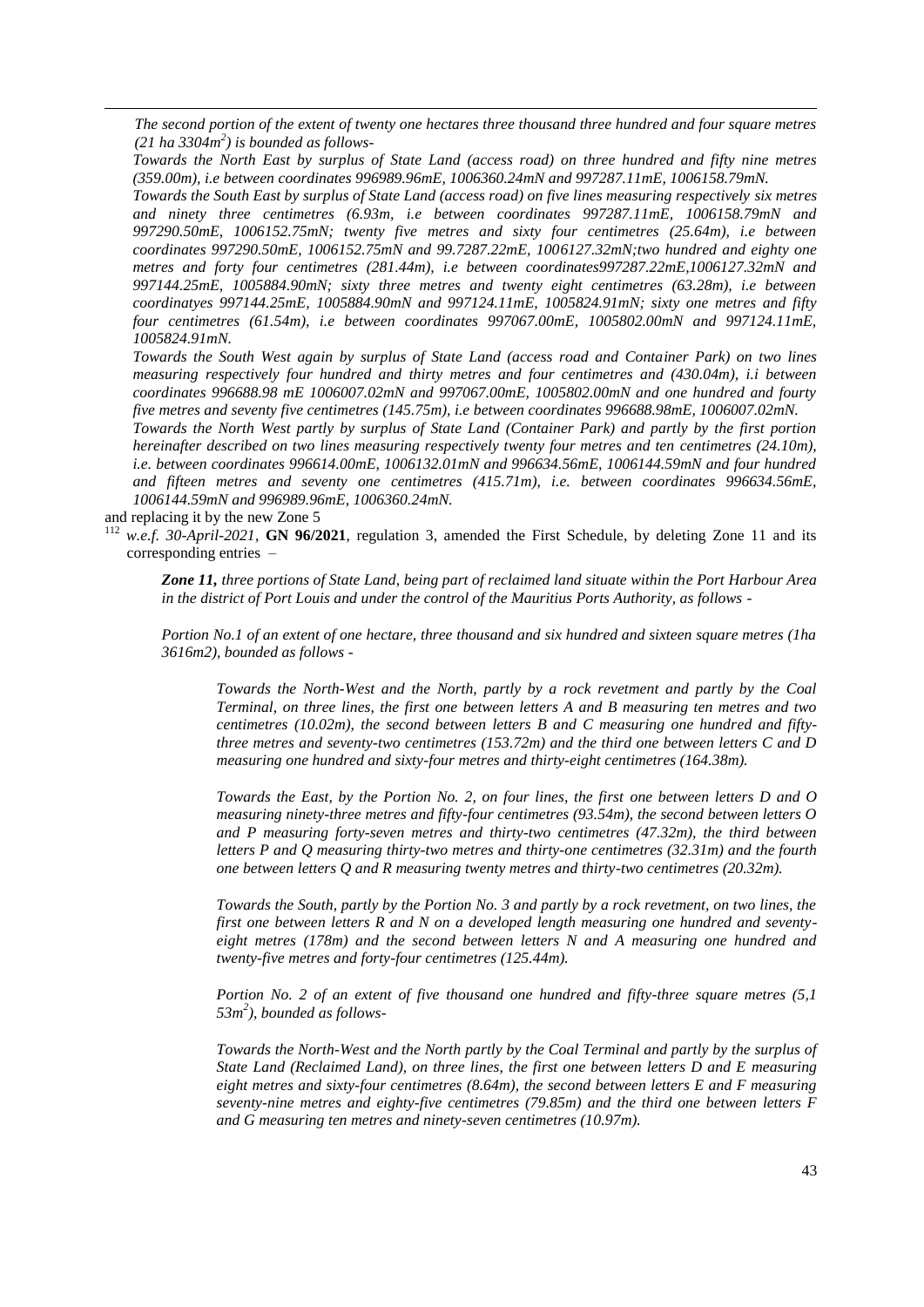*Towards the East, by the surplus of State Land (Reclaimed Land), on five lines, the first one between letters G and X measuring sixty-one metres and twenty-seven centimetres (6l.27m), the second between letters X and Y measuring twenty metres and eighteen centimetres (20.18m), the third between letters Y and H measuring a developed length of forty-four metres and sixty-six centimetres (44.66m), the fourth between letters H and I measuring a developed length of twenty-three metres and ninety-five centimetres (23.95m) and the fifth one between letters I and J measuring a developed length of eighty-one metres and eighty-three centimetres (81.83m).* 

*Towards the South, by the Portion No. 3, on two lines, the first one between letters J and S measuring nineteen metres and seventy-six centimetres (19.76m) and the second between letters S and R measuring eleven metres and forty-five centimetres (11.45m).* 

*Towards the West, by the Portion No. 1, on four lines, the first one between letters R and Q measuring twenty metres and thirty-two centimetres (20.32m), the second between letters Q and P measuring thirty-two metres and thirty-one centimetres (32.31m), the third between letters P and O measuring forty-seven metres and thirty-two centimetres (47.32m), and the fourth one between letters O and D measuring ninety-three metres and fifty-four centimetres (93.54m).* 

*Portion No. 3 of an extent of one hectare, eight thousand five hundred and twenty-seven square metres (1ha 8527m<sup>2</sup> ), bounded as follows -*

*Towards the North, partly by the Portion No. 1 and partly by the Portion No. 2, on three lines, the first one between letters N and R on a developed length measuring one hundred and seventyeight metres (178m), the second between letters R and S measuring eleven metres and forty-five centimetres (11.45m) and the third one between letters S and J measuring nineteen metres and seventy-six centimetres (19.76m).* 

*Towards the East, by the surplus of State Land (Reclaimed Land), between letters J and K measuring one hundred and twenty-three metres and eighty-six centimetres (123.86m).* 

*Towards the South and the West, partly by the sea and partly by a rock revetment, on three lines, the first one between letters K and L measuring one hundred and four metres and fiftyfour centimetres (l04.54m), the second between letters L and M measuring one hundred and eighty-one metres and seventy-five centimetres (181.75m) and the fourth one between letters M and N measuring sixty-one metres and sixty-eight centimetres (61.68m).* 

and replacing it by a new Zone 11 and its corresponding entries.

<sup>113</sup> w.e.f. 12-August-2007, **GN 179/2007**, regulation 3, amended the First Schedule, by deleting "Zone 11" which is

―*Zone 11, a portion of State Land, being part of reclaimed land situated within the Port Harbour Area in the district of Port Louis and under the control of the Mauritius Ports Authority, of an extent of one hectare, three thousand and six hundred aquare metres (1.36Ha) and bounded as follows-*

*Towards the East by the surplus of State Land (Reclaimed Land) on six lines, the first one on a developed length measuring ninety three metres and seventy six centimeters (93.76m), the second, third, fourth, fifth and sixth ones measuring thirty eight metres and seventy six centimeters (38.76m), nine metres and sixty six centimeters (9.66m), thirty three metres and seven centimeters (33.07m), fourteen metres (14.00m), eight metres and forty centimeters (8.40) respectively.*

*Towards the South West by the surplus of State Land (Reclaimed Land) on a developed length measuring three hundred and nine metres (309.00m)3*

*Towards the North West partly by an access fifteen metres (15.00m) wide on nine metres and forty centimeters (9.40m) and partly by State Land (Reclaimed Land) on two lines measuring one hundred and fifty three metres and fifty nine centimeters (153.59m) and one hundred and sixty four metres and sixty one centimeters (164.61m) respectively.*‖

and replacing it by the new Zone 11

 $\overline{a}$ 

<sup>114</sup> w.e.f 9-December 2013, GN 28/2014, regulation 3, amended the First Schedule, by deleting Zone 13, which is ―**Zone 13,** a portion of State Land at Rose Belle in the district of Grand Port, of an extent of one hectare seven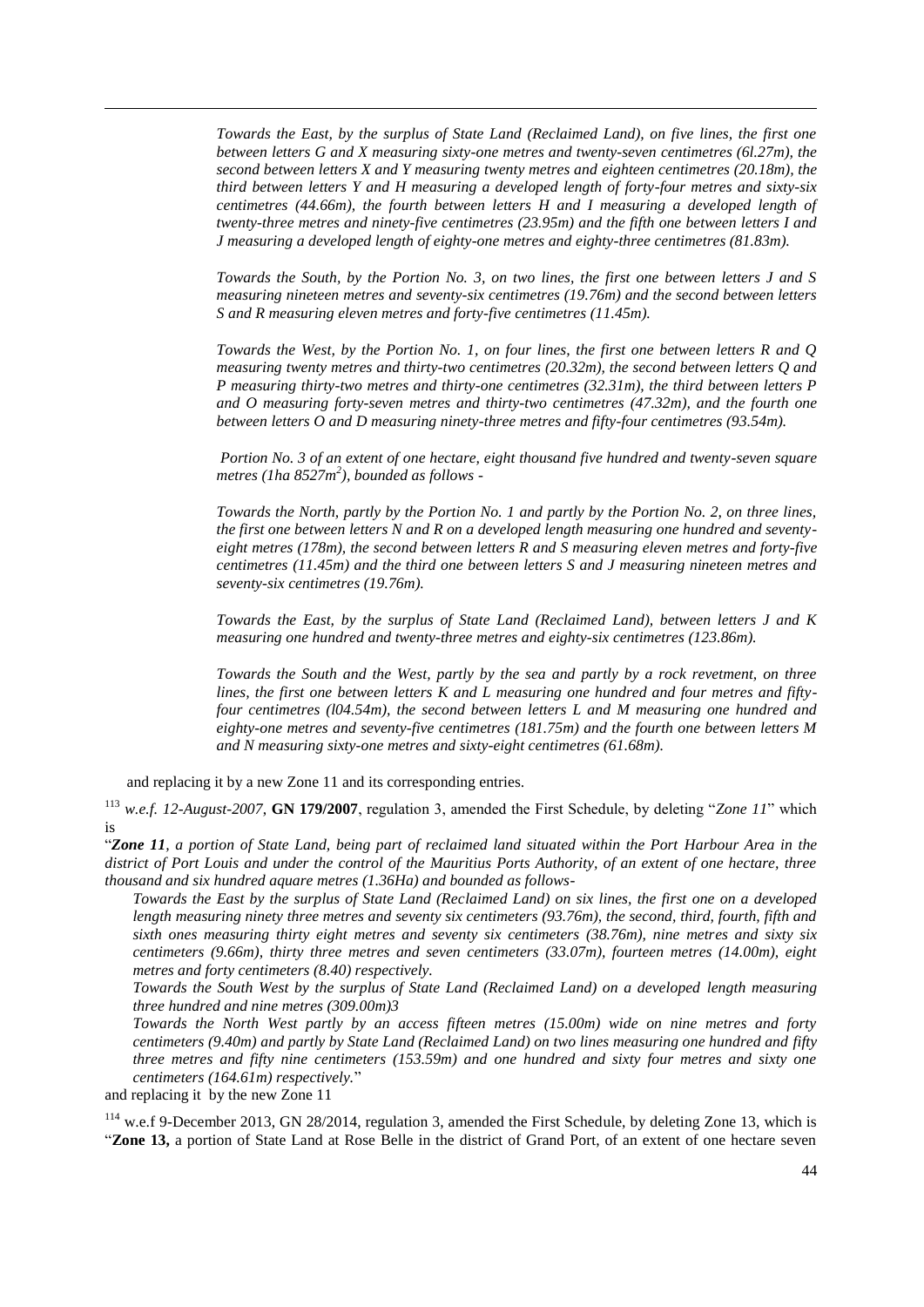thousand six hundred and seventy square metres (1ha7670m²) or four arpents nineteen perches (4A19P) forming part of a large plot of an extent of five hundred and thirty four hectares three thousand six hundred and twenty one square metres (534ha 3621m<sup>2</sup>) (Domaine Rose Belle) belonging to the Government of Mauritius as per title deed transcribed in Volume 1221 No.103*,* in whose rights the Rose Belle Sugar Estate Board has been vested as is provided in sections 2 and 16 of the Rose Belle Sugar Estate Board Act and bounded as follows:-

 $\overline{a}$ 

Towards the North West partly by the surplus of State Land (Domaine Rose Belle) and partly by an access road on seven lines, the first one measuring fifty one metres forty seven centimetres (51.47m), i.e. between coordinates 1007298.59mE, 97773l.40mN and 1007338.76mE, 977763.58mN, the second one measuring seventy eight metres fifiysix centimetres (78.56m), i.e between coordinates 1007338.76mE, 977763.58 mN and 1007290.46mE, 977825.53 mN, the third one measuring eleven metres fifty four centimetres (11.54m), i.e between coordinates 1007290.46mE, 977825.53mN and 1007299.44mE, 977832.78mN, the fourth one measuring six metres seventy two centimetres (6.72m), i.e between coordinates 1007299.44mE, 977832.78mN and 1007295.23mE, 977838.01mN, the fifth one measuring twenty two metres twenty nine centimetres (22.29m), i.e. between coordinates 1007295.23mE, 977838.01mN and 1007312.58mE, 977852.00mN, the sixth one measuring forty five metres eighty five centimetres, i.e. between coordinates 1007312.58mE, 977852.00mN and 1007342.53mE, 977817.30mN, the seventh one on a developed length measuring seventy three metres twenty centimetres (73.20m), i.e. between coordinates 1007342.53mE, 977817.30mN and 1007402.17mE, 977859.73mN.

Towards the North East by the surplus of State Land (Domaine Rose Belle) on one hundred and fifty two metres eighty centimetres (152.80m), i.e. between coordinates 1007402.17mE, 977859.73mN and 1007488.14mE, 977733.40mN.

Towards the South partly by the surplus of State Land (Domaine Rose Belle) on ten metres thirty three centimetres (10.33m), i.e. between coordinates 1007488.14mE, 977733.40mN and 1007479.60mE, 977727.59mN and partly by an access road on three lines, the first one on a developed length measuring fifty seven metres fifty four centimetres (57.54m), i.e. between coordinates 1007479.60mE, 977727.59mN and 1007422.40mE, 977733.82mN, the second one measuring nine metres eight centimetres (9.08m), i.e. between coordinates 1007422.40mE, 977733.82mN and 1007413.87mE, 977736.94mN and the third one on a developed length measuring eighty seven metres thirty seven centimetres (87.37m), i.e. between coordinates 1007413.87mE, 977736.94mN and 1007346.83mE, 977680.92mN. Towards the South West by the surplus of State Land (Domaine Rose Belle) on three lines, the first one measuring sixty three metres ninety two centimetres (63 .92m), i.e. between coordinates 1007346.83mE, 977680.92mN and 1007306.33mE, 977730.37mN, the second one measuring five metres forty centimetres (5.40m), i.e. between coordinates 1007306.33mE, 977730.37mN and 1007302.12mE, 977726.99mN, the third one measuring five metres and sixty four centimetres (5.64m), i.e. between coordinates 1007302.12mE, 977726.99mN and 1007298.59mE and 977731.40mN.

<sup>115</sup> *w.e.f 30-September-2016*, **GN 217 of 2016**, regulation 3, amended the First Schedule to the Act, by deleting the following item – Zone 14.

<sup>116</sup> *w.e.f 8-September-2018*, **GN 101 of 2018**, regulation 3, amended the First Schedule to the Act, by deleting Zone 15 and its corresponding entries -

*Zone 15, a plot of land situated in the district of Port Louis, place called Quay A, Port Louis Harbour of an extent of one thousand five hundred and forty square metres and four tenths square metres (1540.4m²) under the control of the Mauritius Ports Authority and bounded as follows -*

*Towards the North West, by the surplus of land under the control of the Mauritius Ports Authority on 56.95 metres, between coordinates 996 906.52mE, 1 004 437 .32mN and 996 956.40mE, 1 004 464.78mN.* 

*Towards the North East by the surplus of land under the control of the Mauritius Ports Authority on 35.09 metres, between coordinates 996 956.40mE, 1 004 464. 78mN and 996 975.86mE, 1 004 435.58mN* 

*Towards the South East by the surplus of land under the control of Mauritius Ports Authority on 48.74 metres, between coordinates 996 975.86mE, 1 004 435.58mN and 996 929.02mE, 1 004 422.08mN. Towards the South West by the surplus of land under the control of the Mauritius Ports Authority on a line broken into two parts measuring firstly 14.70 metres between coordinates 996 929.02mE, 1 004 422.08mN and 996 915.56mE, 1 004 427 .97mN and secondly 13.00 metres between coordinates 996 915.56 metres, 1 004 427.97mN and 996 906.52mE, 1 004 437.32mN respectively.*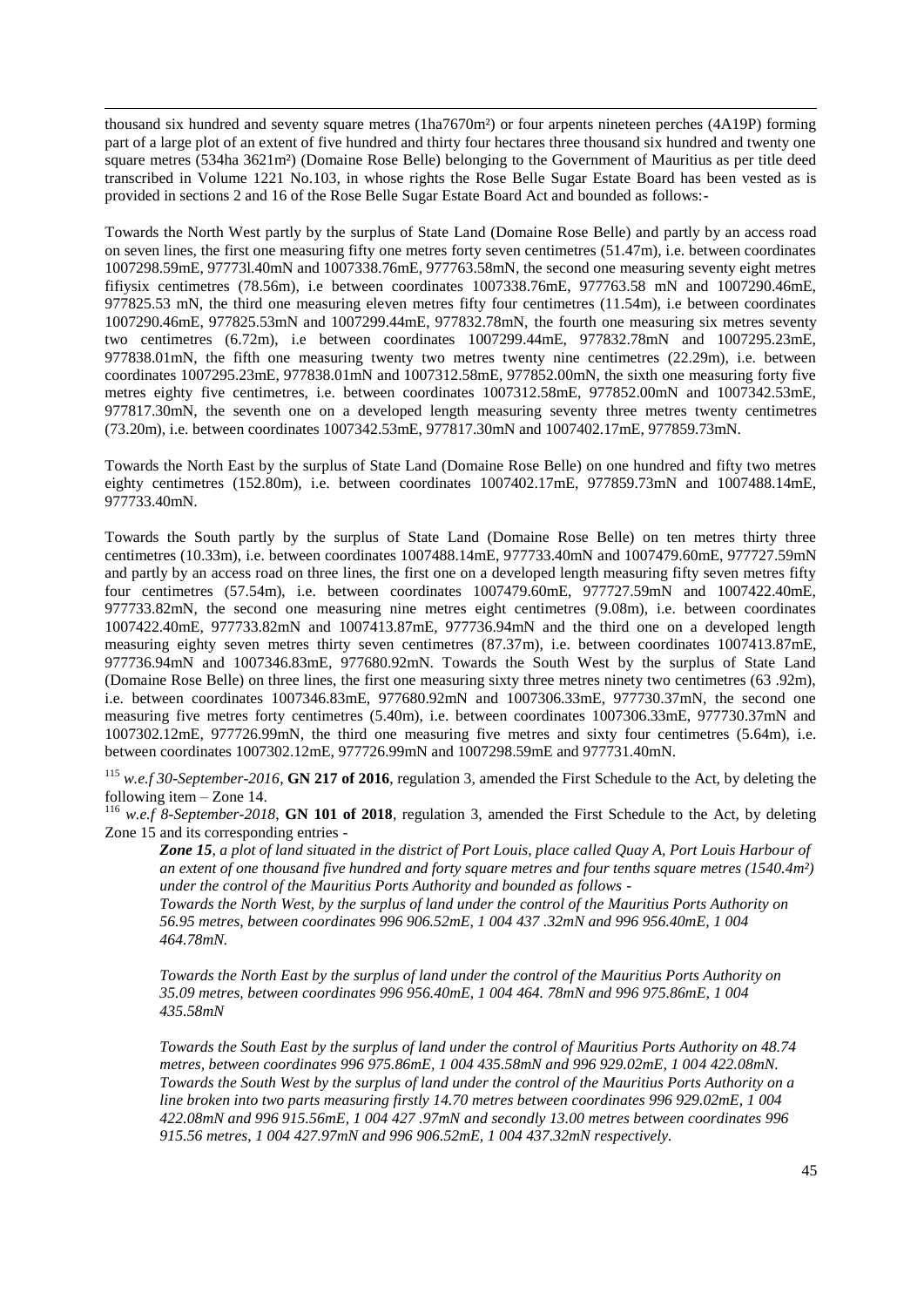<sup>117</sup> *w.e.f. 16-April-2005*, **GN 153/2005**, regulation 3, amended the First Schedule, by adding at the end, the new Zone 16 and Zone 17

 $\overline{a}$ 

w.e.f. 4-May-2017, Act 10 of 2017, Finance (Miscellaneous Provions) Act 2017, section 22, The Freeport Act is amended, in the First Schedule, by deleting the item specified in the Fifth Schedule to this Act which is as follows:

*Zone 17, a portion of land situate in the district of Grand Port place called Plaine Magnien, of an extent of five hundred and ninety three point forty nine square metres (593.49m²) forming part of a bigger plot of land of an extent of one hectare five thousand seven hundred and twenty seven point five square metres (1ha5727.5m²) belonging to the company Plaisance Air Transport Services Ltd according to a deed registered and transcribed in Volume 1708 No. 86 and bounded as follows:-*

*Towards the North, by the surplus of the land belonging to the company Plaisance Air Transport Services Ltd on ten metres forty nine centimetres (10.49m), between coordinates 1014771.22mE, 974260.55mN (point no. 4) and 1014781.57mE, 974258.84mN (point no. 3).* 

*Towards the East, by the surplus of the land belonging to the company Plaisance Air Transport Services*  Ltd, on fifty five metres forty two centimetres (55.42m), between coordinates 1014781.57mE, *974258.84mN (point no. 3) and 1014772.96mE, 974204.10mN (point no. 2).* 

*Towards the South, by the surplus of the land belonging to the company Plaisance Air Transport Services Ltd, on ten metres ninety one centimetres (10.91m), between coordinates 104772.96mE, 974204.10mN (point no.2) and 1014762.18mE, 974205.79mN (point no. 1).* 

*Towards the West, by the surplus of the land belonging to the company Plaisance Air Transport Services Ltd (on which stands a concrete building PATS Export Warehouse) on fifty five metres fifty one centimetres (55.51m), between coordinates 1014762.18mE, 974205.79mN (point no. 1) and 1014771.22mE, 974260.55mN (point no. 4).*

- <sup>119</sup> *w.e.f. 24-September-2009*, **GN 19/2010**, regulation 3, amended the First Schedule, by adding after Zone 17, the new Zone 18"
- <sup>120</sup> *w.e.f. 26-October-2019*, **GN 200/2019**, regulation 3, amended the First Schedule, by deleting Zone 18 and its corresponding entries –

*Zone 18, a portion of State Land of an extent of two hundred and eleven hectares (211 ha or 500 Arpents) situated at Riche Terre in the district of Pamplemousses and bounded as follows -*

*Towards the North partly by by Baie du Tombeau Road (B29) on a developed length measuring six hundred and ninety one metres and forty six centimetres (691.46m), partly by surplus of State Land on three lines measuring respectively ninety three metres and fifty two centimetres (93.52m), two hundred and ninety two metres and six centimetres (292.06m) and one hundred and fifty eight metres and fifty eight centimetres (158.58m), partly by Baie du Tombeau Road (B29) on thirty six metres and eighty two centimetres (36.82m), partly by Private Property on seven lines measuring respectively four hundred and thirty four metres and eight centimetres (434.08m), one hundred and five metres (105.00m) ,sixty two metres and fifty two centimetres (62.52m), thirty one metres and ninety three centimetres (31.93m), forty five metres and forty two centimetres (45.42m), two hundred and ninety five metres and fifty centimetres (295.50m) and two hundred and twenty eight metres and three centimetres (228.03m), partly by Baie du Tombeau Road (B29) on forty eight metres and fifty six centimetres (48.56m), partly by surplus of State Land on three lines measuring respectively one hundred and twenty metres and eighty centimetres (120.80m), four hundred and twenty five metres and thirty seven centimetres (425.37m) and one hundred and twenty seven metres and fifty seven centimetres (127.57m), partly by Baie du Tombeau Road (B29) on one hundred and twenty one metres and fifty seven centimetres (121.57m), partly by surplus of State Land on five lines measuring respectively sixty metres and forty one centimetres (60.41m), one hundred and nineteen metres and ninety six centimetres (119.96m), twenty three metres and sixty four centimetres (23.64m), seventy four metres and twenty two centimetres (74.22m) and thirty two metres and ninety centimetres (32.90m) and partly by Baie du Tombeau Road (B29) on thirty one metres and two centimetres (31.02m).*

*Towards the East partly by surplus of State Land with a buffer zone ten metres (10.00m) wide in between along the last five lines on sixteen lines measuring respectively sixty one metres and forty eight centimetres (61.48m), seventeen meters and eighty three centimetres (17.83m), fifty*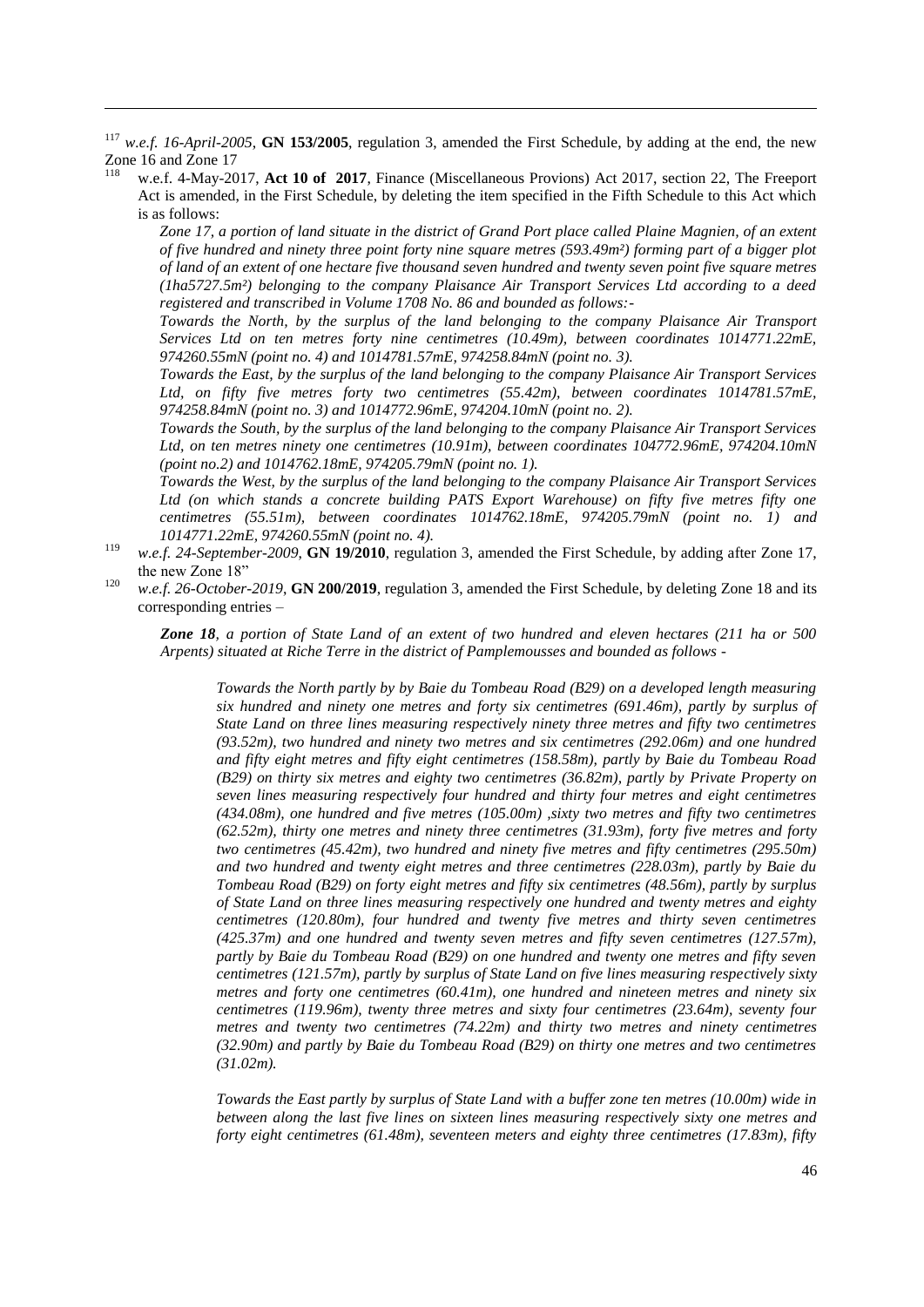*three metres and forty nine centimetres (53.49m), seventy seven metres and eleven centimetres (77.11m) twenty four metres and thirty eight centimetres (24.38m), forty five metres and eleven centimetres (45.11m), eighty seven meters and ninety three centimetres (87.93m), one hundred and nine metres and thirty five centimetres (109.35m), two hundred and ninety six metres and eleven centimetres (296.11m), eighty two metres and thirty centimetres (82.30), two hundred and nine metres and fifty five centimetres (209.55m), three hundred and seventy nine metres and forty seven centimetres (379.47m), one hundred and seventy metres and forty two centimetres (170.42m), two hundred and ninety three metres and thirty eight centimetres (293.38m) seventy four metres and sixteen centimetres (74.16m) and one hundred and sixty metres and forty two centimetres (160.42m) and partly by Private Property on fifty eight metres and fifty five centimetres (58.55m).*

 $\overline{a}$ 

*Towards the South partly by road reserves twenty metres (20.00m) wide along Riche Terre Road on three developed lengths of two hundred and fifty three metres and eighty eight centimetres (253.88m), eight hundred and six metres (806.00m) and three hundred and fourteen metres and fifty centimetres (314.50m), partly by surplus of State Land on three lines measuring respectively thirty two metres and thirty one centimetres (32.31m), forty metres and ninety five centimetres (40.95m), and thirty two metres and ninety seven centimetres (32.97m) and partly again by road reserves twenty metres (20.00m) wide along Riche Terre Road on a developed length of eighty four metres and fifty four centimetres (84.54m).*

*Towards the West partly by private property on three hundred and forty seven metres and forty centimetres (347.40m) and partly by surplus of State Land on eight lines measuring respectively two hundred and thirty one metres and sixty two centimetres (231.62m), forty three metres (43.00m), one hundred and twenty one metres and thirty seven centimetres (121.37m), forty one metres and ninety six centimetres (41.96m), one hundred and thirty eight metres and fifty seven centimetres (138.57m). one hundred and thirty three metres and twenty nine centimetres (133.29mn), one hundred and six metres and thirty seven centimetres (106.37m) and one hundred and eighteen metres and fifty five centimetres (118.55m).*

<sup>121</sup> w.e.f 8-September-2018, GN 101 of 2018, regulation 3, amended the First Schedule to the Act, by deleting Zone 19 and its corresponding entries.

*Zone 19, a plot of land situated in the district of Port Louis, place called Roche Bois, of an extent of eight thousand three hundred and sixty two and eighty two hundredths square metres (8,362.82m<sup>2</sup> ) or and arpent ninety eight pershes and thirteen hundredths (1A 98.13P), instead of eight thousand four hundred and forty one and forty hundredths square metres (8,441.40m<sup>2</sup> ) or two arpents (2A 00P) being itself all that is left [after excision of a plot of land of an extent of four thousand two hundred and twenty one square metres (4,221m<sup>2</sup> ), belonging to Société Mer Rouge, as per title deed transcribed in Volume 3528 No.2] from an original plot of land of an extent of one hectare two thousand six hundred and sixty two and forty hundredths square metres (1ha 2,662.40m<sup>2</sup> ) or three arpents (3A 00P) as per deed, belonging to Société Des Entrepots Du Nord, as evidenced by a deed drawn up before Mrs. Notary Rajalutchemee Chidambaram, dated the twenty fifth day of February one thousand nine hundred and ninety seven (25/02/1997), duly registered and transcribed in Volume 3551 No. 69 and bounded as follows-*

*Towards the North East, by Des Bouchers Street, on one hundred and seven metres and twenty centimetres (107.20m), running between coordinates 997 379.961mE and 1 006 112.215mN (Point P1) and 997 473.648mE and 1 006 060.112mN (Point P2); this limit follows partly a concrete wall twenty centimetres (0.20m) thick, against which leans partly a concrete gate house, the whole found on the plot of land presently described;*

*Towards the South East, by a plot of land of an extent of four thousand two hundred and twenty one square metres, belonging to Société Mer Rouge, as per title deed transcribed in Volume 3528 No. 2, on seventy seven metres and sixty nine centimetres (77.69m), running between coordinates 997 473.648mE and 1 006 060.112mN (Point P2) and 997 438.228mE and 1 005 990.967m (Point P3); this limit follows partly a low concrete wall fifteen centimetres (0.15m) thick, found on the plot of land presently described;*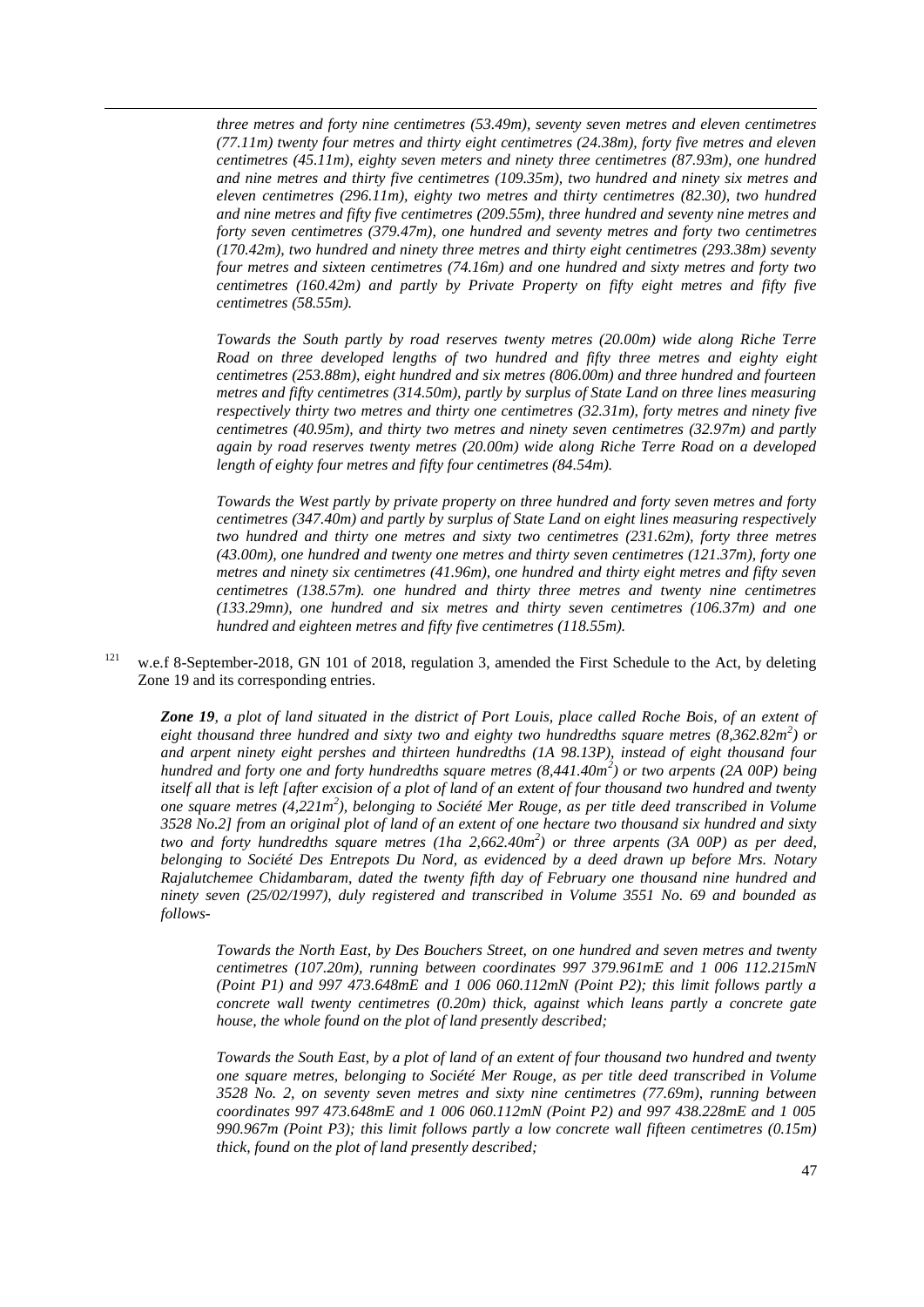*Towards the South West, on three lines-*

 $\overline{a}$ 

- *(a) The first and second lines, by V. Larcher Street, measuring respectively-*
	- *(i) Fifty metres and ninety two centimetres (50.92m), running between coordinates 997 438.228mE and 1 005 990.967mN (Point P3) and 997 392.111mE and 1 006 012.568mN (Point P4); this line follows a concrete wall twenty centimetres (0.20m) thick, found on the plot of land presently described;*
	- *(ii) Thirteen metres and nine centimetres (13.09m) on a developed length, running between coordinates 997 392.111mE and 1 006 012.568mN (Point P4) and 997 379.215mE and 1 006 01 4.176mN (Point P5);*
- *(b) the third line, by a plot of land of an extent of nine hundred and forty nine and seventy hundredths square metres, belonging to Company Plac Co. Ltd., as per title deed transcribed in Volume 6327 No. 15, on forty six metres and eighty two centimetres (46.82m), running between coordinates 997 379.215mE and 1 006 014.176mN (Point P5) and 997 350.781mE and 1 006 051.373mN (Point P6);*

*And towards the North West, by reclaimed land (Mer Rouge), being a tarred parking, on sixty seven metres and forty eight centimetres (67.48m), running between coordinates 997 350.781mE and 1 006 051.373mN (Point P6) and 997 379.961mE and 1 006 112.215mN (Point P1); this limit follows a concrete wall fifteen centimetres (0.15m) thick, mounted with wire fence, found on the plot of land presently described.*

<sup>122</sup>*w.e.f. 10-April-2010*, **GN 79/2010**, regulation 3, amended the First Schedule, by adding after Zone 18, the new Zones 19 and 20."

<sup>123</sup> *w.e.f. 10-April-2010*, **GN 29/2013**, regulation 3, amended the First Schedule, by deleting Zone 20, which is **"***Zone 20 two plots of land situated in the district of Pamplemousses, place called Morcellement Saint André (Solitude)-*

> *The first plot of an extent of five thousand one hundred and sixty four and fifty two hundredths square metres (5,164.52m<sup>2</sup> ) or one arpent twenty two perches and thirty six hundredths (1A 22.36P), being itself all that is left [after deduction of a plot of land of an extent of one hundred and forty three and eighty four hundredths square metres (143.84m<sup>2</sup> ) occupied by a tomb], from an original plot of land of an extent of one arpent twenty four perches (1A 24P) or five thousand two hundred and thirty three and eighty eight hundredths square metres (5,233.88m<sup>2</sup> ) as per deed, belonging to the company Tropical Cubes Co. Ltd., for having acquired same from the company Industrial Estates Ltd., as evidence by a deed drawn up before Mr. Notary Marie Joseph Jean Pierre Montocchio, dated the eleventh day of December two thousand and two (11/12/2002), duly registered and transcribed in Volume 5073 No. 36 and bounded as follows-*

*Towards the North East, on three lines-*

- *(a) the first line, by a plot of land of an extent of seventy five perches, belonging to Mr. Sookdeo Ramhit, as per title deed transcribed in Volume 645 No. 130, on ninety eight metres and eighty centimetres (98.80m), running between coordinates 1 003 306.637mE and 1 012 895.227mN (Point A) and 1 003 394.069mE and 1 012 849.210mN (Point B), measured as from a boundary stone marked "LA", for the plot of land presently described;*
- *(b) the second and third lines, by a plot of land of an extent of one hundred and forty three and eighty four hundredths square metres, occupied by a tomb, measuring respectively seven metres and ninety eight centimetres (7.98m), running between coordinates 1 003 394.069mE and 1 012 849.210mN (Point B) and 1 003 390.361mE and 1 012 842.144mN (Point C), and eighteen metres and twenty one centimetres (18.21m),*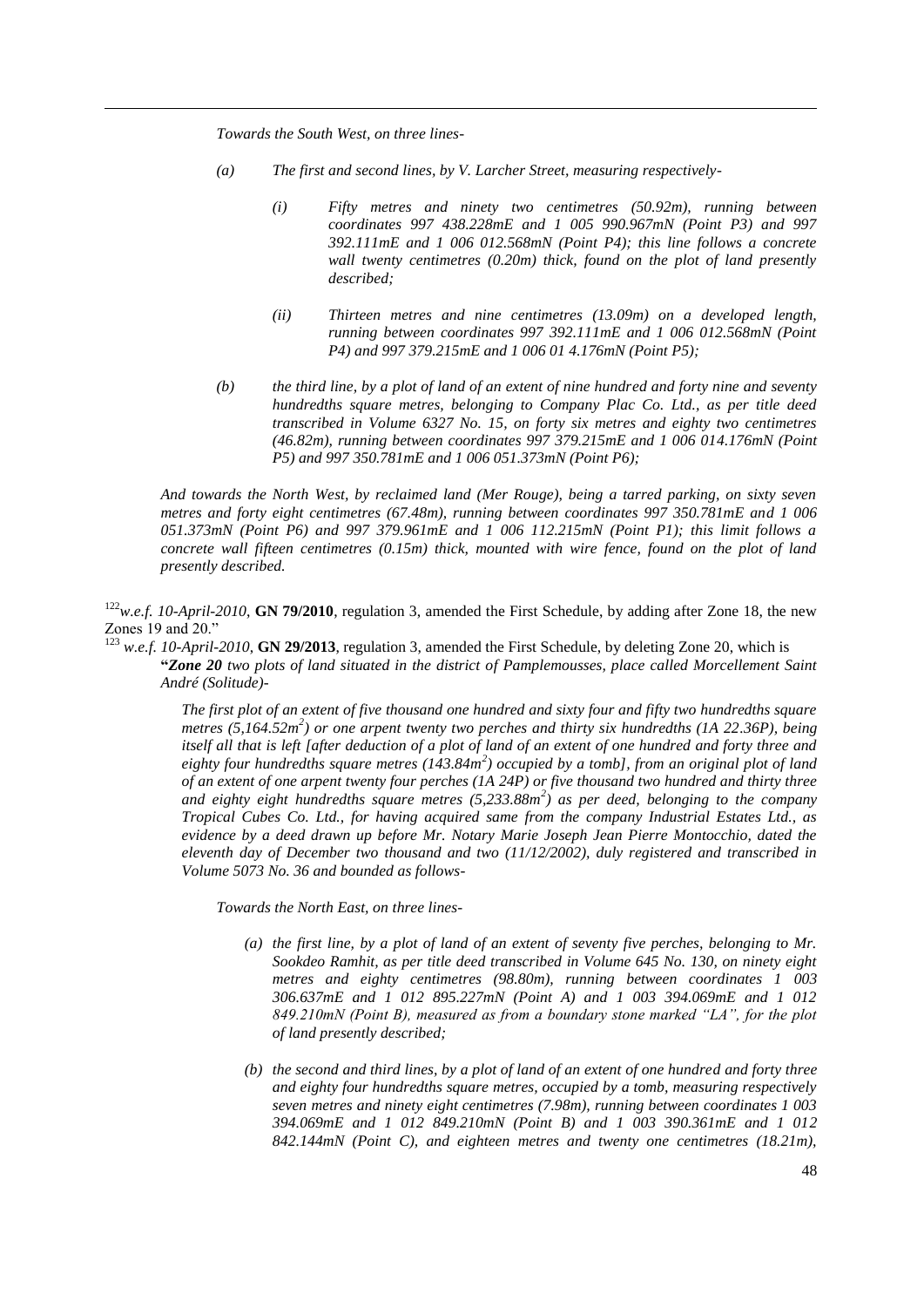*running between coordinates 1 003 390.361ME and 1 012 842.144mN (Point C) and 1 003 406.535mE and 1 012 833.778mN (Point D); these two lines follow a concrete wall fifteen centimetres (0.15m) thick, found on the said plot of land;*

 $\overline{a}$ 

*Towards the South East, by Plaines des Papayes Road B.11, on thirty seven metres and thirty centimetres (37.30m), running between coordinates 1 003 406.535mE and 1 012 833.778mN (Point D) and 1 003 389.505mE and 1 012 800.593mN (Point E);*

*Towards the South West, by the second plot hereinafter described, on one hundred and seventeen metre and sixty four centimetres (117.64m). running between coordinates 1 003 389.505mE and 1 012 800.593mN (Point E) and 1 003 285.302mE and 1 012 855.187mN (Point F); this limit crosses partly a gate and crosses partly a concrete building under c.i.s, found partly on the plot of land presently described and partly on the said second plot;*

*And towards the North West, by the axis of a common and party road as per deed, on forty five metres and thirty seven centimetres (45.37m), running between coordinated 1 003 285.302mE and 1 012 855.187mN (Point F) and 1 003 306.637mE and 1 012 895.22 7mN (Point A); this limit follows a wire fence supported by galvanised pipes.*

*The second plot of an extend of five thousand three hundred and forty seven and twenty six hundredths square metres (5,347.26m<sup>2</sup> ) or one arpent twenty six perches and sixty nine hundredths (1A 26.69P), instead on one arpent twenty five perches (1A 25P) or five thousand two hundred and seventy six and nine hundredths square metres (5,276.09m<sup>2</sup> ) as per deed, belonging to the said company Tropical Cubes Co. Ltd., for having acquired same from the company Industrial Estates Ltd., as evidenced by a deed drawn up before Mr. Notary Marie Joseph Jean Pierre Montocchio, dated the nineteenth day of May two thousand and eight (19/05/2008), duly registered and transcribed in Volume 7005 No. 8 and bounded as follows-*

*Towards the North East, by the first plot hereinbefore described, on one hundred and seventeen metres and sixty four centimetres (117.64m), running between coordinates 1 003 285.302mE and 1 012 855.187mN (Point F) and 1 003 389.505mE and 1 012 800.593mN (Point E); this limit crosses partly a concrete building under c.i.s, found partly on the plot of land presently described and partly on the said first plot, and crosses partly a gate;*

*Towards the South East, by Plaines des Papayes Road B.11, on forty five metres and fifteen centimetres (45.15m), running between coordinated 1 003 389.505mE and 1 012 800.593mN (Point E) and 1 003 368.891mE and 1 012 760.423mN (Point H), measured up to a boundary stone marked "LA", for the plot of land presently described;*

*Towards the South West, by a plot of land of an extent of one arpent twenty five perches or five thousand two hundred and seventy six and eight hundredths square metres, belonging to Mr Anoodeo Ramlagun, as per title deed transcribed in Volume 3071 No. 47, on one hundred and eighteen metres and thirty four centimetres (118.34m), running between coordinated 1 003 368.891mE and 1 012 760.423mN (Point H) and 1 003 263.908mE and 1 012 815.039mN (Point G), measured up to a boundary stone marked "LA", for the plot of land presently described; this limit follows a wire fence supported by galvanised pipes;*

*And towards the North West, by the axis of a common and party road as per deed, on forty five metres and forty nine centimetres (45.49m), running between coordinates 1 003 263.908mE and 1 012815. 039mN (Point G) and 1 003 285.302mE and 1 012 855.187mN (Point F); this limit follows a wire fence supported by galvanised pipes.*‖

 $124$ *w.e.f. 08-April-2011*, **GN 57/2011**, regulation 3, amended the First Schedule, by adding after Zone 20, the new Zone 21"

<sup>125</sup> *w.e.f.* 8-September-2018, GN 101 of 2018, regulation 3, amended the First Schedule to the Act, by deleting Zone 22 and its corresponding entries -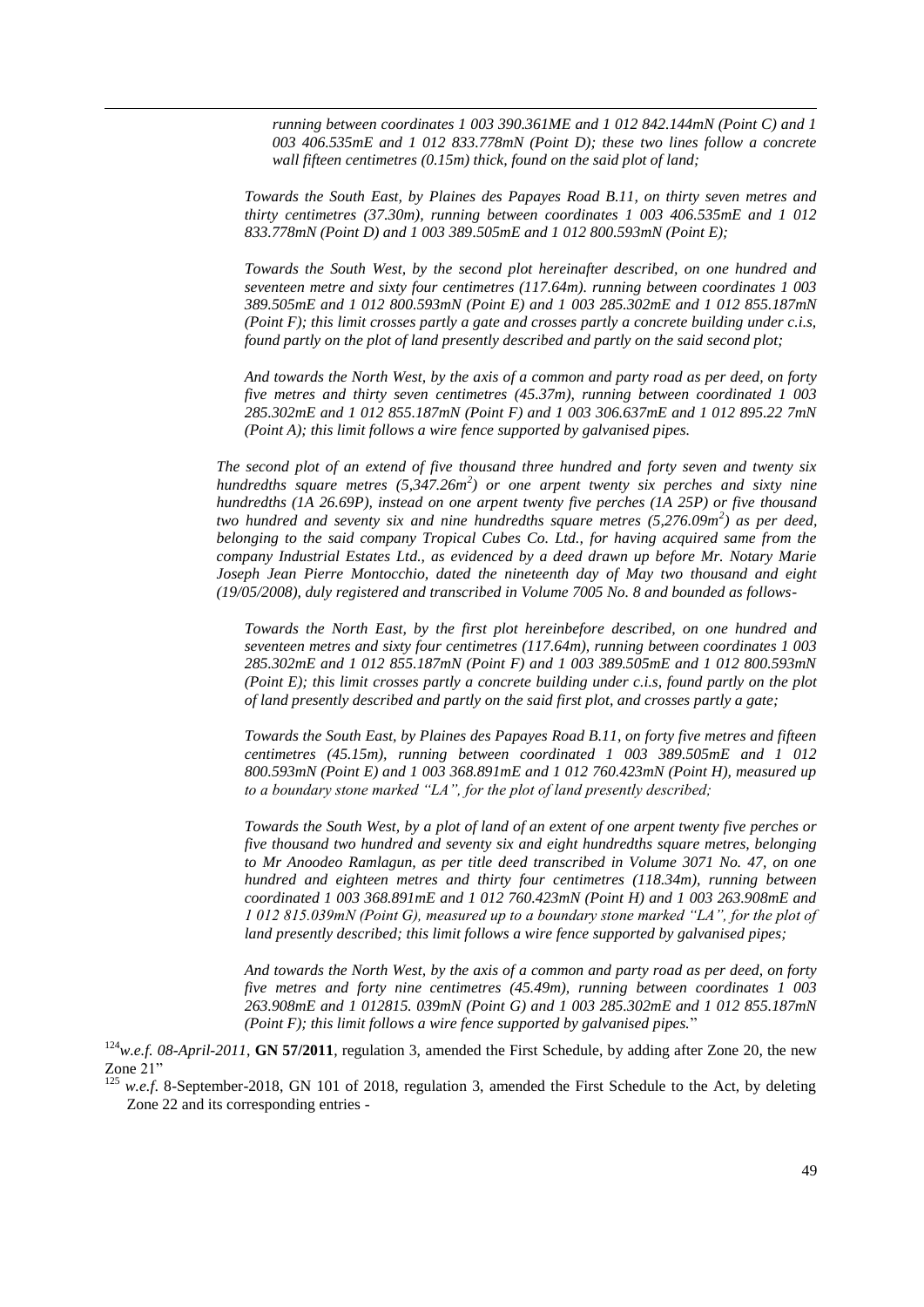*Zone 22, a plot of land within the Port Area, Mer Rouge, in the district of Port Louis and under the control of the Mauritius Ports Authority, of an extent of eleven thousand one hundred and seventeen square metres (11,117.00 m<sup>2</sup> ) and bounded as follows –*

*Towards the North East, by Lot 1 belonging to the Mauritius Ports Authority on one hundred and thirty-one metres and ten centimetres (131.10m), running between coordinates 995 657.591mE and 1 005 806.953mN (Point SOP-101) and 995 553.882mE and 1 005 887.144mN (Point SOP-107);*

*Towards the South East, by the surplus of land belonging to the Mauritius Ports Authority, and by an access road of seven metres and fifty centimetres (7.50m), on one hundred and four metres and sixty-two centimetres (104.62m), running between coordinates 995 657.591mE and 1 005 806.935mN (Point SOP-101) and 995 593.585mE and 1 005 724.176mN (Point SOP-102);*

*Towards the South West and North West, by the surplus of land belonging to the Mauritius Ports Authority, on a developed length of one hundred and eighty-nine metres and thirty centimetres (189.30m), running between coordinates 995 593.585mE and 1 005 724.176mN (Point SOP-102) and 995 560.695mE and 1 005 752.753mN (Point SOP-103) and 995 538.461mE and 1 005 795.110mN (Point SOP-104) and 995 536.014mE and 1 005 812.470mN (Point SOP-105) and 995 538.747mE and 1 005 854.603mN (Point SOP-106) and 995 553.882mE and 1 005 887.144mN (Point SOP-107).*

*Observation is hereby made that Lot 2 is burdened by a right of way of six metres (6.00m) wide within its premises to serve as an access to service Lot 1.*

and replacing it by new Zone 22 and its corresponding entries.

<sup>126</sup> *w.e.f. 26-May-2012*, **GN 106/2012**, regulation 3, amended the First Schedule, by adding zone 22

<sup>127</sup> *w.e.f. 09-June-2012*, **GN 116/2012**, regulation 3, amended the First Schedule, by adding zone 23

<sup>128</sup> *w.e.f. 09-December-2013*, **GN 28/2014**, regulation 3, amended the First Schedule, by deleting zone 23 –

*Zone 23,a plot of State Land, being Defence Land (former UKAEA land), situated in the district of Grand Port, Place called Plaisance, under the control of Airports of Mauritius Co. Ltd, of an extent of a total area of one hectare four thousand square metres (1 ha 4,000.00m<sup>2</sup> ) formed by 2 contiguous plots of one hectare (1ha) or ten thousand square metres (10,000.00m<sup>2</sup> ) and four thousand square metres (4,000.00m<sup>2</sup> ) respectively and bounded as follows –*

*Towards the North East, by the surplus of State Land on two hundred and sixty-three metres and fifty-six centimetres (263.56m) running between coordinates 1 015 097.629mE and 973 663.762mN (Point A) and 1 015 344.975mE and 973 572.748mN (Point B);*

*Towards the South East, by reserves along a road on fifty-eight metres and five centimetres (58.05m) running between coordinates 1 015 344.975mE and 973 572.748mN (Point B) and 1 015 329.924mE and 973 516.683mN (Point C);*

*Towards the South West, by another road on a developed length measuring two hundred and sixty-four metres and thirty eight centimetres (264.38m) running between coordinates 1 015 329.924mE and 973 516.683mN (Point C) and 1 015 090.693mE and 973 625.221mN (Point D);*

*Towards the North West, by a plot of land belonging to Airports of Mauritius Co. Ltd on thirty-nine metres and sixteen centimetres (39.16m) running between coordinates 1 015 090.693mE and 973 625.221mN (Point D) and 1 015 097.629mE and 973 663.762mN (Point A).*

*,*

 $\overline{a}$ 

<sup>129</sup> *w.e.f. 15-August-2015*, **GN 159/2015**, regulation 3, amended the First Schedule, by adding zone 24<br><sup>130</sup>

w.e.f. 26-October-2019, **GN 200/2019**, regulation 3, amended the First Schedule, by deleting Zone 24 and its corresponding entries –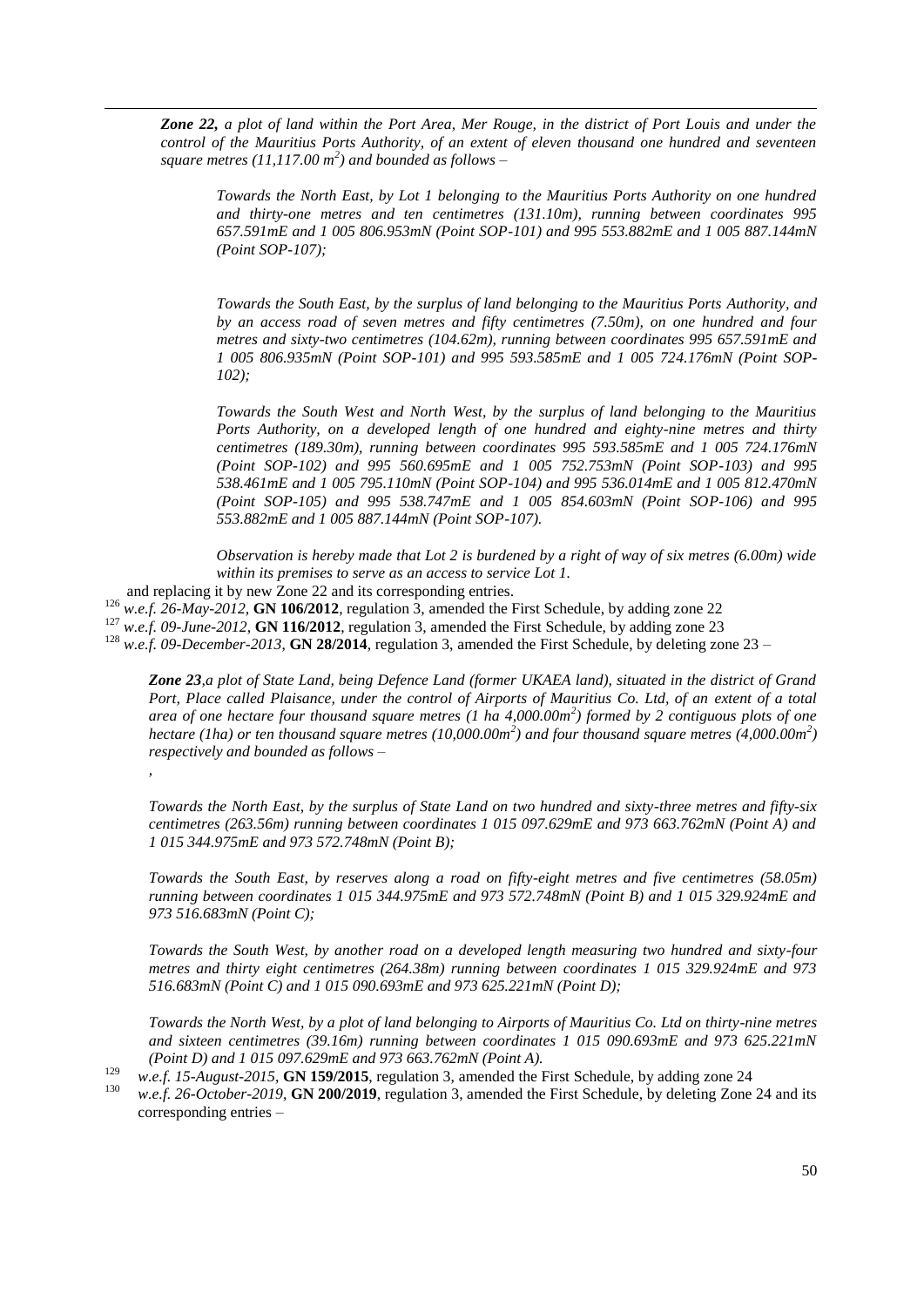*Zone 24, a plot of land belonging to Trade Park Mon Tresor Ltd, of an extent of twenty four hectares one thousand six hundred and twenty square metres (24ha1620m2) (PIN 1520360002) situated in the district of Grand Port place called Mon Tresor and forming part of Mon Desert Estate of an original extent of seven hundred and thirty four Arpents and sixty three square perches (734A 63P) belonging to Omnicane Limited (formerly Mon Tresor & Mon Desert Ltd) according to title deed transcribed in volume T.V 380 No. 574, and bounded as follows-*

 $\overline{a}$ 

*Towards the North by surplus of the property belonging to Omnicane Limited on two hundred and forty six metres and thirty four centimetres (246.34m) between the points P1 and P2 having co-ordinates P1 (261664.89mE, 331424.86mN) and P2(261870.98mE, 331289.92mN), by a public road on ten metres and forty one centimetres (10.41m) between the points P2 and P3 and having the co-ordinates P2 (261870.98mE, 331289.92mN) and P3 (261880.27mE, 331285.21mN), again by surplus of the property belonging to Omnicane Limited on one hundred and five metres and seventy two centimetres (105.72m) between the points P3 and P4 having the co-ordinates P3 (261880.27mE, 331285.21mN) and P4 (261985.65mE, 331277.56mN), by reserves along a common road on three lines, the first one measuring one hundred and seventy three metres and fifty three centimetres (173.53m) between the points P4 (261985.65mE, 331277.56mN) and P5 (262130.92mE, 331182.65mN), the second one measuring two hundred and fifty two metres and seventy two centimetres (252.72m) between the points P5 (262130.92mE, 331182.65mN) and P6 (262341.83mE, 331043.43mN), and the third one measuring ninety one metres and sixty four centimetres (91.64m) between the points P6 (262341.83mE, 331043.43mN) and P7 (262419.13mE, 330994.21mN), respectively.*

*Towards the East again by surplus of the property belonging to Omnicane Limited on one hundred and thirty eight metres and seventeen centimetres (138.17m) between the points P7 and P8 and having the co-ordinates P7 (262419.13mE, 330994.21mN) and P8 (262340.53mE, 330880.57mN).*

*Towards the South again by surplus of the property belonging to Omnicane Ltd on four lines, the first on a developed length measuring one hundred and sixty seven metres and ten centimetres (167.10m) between points P8 and P9 and having the co-ordinates P8 (262340.53mE, 330880.57mN) and P9 (262174.39mE, 330879.34mN), the second on one hundred and seventy five metres and ninety one centimetres (175.91m) between points P9 and P10 and having the co-ordinates P9 (262174.39mE, 330879.34mN) and P10 (262025.53mE, 330973.06mN), the third on one hundred and eleven metres and four centimetres (111.04m) between the points P10 and P11 and having co-ordinates P10 (262025.53mE, 330973.06mN) and P11 (261966.24mE, 330879.17mN) and the fourth on five hundred and forty six metres and twenty two centimetres (546.22m) between the points P11 and P12 and having the co-ordinates P11 (261966.24mE, 330879.17mN) and P12 (261501.81mE, 331166.68mN).*

*Towards the West again by surplus of the property belonging to Omnicane Limited on three hundred and five metres and thirty seven centimetres (305.37m) between the points P12 and P1 and having the co-ordinates P12 (261501.81mE, 331166.68mN) and P1 (261664.89mE, 331424.86mN).* 

- <sup>131</sup> *w.e.f.* 8-September-2018, GN 101 of 2018, regulation 3, amended the First Schedule to the Act, by adding new Zone 25 and its corresponding entries.
- 132 *w.e.f. 26-October-2019*, **GN 200/2019**, regulation 3, amended the First Schedule, by adding Zone 26 and its corresponding entries
- <sup>133</sup> *w.e.f. 26-October-2019*, **GN 200/2019**, regulation 3, amended the First Schedule, by adding Zone 27 and its corresponding entries
- <sup>134</sup> *w.e.f. 26-October-2019*, **GN 200/2019**, regulation 3, amended the First Schedule, by adding Zone 28 and its corresponding entries
- 135 *w.e.f. 01-July-2020*, **GN 171/2020**, regulation 3, amended the First Schedule, by adding Zone 29 and its corresponding entries
- 136 *w.e.f. 01-August-2020*, **GN 171/2020**, regulation 3, amended the First Schedule, by adding Zone 30 and its corresponding entries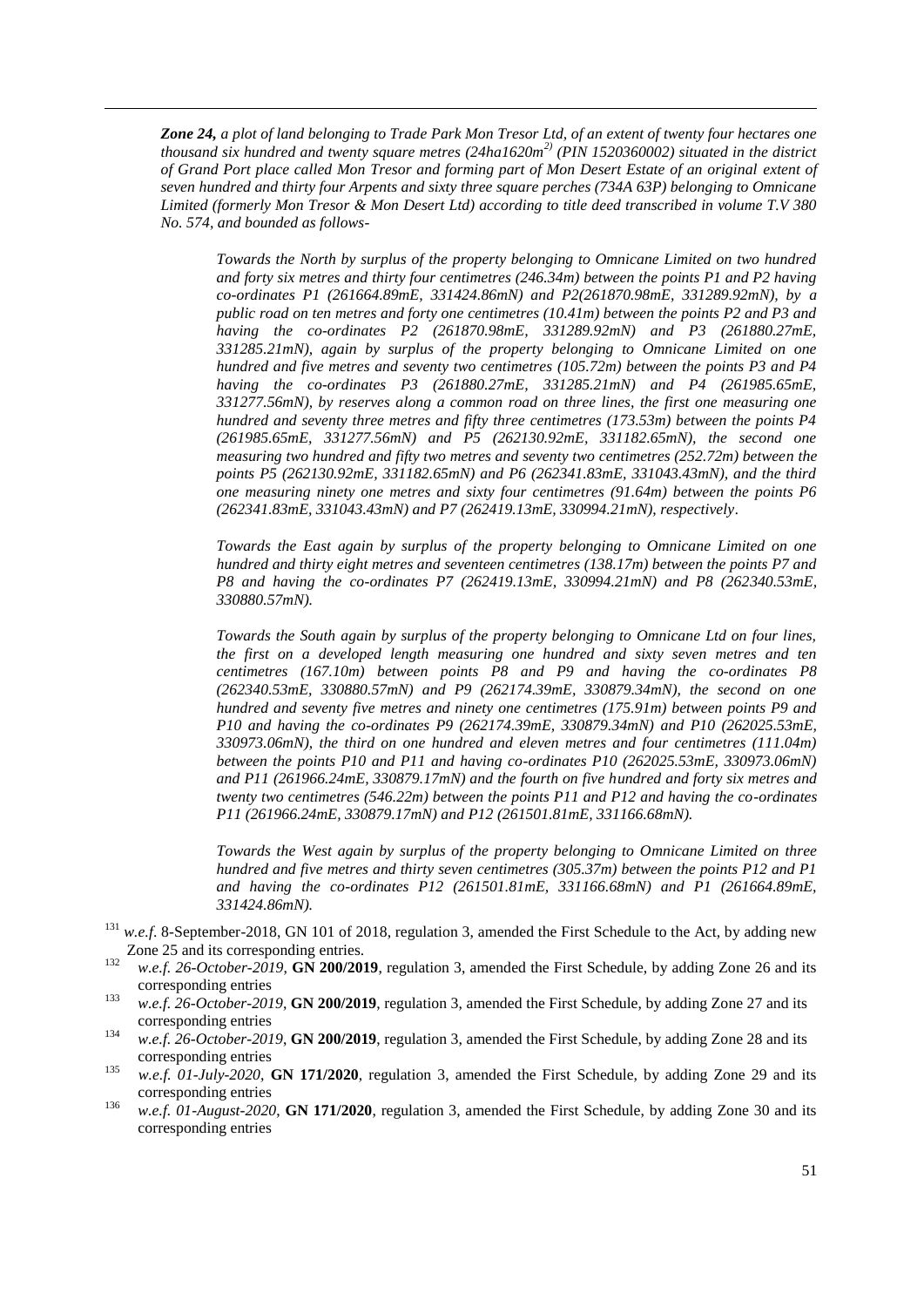137 w.e.f. 21-December-2021, GN 316/2021, regulation 3, amended the First Schedule, by adding Zone 31 and its corresponding entries

w.e.f 14-May-2015, Act No. 9 of 2015, repealing the Second Schedule which is

### *SECOND SCHEDULE (sections 2, 7,8 and 24)*

#### *Freeport activities*

- *1. Build, develop and manage its own infrastructural facilities for use exclusively for the licensee's own business authorised freeport activities including warehouses, cold storage facilities, offices, exhibition centres, processing units and open storage facilities, provision of its own logistics services and the carrying out of marketing activities and 72holding exhibitions, trade fairs and other events.*
- *2. Build, develop and manage infrastructures to be rented to licensees in order to facilitate the authorised freeport activities including warehouses, cold storage facilities, offices, exhibition centres, processing units and open storage facilities, provision of third party logistics services to licensees and the carrying out of marketing activities and holding exhibitions, trade fairs and other events.*
- *3. Category A:* 
	- *(a) Warehousing and storage*

#### *Category B:*

- *(a) Breaking bulk*
- *(b) Sorting, grading, cleaning and mixing*
- *(c) Labelling, packing, repacking and repackaging*
- *(d) Light assembly*

#### *Category C:*

- *(a) Minor processing*
- *(b) Ship building, repairs and maintenance of ships and aircrafts*
- *(c) Storage, maintenance and repairs of empty containers*

#### *Category D:*

- *(a) Freight forwarding services*
- *(b) Quality control and inspection services*
- *73(c) Vault services in respect of gold, silver, platinum, precious and semi- precious stones, precious metals, pearls, works of art and collectors' pieces and antiques;*
- *(d) Security, courier or assaying services, where relevant, wholly and exclusively for the items referred to in paragraph (c);*

### *Category E:*

*(a) Export and re-export oriented airport and seaport based activities* 

# *74Category F -*

*Any manufacturing activity, provided that -*

*(a) the enterprise exports its manufactured goods to the extent of at least 95 per cent of its annual turnover, of which at least 80 per cent shall be exported to Africa; and*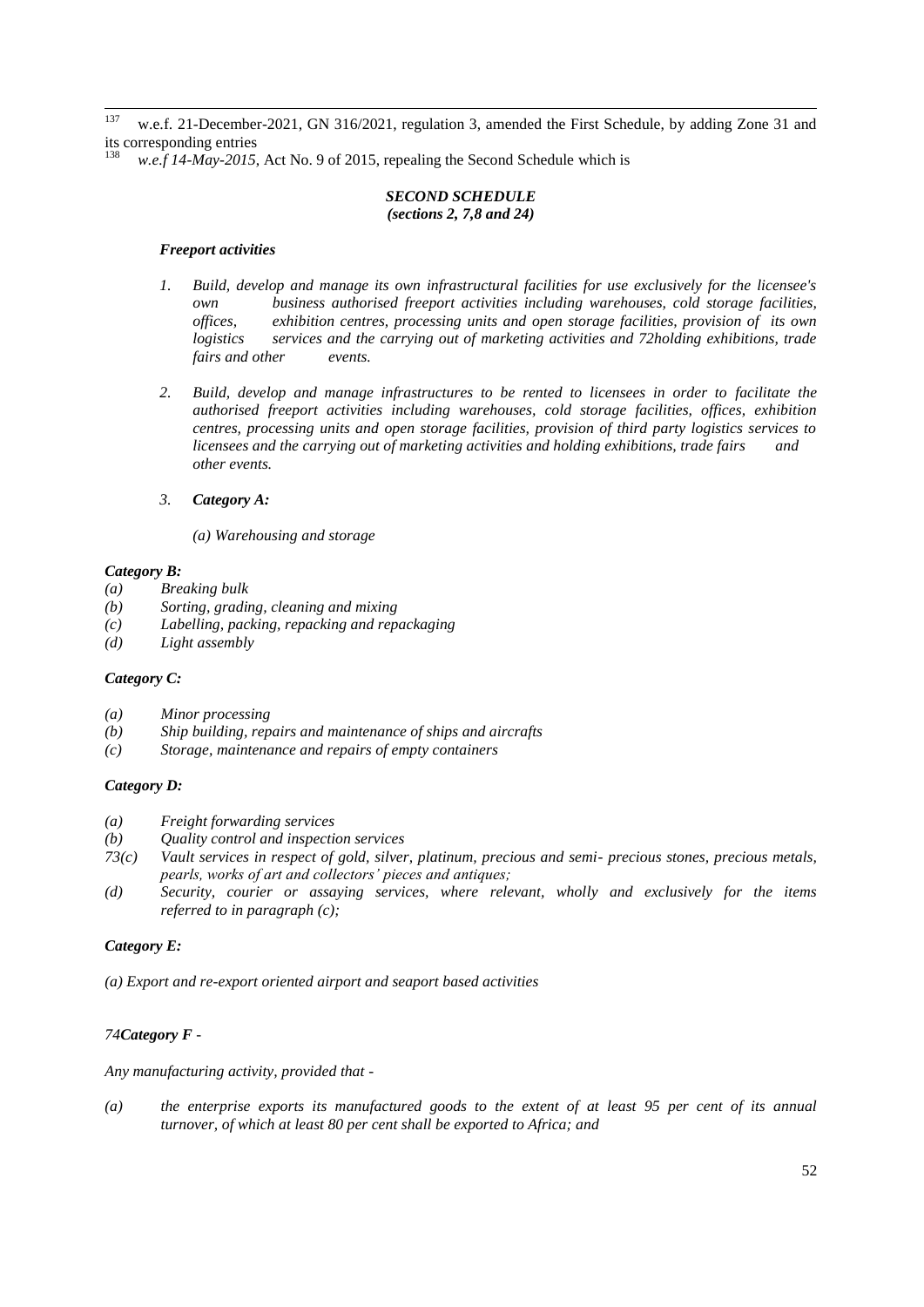*(b) the remaining percentage may, upon approval by the Board of Investment, be put on the local market.* 

#### *4. 75Deleted Act 26 of 2012*

 $\overline{a}$ 

and replacing it by the Second Schedule set out in the Fifth Schedule to this Act.

139 *w.e.f. 05-08-2021*, **ACT-15/2021**, The Finance (Miscellaneous Provisions) Act 2021, amended the Freeport

Act, Second Schedule, in item 2, by deleting the words "and open storage" and replacing them by the words ", open storage and display showroom"

<sup>140</sup> *w.e.f. 09-08-2018*, **ACT-11/2018**, The Finance (Miscellaneous Provisions) Act 2018, section 31(c)(i), amended sub-item  $3(7)$  by deleting the words "and aircrafts" and replacing them by the words ", aircrafts and heavy-duty equipment".

w.e.f. 09-08-2018, **ACT-11/2018**, The Finance (Miscellaneous Provisions) Act 2018, section 31(c)(ii), amended item 3 by deleting sub-item (9) which read as "Freight Forwarding Services".

<sup>142</sup> *w.e.f. 09-08-2018*, **ACT-11/2018**, The Finance (Miscellaneous Provisions) Act 2018, section 31(c)(ii), amended item 3 by deleting sub-item (12) which read as follows:

*"Any manufacturing activity, provided that -*

*(a) the enterprise exports its manufactured goods to the extent of at least 95 per cent of annual turnover, of which at least <sup>142</sup>50 per cent shall be exported to Africa; and* 

*(b) the remaining percentage may, upon approval by the Board of Investment, be put on the local market."* 

<sup>143</sup> *w.e.f.* 09-08-2018, **ACT-11/2018**, The Finance (Miscellaneous Provisions) Act 2018, section 31(c)(ii), amended item 3 by deleting sub-item (13) which read as follows:

*Global trading, provided that the private freeport developer or freeport operator operates one or more activities referred to in sub-items (1) to (11); "*

<sup>144</sup> *w.e.f.* 09-08-2018, **ACT-11/2018**, The Finance (Miscellaneous Provisions) Act 2018, section 31(c)(iii), amended sub-item 3(14) by deleting the words "services in respect of " and replacing them by the words "for keeping".

<sup>145</sup> *w.e.f. 09-08-2018*, **ACT-11/2018**, The Finance (Miscellaneous Provisions) Act 2018, section 31(c)(iv), deleted sub-item 3(15) which read as follows: (15) Security, courier or assaying services, where relevant, wholly and exclusively for the items referred to in paragraph (14); and replacing it by the new sub-item 3(15).

<sup>146</sup> *w.e.f.* 09-08-2018, **ACT-11/2018**, The Finance (Miscellaneous Provisions) Act 2018, section 31(c)(v), amended item 3 by deleting sub-item (16) which reads as follows: "Providing freeport related services outside Mauritius for advisory, marketing, engineering, project management, technical support and related services through a company incorporated in Mauritius." <sup>147</sup> *w.e.f. 01-October-2016*, **GN 195 of 2016**, amended the second schedule, by adding a new sub-item (p), the full

stop at the end of sub-item (o) being deleted and replaced by a semicolon.

<sup>148</sup> *w.e.f. 01-July-2009*, **ACT 14/2009**, The Finance (Miscellaneous Provisions) Act 2009, section 18 (o) (i), amended the Third Schedule in the heading, by deleting the words "*LICENCE FEE*" and replacing them by the word "FEES"

<sup>149</sup> *w.e.f. 01-July-2009*, **ACT 14/2009**, The Finance (Miscellaneous Provisions) Act 2009, section 18 (o) (ii), amended the Third Schedule in the first column, by deleting the word "Licence" and replacing it by the words ―*Certificate held by*‖

<sup>150</sup> *w.e.f. 01-July-2009*, **ACT 14/2009**, The Finance (Miscellaneous Provisions) Act 2009, section 18 (o) (iii), amended the Third Schedule in the first column, by deleting the words "Annual licencee fee payable" and replacing them by the words "Annual fee payable"

<sup>151</sup> *w.e.f.* 22-December-2012, **ACT 26/2012**, The Finance Act 2012, section 9 (h) amended The Second Schedule by repealing the Third Schedule which is

### **FEES**

|  | Certificate held by | <b>Freeport</b> activities | Annual fee payable- |                    |
|--|---------------------|----------------------------|---------------------|--------------------|
|  |                     |                            | Within the due      | After the due date |
|  |                     |                            | date                |                    |
|  |                     |                            | Rs                  | Rs                 |